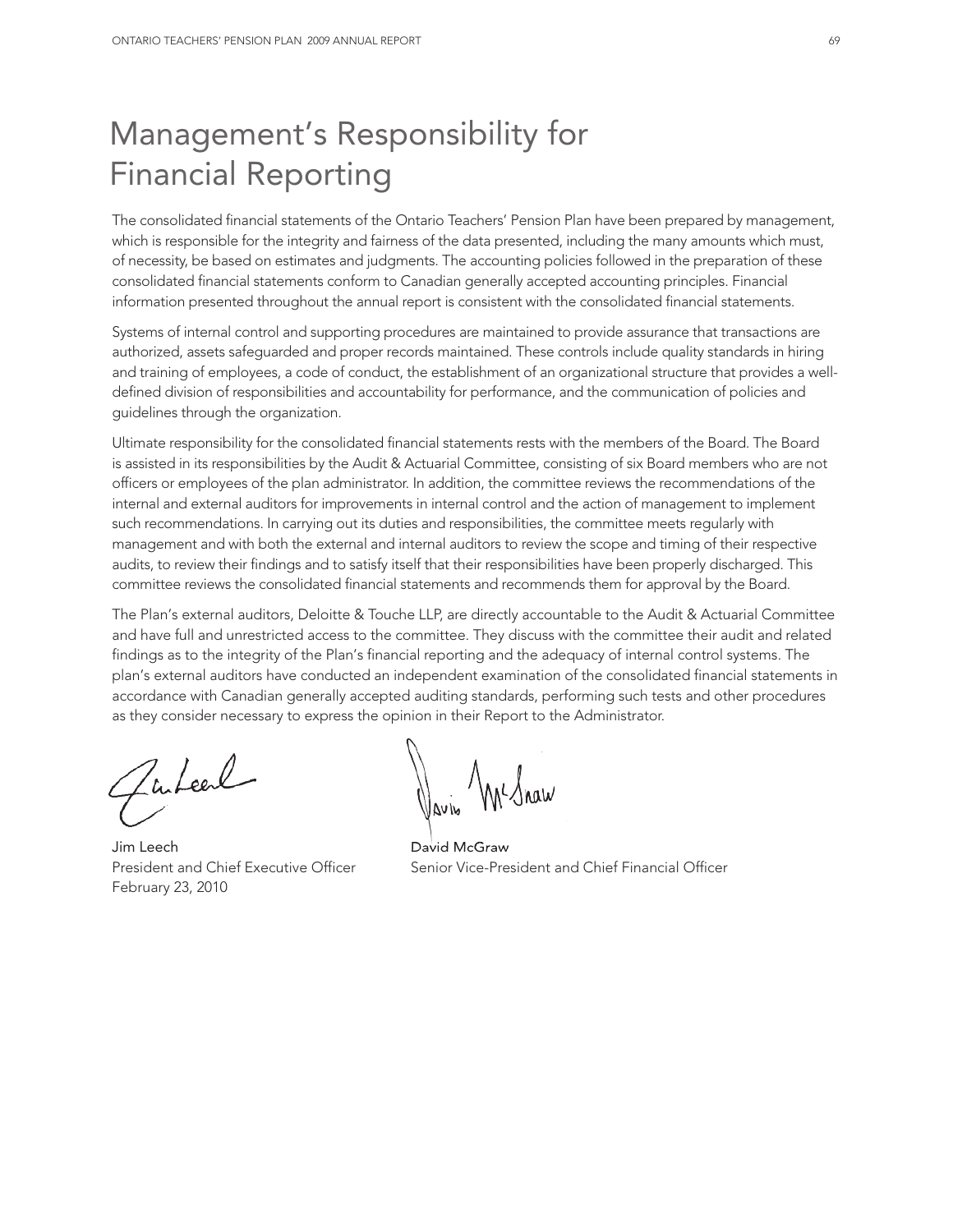# Auditors' Report to the Administrator

We have audited the consolidated statement of net assets available for benefits and accrued pension benefits and deficit of the Ontario Teachers' Pension Plan as at December 31, 2009 and the consolidated statements of changes in net assets available for benefits, changes in accrued pension benefits and changes in deficit for the year then ended. These consolidated financial statements are the responsibility of the Plan's Administrator. Our responsibility is to express an opinion on these consolidated financial statements based on our audit.

We conducted our audit in accordance with Canadian generally accepted auditing standards. Those standards require that we plan and perform an audit to obtain reasonable assurance whether the financial statements are free of material misstatement. An audit includes examining, on a test basis, evidence supporting the amounts and disclosures in the financial statements. An audit also includes assessing the accounting principles used and significant estimates made by management, as well as evaluating the overall financial statement presentation.

In our opinion, these consolidated financial statements present fairly, in all material respects, the net assets available for benefits and accrued pension benefits and deficit of the Plan as at December 31, 2009 and the changes in its net assets available for benefits, accrued pension benefits and deficit for the year then ended in accordance with Canadian generally accepted accounting principles.

Deloitte " (puckerup

Chartered Accountants Licensed Public Accountants February 23, 2010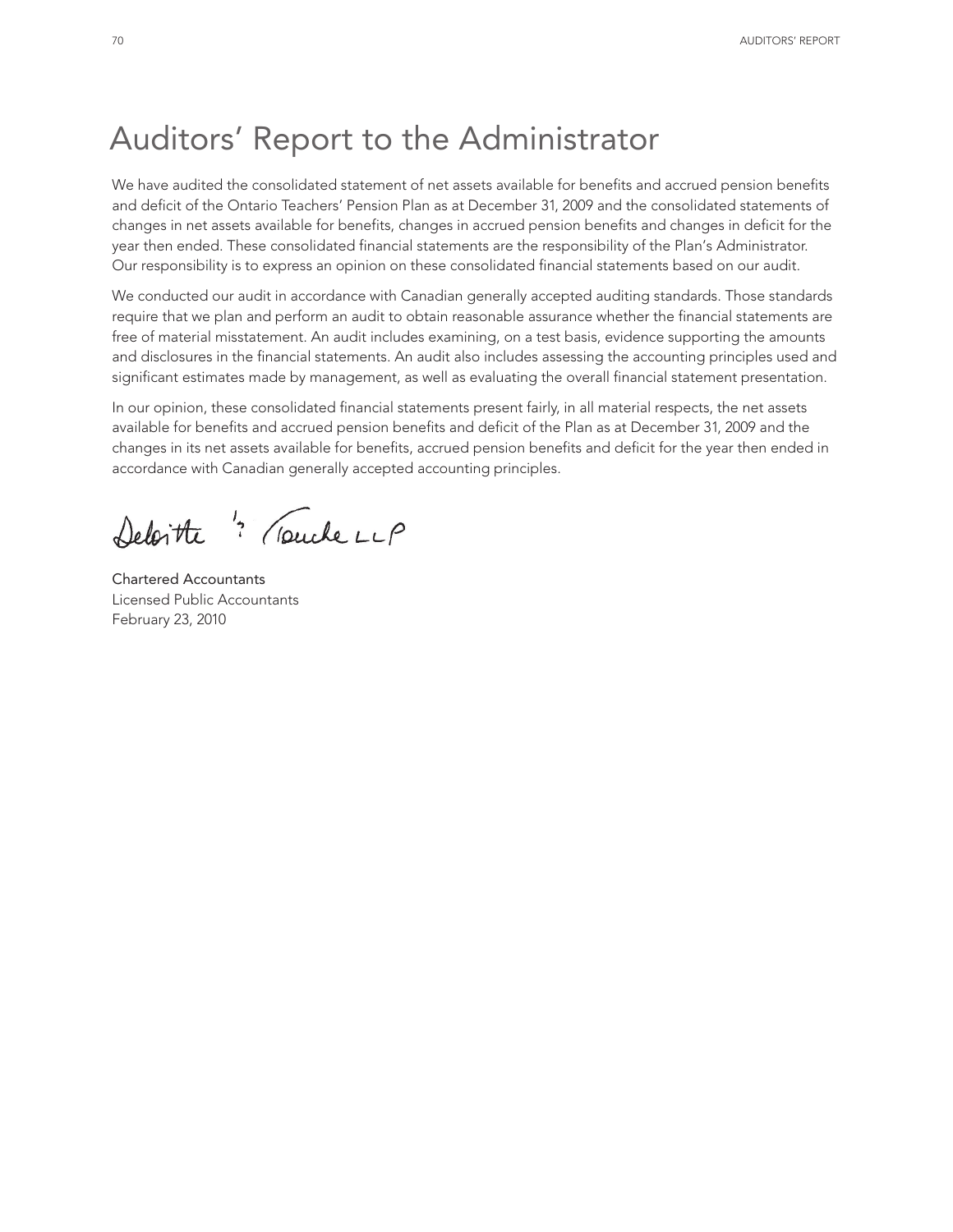## Actuaries' Opinion

Mercer (Canada) Limited was retained by the Ontario Teachers' Pension Plan Board (the "Board") to perform an actuarial valuation of the assets and the going concern liabilities of the Ontario Teachers' Pension Plan (the "Plan") as at December 31, 2009, for inclusion in the Plan's financial statements. As part of the valuation, we examined the Plan's recent experience with respect to the non-economic assumptions and presented our findings to the Board.

The valuation of the Plan's actuarial liabilities was based on:

- membership data provided by the Ontario Teachers' Pension Plan Board as at December 31, 2008;
- methods prescribed by Section 4100 of the Canadian Institute of Chartered Accountants' Handbook for pension plan financial statements;
- real and nominal interest rates on long term Canada bonds at the end of 2009;
- assumptions about future events (for example, future rates of inflation and future retirement rates) which have been communicated to us as the Board's best estimate of these events; and
- information obtained from the Ontario Ministry of Labour and other published data on negotiated wage settlements in the 2009/2010 to the 2011/2012 school years.

The objective of the financial statements is to fairly present the financial position of the Plan on December 31, 2009 as a going concern. This is different from the statutory valuation (the actuarial valuation required by the *Pension Benefits Act (Ontario)*), which establishes a prudent level for future contributions.

While the actuarial assumptions used to estimate liabilities for the Plan's financial statements represent the Board's best estimate of future events and market conditions at the end of 2009, and while in our opinion these assumptions are reasonable, the Plan's future experience will inevitably differ, perhaps significantly, from the actuarial assumptions. Any differences between the actuarial assumptions and future experience will emerge as gains or losses in future valuations, and will affect the financial position of the Plan, and the contributions required to fund it, at that time.

We have tested the data for reasonableness and consistency, and we believe it to be sufficient and reliable for the purposes of the valuation. We also believe that the methods employed in the valuation are appropriate for the purposes of the valuation, and that the assumptions used in the valuation are in accordance with accepted actuarial practice. Our opinions have been given, and our valuation has been performed, in accordance with accepted actuarial practice in Canada.

forth Un Um 124, Hours

Scott B. McManus, F.C.I.A. Malcolm P. Hamilton, F.C.I.A. February 23, 2010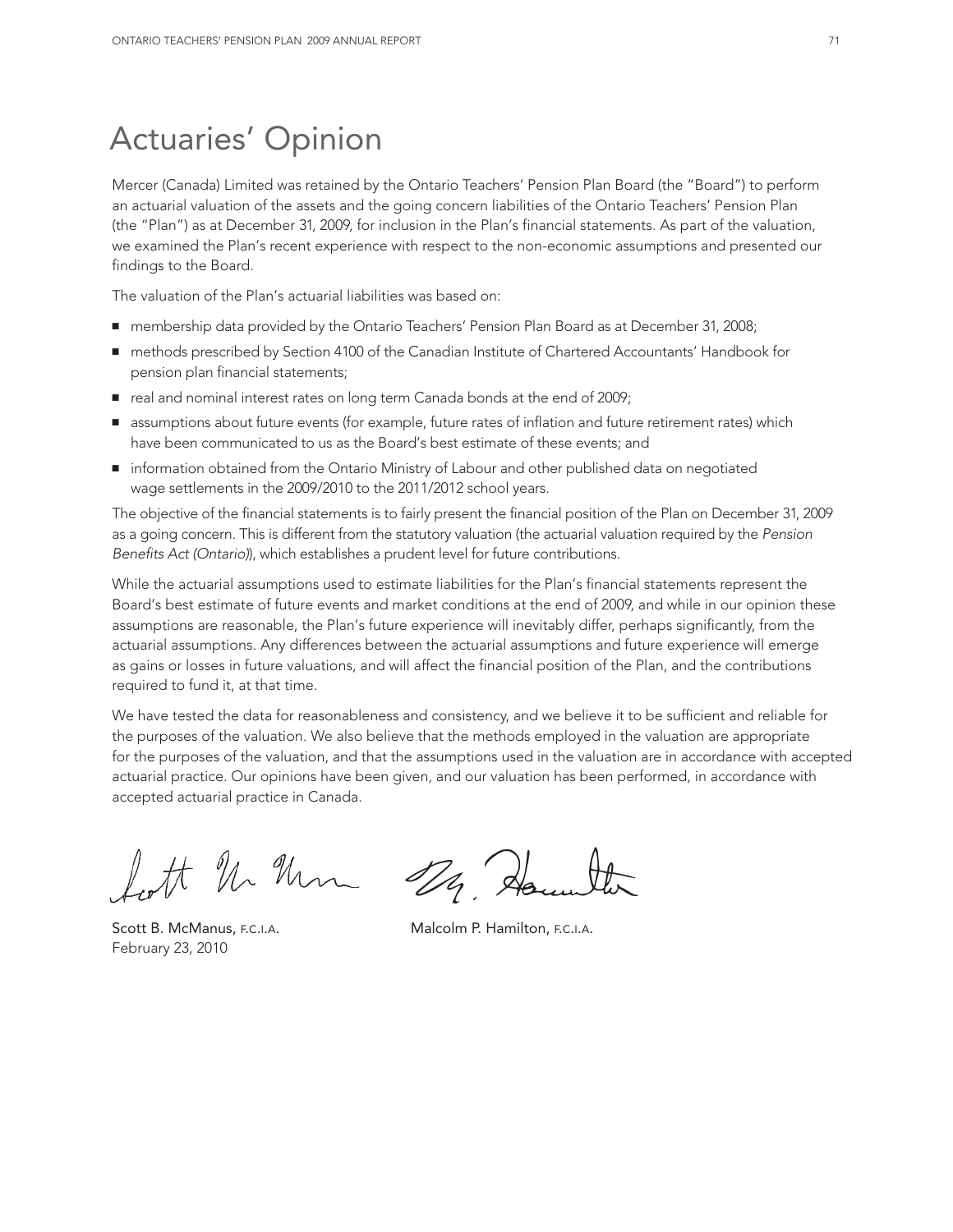## Consolidated statement of net assets available for benefits and accrued pension benefits and deficit

| as at December 31, 2009 (\$ millions)                | 2009      | 2008      |
|------------------------------------------------------|-----------|-----------|
| Net assets available for benefits                    |           |           |
| Assets                                               |           |           |
|                                                      |           |           |
| Investments (note 2)                                 | \$123,900 | \$132,045 |
| Receivable from the Province of Ontario (note 3)     | 2,524     | 2,187     |
| Receivable from brokers                              | 93        | 182       |
| Cash                                                 | 493       | 186       |
| Fixed assets                                         | 43        | 33        |
|                                                      | 127,053   | 134,633   |
| Liabilities                                          |           |           |
| Investment-related liabilities (note 2)              | 30,391    | 46,944    |
| Due to brokers                                       | 79        | 88        |
| Accounts payable and accrued liabilities             | 181       | 168       |
|                                                      | 30,651    | 47,200    |
| Net assets available for benefits                    | 96,402    | 87,433    |
| Actuarial asset value adjustment (note 4)            | 12,704    | 19,524    |
| Actuarial value of net assets available for benefits | \$109,106 | \$106,957 |
| Accrued pension benefits and deficit                 |           |           |
| Accrued pension benefits (note 5)                    | \$131,858 | \$118,141 |
| Deficit                                              | (22, 752) | (11, 184) |
| Accrued pension benefits and deficit                 | \$109,106 | \$106,957 |

On behalf of the Plan Administrator:

ferción

 $\bigcirc \text{Id} \cup \text{Id} \text{Id}$ 

Chair **Board Member**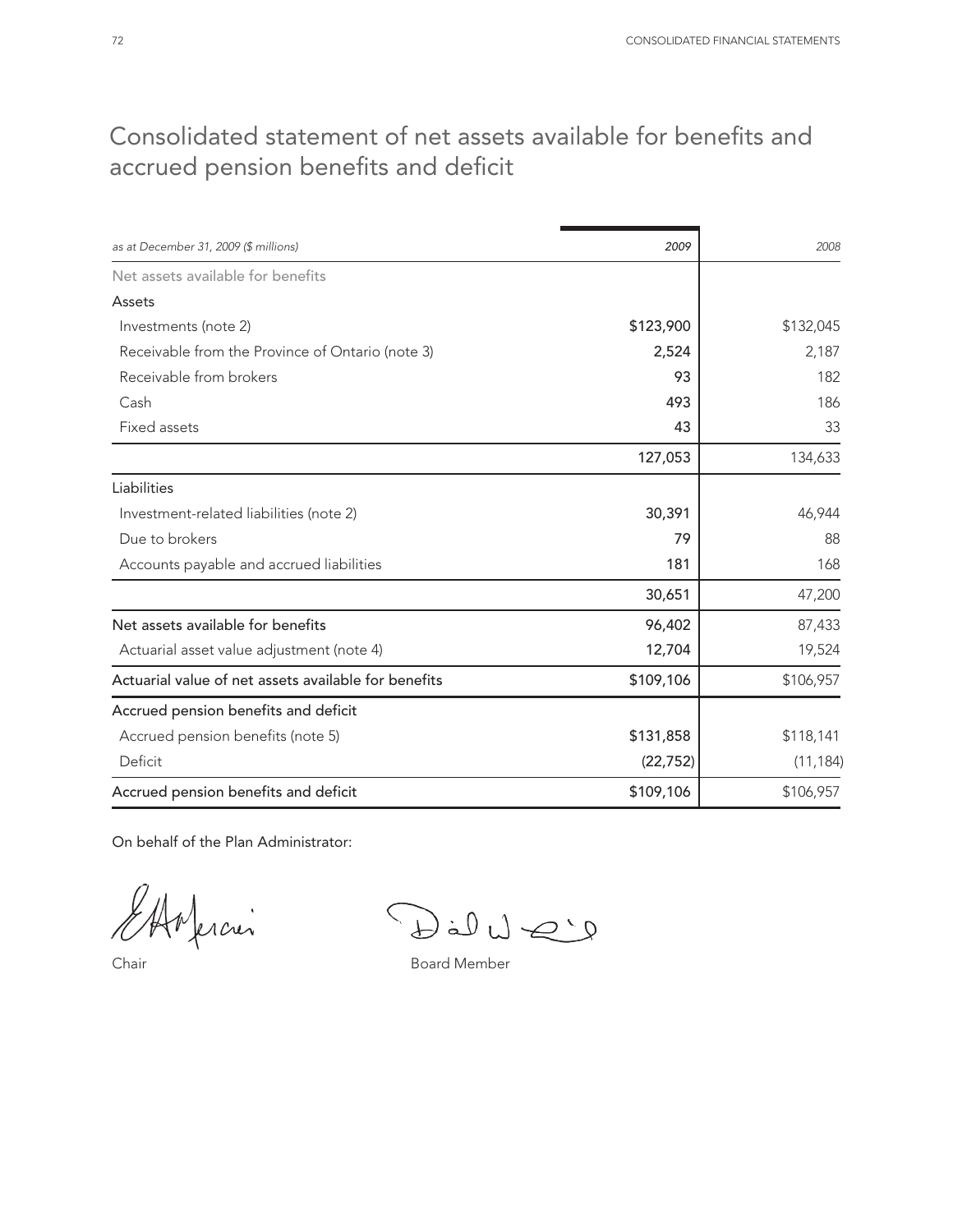## Consolidated statement of changes in net assets available for benefits

| for the year ended December 31, 2009 (\$ millions)       | 2009     | 2008      |
|----------------------------------------------------------|----------|-----------|
| Net assets available for benefits, beginning of year     | \$87,433 | \$108,546 |
| Investment operations                                    |          |           |
| Investment income/(loss) (note 9)                        | 10,891   | (19,039)  |
| Administrative expenses - Investments (note 14a)         | (214)    | (155)     |
| Net investment operations                                | 10,677   | (19, 194) |
| Member service operations                                |          |           |
| Contributions (note 12)                                  | 2,723    | 2,311     |
| Benefits paid (note 13)                                  | (4, 393) | (4, 195)  |
| Administrative expenses - Member Services (note 14b)     | (38)     | (35)      |
| Net member service operations                            | (1,708)  | (1, 919)  |
| Increase/(decrease) in net assets available for benefits | 8,969    | (21, 113) |
| Net assets available for benefits, end of year           | \$96,402 | \$ 87,433 |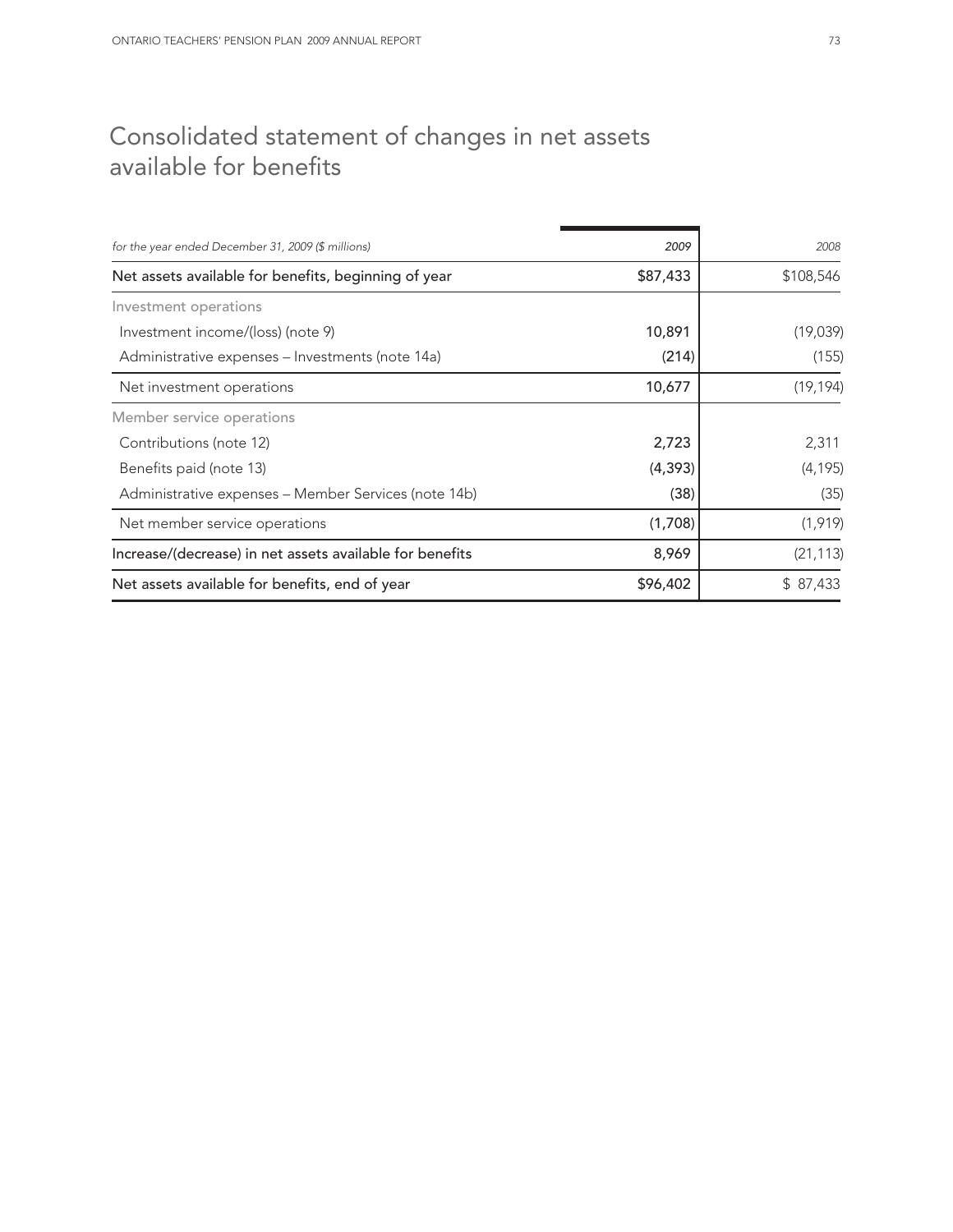| for the year ended December 31, 2009 (\$ millions) | 2009      | 2008      |
|----------------------------------------------------|-----------|-----------|
| Accrued pension benefits, beginning of year        | \$118,141 | \$115,459 |
| Increase in accrued pension benefits               |           |           |
| Interest on accrued pension benefits               | 4,709     | 5,352     |
| Benefits accrued                                   | 3,571     | 3,458     |
| Changes in actuarial assumptions (note 5a)         | 9,941     | (2, 319)  |
| Experience (gains)/losses (note 5c)                | (111)     | 386       |
|                                                    | 18,110    | 6,877     |
| Decrease in accrued pension benefits               |           |           |
| Benefits paid (note 13)                            | 4,393     | 4,195     |
| Net increase in accrued pension benefits           | 13,717    | 2,682     |
| Accrued pension benefits, end of year              | \$131,858 | \$118,141 |

# Consolidated statement of changes in deficit

| for the year ended December 31, 2009 (\$ millions)               | 2009        | 2008        |
|------------------------------------------------------------------|-------------|-------------|
| Deficit, beginning of year                                       | \$(11, 184) | \$(10, 542) |
| Increase/(decrease) in net assets available for benefits         | 8,969       | (21, 113)   |
| Change in actuarial asset value adjustment (note 4)              | (6,820)     | 23,153      |
| Increase in actuarial value of net assets available for benefits | 2,149       | 2,040       |
| Net increase in accrued pension benefits                         | (13, 717)   | (2,682)     |
| Deficit, end of year                                             | \$(22,752)  | \$(11, 184) |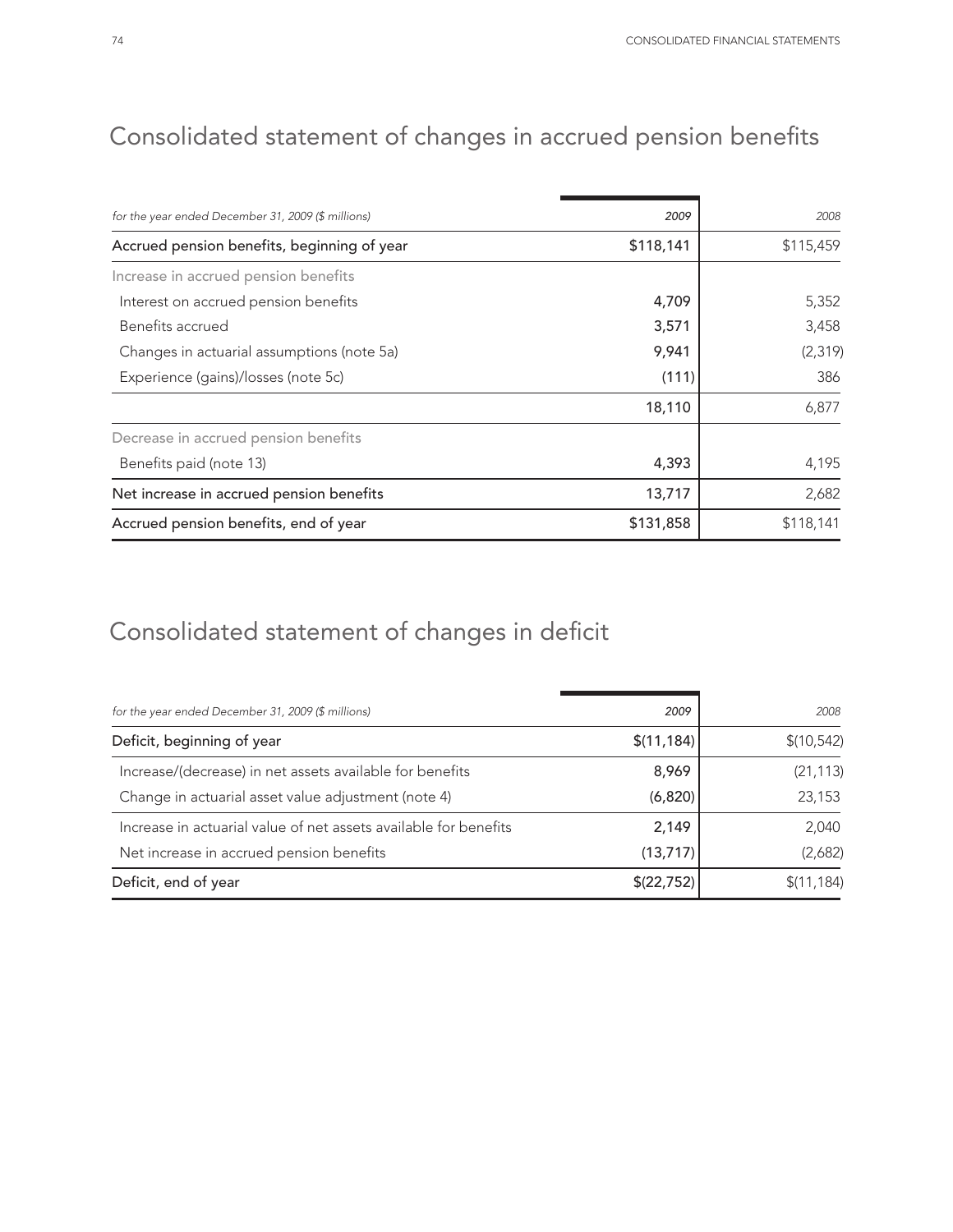## Notes to consolidated financial statements

*for the year ended December 31, 2009*

## Description of Plan

The following description of the Ontario Teachers' Pension Plan (the Plan) is a summary only. For more complete information, reference should be made to the *Teachers' Pension Act* (*Ontario*) (the TPA) as amended.

#### (a) General

The Plan is governed by the TPA. It is a contributory defined benefit pension plan co-sponsored by the Province of Ontario (the Province) and Plan members, represented by the Ontario Teachers' Federation (the OTF) (the co-sponsors). The terms of the Plan are set out in the Partners' Agreement.

The Plan is registered with the Financial Services Commission of Ontario (FSCO) and under the *Income Tax Act* (*Canada*) (the ITA) (registration number 0345785) as a Registered Pension Plan which is not subject to income taxes.

The Plan is administered and the investments are managed by the Ontario Teachers' Pension Plan Board (the Board). Under the TPA, the Board is constituted as a corporation without share capital to which the *Corporations Act* (*Ontario*) does not apply.

#### (b) Funding

Plan benefits are funded by contributions and investment earnings. Contributions are made by active members of the Plan and are matched by either the Province or designated private schools and organizations. The determination of the value of the benefits and required contributions is made on the basis of periodic actuarial valuations.

#### (c) Retirement pensions

A retirement pension is available based on the number of years of credited service, the average of the best five annual salaries and the age of the member at retirement. A member is eligible for a reduced retirement pension from age 50. An unreduced retirement pension is available at age 65 or if the sum of a member's age and qualifying service equals 85.

#### (d) Disability pensions

A disability pension is available at any age to a disabled member with a minimum of 10 years of qualifying service. The type of disability pension is determined by the extent of the disability.

#### (e) Death benefits

Death benefits are available on the death of an active member and may be available on the death of a retired member. The benefit may take the form of a survivor pension, lump-sum payment or both.

### (f) Escalation of benefits

Pension benefits are adjusted in January each year for inflation at 100% of the change in the Consumer Price Index, subject to a limit of 8% in any one year with any excess carried forward. The Plan was amended in 2008 to reduce the level of guaranteed inflation protection for credit earned after December 31, 2009, to 50% of the change in the Consumer Price Index. Starting in January 2011, inflation adjustments by the co-sponsors above that level will depend upon the Plan's funded status.

#### (g) Retirement Compensation Arrangement

Restrictions in the ITA and its regulations on the payment of certain benefits from the registered pension plan for periods of service after 1991 may impact some Plan members. To address affected members, the Retirement Compensation Arrangement (the RCA) was established by agreement between the co-sponsors as a supplementary plan to provide for these benefits. Examples of these benefits include: (1) members of the Plan who retired with average earnings above \$132,037 (CPP-exempt members \$122,222) in 2009 and \$126,220 (CPP-exempt members \$116,667) in 2008; and (2) members whose pensions would require a larger reduction for early retirement to comply with the ITA limitations than the Plan would impose. Because the RCA is a separate trust, the net assets available for benefits and accrued benefits and deficit of the RCA are not included in these consolidated financial statements.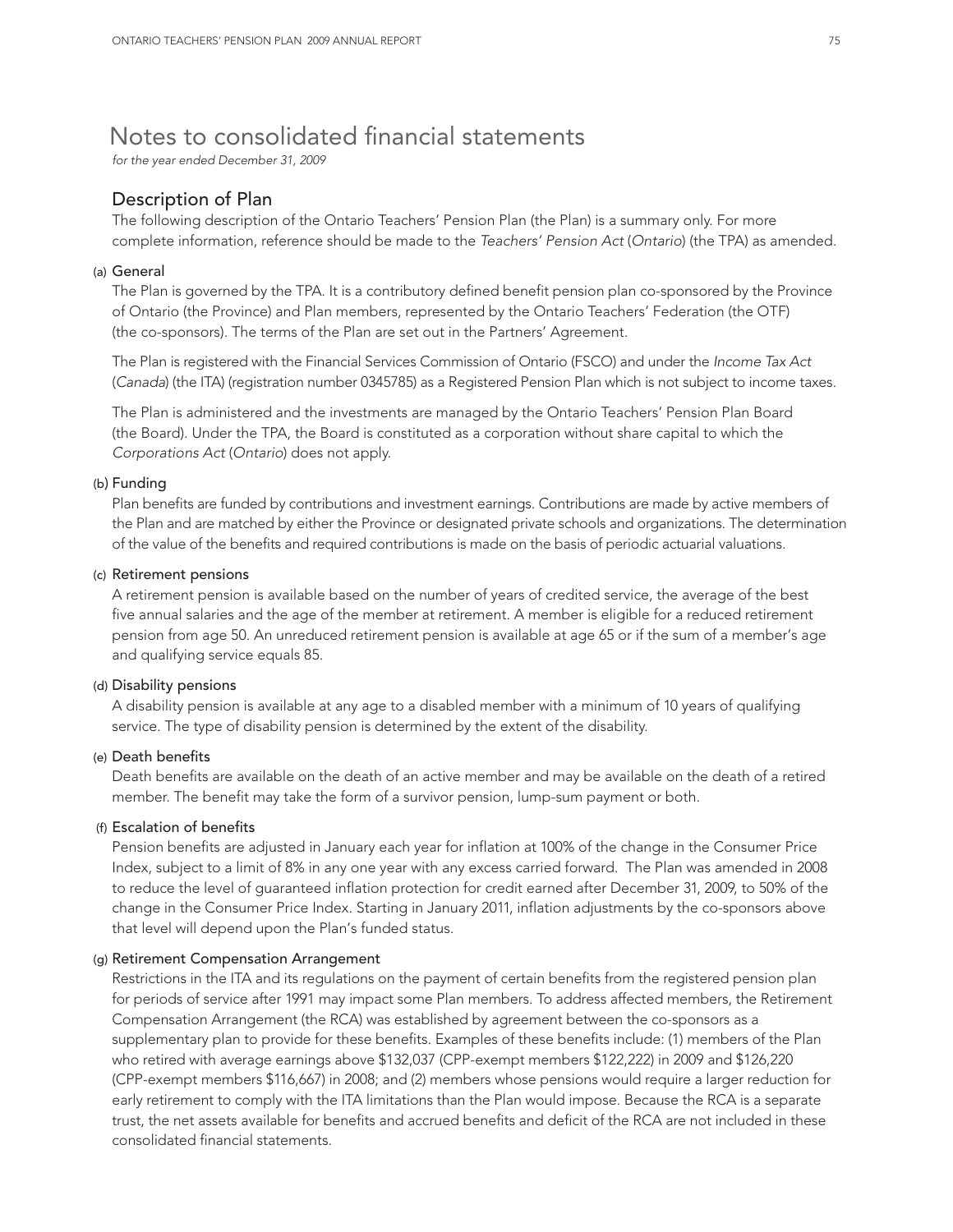## NOTE 1. Summary of significant accounting policies

#### (a) Basis of presentation

These consolidated financial statements are prepared in accordance with Canadian generally accepted accounting principles.

The fair value of assets and liabilities and the results of operations of subsidiary companies and variable interest entities (VIEs) where the Plan is the primary beneficiary are consolidated as part of the Plan's financial statements.

A VIE is an entity which does not have sufficient equity at risk to finance its activities without additional subordinated financial support or an entity in which the holders of the equity at risk lack the characteristics of a controlling financial interest. The primary beneficiary, which is the enterprise that absorbs the majority of the expected losses or is entitled to the majority of the expected residual returns, is required to consolidate the VIE in its financial statements.

VIEs in which the Plan is the primary beneficiary or in which it has a significant variable interest are primarily private equity and alternative investments limited partnerships.

The Plan's consolidated financial statements also include its proportionate share of the fair value of assets, liabilities and operations of investments in joint ventures.

Intercompany transactions and balances are eliminated in preparing these consolidated financial statements.

Certain comparative figures have been reclassified to conform with the current year's presentation.

#### (b) Changes in accounting policies

In 2009, the Plan adopted the amendments to the Canadian Institute of Chartered Accountants (CICA) Handbook Section 3862, Financial Instruments – Disclosure. The amendments require the Plan to disclose and classify fair value measurements using a fair value hierarchy that reflects the significance of inputs used in making the measurements. These disclosures have been included in Note 2b.

#### (c) Investments

### *Valuation of investments*

Investments and investment-related liabilities are stated at fair value. Fair value is an estimate of the amount of consideration that would be agreed upon in an arm's-length transaction between knowledgeable, willing parties who are under no compulsion to act.

Fair values of investments are determined as follows:

- a. Short-term money-market securities are valued using either closing mid-market prices or discounted cash flows based on current market yields, when closing mid-market prices are unavailable.
- b. Bonds are valued on the basis of quoted closing mid-market prices. If quoted closing mid-market prices are not available, estimated values are calculated using discounted cash flows based on current market yields and comparable securities, as appropriate.
- c. Public equities are valued at quoted market closing prices. When the market for a public equity is not active or when there are restrictions on the sale of all or part of a public equity imposed on the Plan by external parties, management estimates the fair value by using appropriate techniques including valuation models.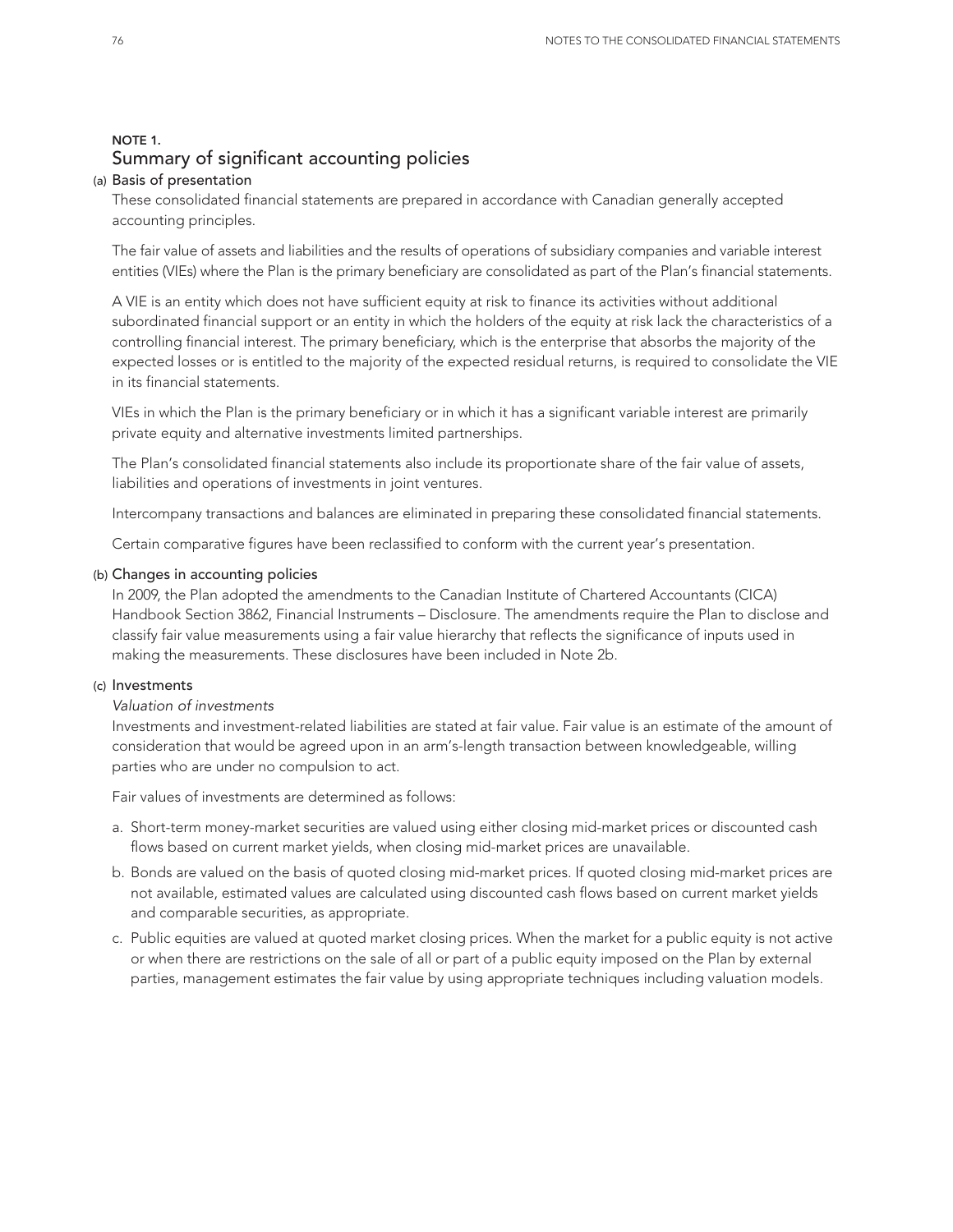d. Real estate, private equities, infrastructure and timber are valued based on estimated fair values determined by using appropriate techniques and best estimates by management, appraisers, or both. Where external appraisers are engaged to perform the valuation, management ensures the appraisers are independent and compares the assumptions used by the appraisers with management's expectations based on current market conditions and industry practice to ensure the valuation captures the business and economic conditions specific to the investment.

At least 70% of the value of the rental property portfolio covering all product types and geographic regions is independently appraised annually. At a minimum, 90% of the real estate portfolio will be valued by independent appraisers at least every three years. The same appraisal firm is not permitted to value the same property more than three years in a row.

- e. Derivative financial instruments are recorded at fair value using market prices where available. Where quoted market values are not readily available, appropriate alternative valuation techniques are used to determine fair value.
- f. Alternative investments, comprised of hedge funds and managed futures accounts, are recorded at fair value based on net asset values obtained from each of the funds' administrators. These net asset values are reviewed by management.

The Plan uses a number of valuation techniques to determine the fair value of investments for which observable prices in active markets for identical investments are not available. These techniques include: valuation methodologies based on observable prices for similar investments; present value approaches where future cash flows generated by the investment are estimated and then discounted using a risk-adjusted interest rate; and option-pricing models. The principal inputs to these valuation techniques are listed below. Values between and beyond available data points may be obtained by interpolation and extrapolation.

- Bond prices quoted prices are generally available for government bonds, certain corporate bonds and some other debt-related products.
- Credit spreads where available, credit spreads are derived from prices of credit default swaps or other creditbased instruments, such as debt securities. For others, credit spreads are obtained from pricing services.
- Interest rates principally derived from benchmark interest rates such as quoted interest rates from central banks and in swap, bond and futures markets. Benchmark interest rates are considered when determining discount rates used in the present-value approaches.
- **■** Foreign currency exchange rates there are observable markets, both spot and forward, and in futures in all major currencies.
- Public equity and equity index prices quoted prices are generally readily available for equity shares listed on the stock exchanges and for indices on such shares.
- Commodity prices many commodities are actively traded in spot, forward and futures on exchanges.
- Price volatilities and correlations volatility is a measure of the tendency of a specific price to change over time. Correlation measures the degree to which two or more prices or other variables are observed to have moved together historically. Volatility is an input in valuing options and certain products such as derivatives with more than one underlying variable that is correlation-dependent. Volatility and correlation values are obtained from broker quotations, pricing services or derived from quoted option prices.
- Forecasts on operating cash flows of real estate, private equities, infrastructure and timber forecasts include assumptions on revenue, revenue growth, expenses, capital expenditure, and capital structure. They are generally provided by management of the companies in which the Plan invests or external managers. Additional assumptions from external parties, for example, external appraisers, may also be used in the forecast.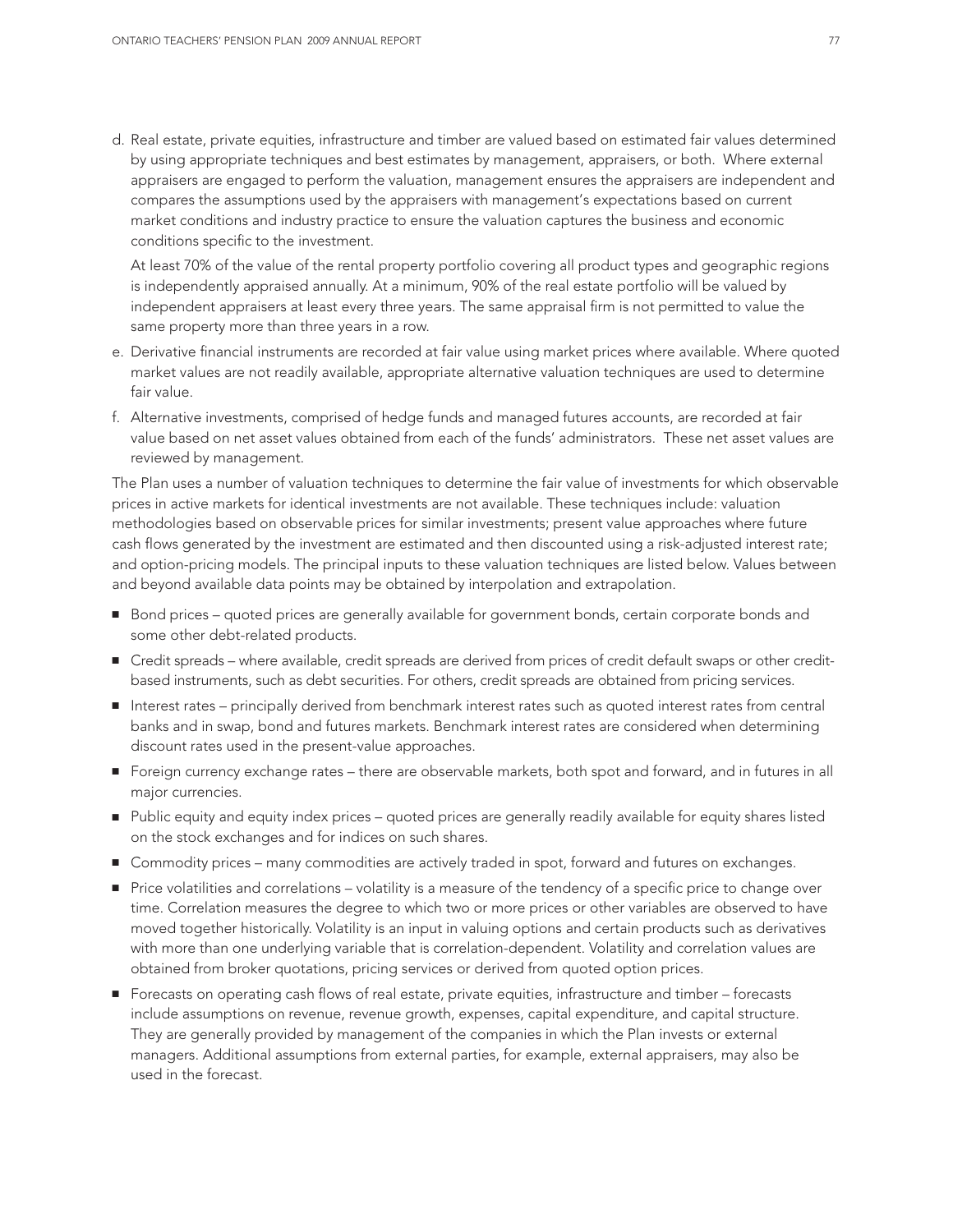The Plan refines and modifies its valuation techniques as markets and products develop and the pricing for individual products becomes more transparent.

While the Plan believes its valuation techniques are appropriate and consistent with other market participants, the use of different techniques or assumptions could result in different estimates of fair value at the balance sheet date. Management has assessed and determined that using possible alternative assumptions will not result in significantly different fair values.

#### *Fair value hierarchy*

Investment assets and investment-related liabilities are classified and disclosed in one of the following categories reflecting the significance of inputs used in making the fair value measurement:

- Level 1 quoted prices (unadjusted) in active markets for identical assets or liabilities;
- Level 2 inputs other than quoted prices included in Level 1 that are observable for the assets or liabilities, either directly (i.e., as prices) or indirectly (i.e., derived from prices); and
- Level 3 inputs for the assets or liabilities that are not based on observable market data (unobservable inputs).

If different levels of inputs are used to measure the fair value of an investment, the classification within the hierarchy is based on the lowest level input that is significant to the fair value measurement.

#### *Trade-date reporting*

Purchases and sales of investments and derivative contracts are recorded as of the trade date (the date upon which the substantial risks and rewards have been transferred).

#### *Investment income*

Dividend income is recognized based on the ex-dividend date, and interest income and real estate income are recognized on the accrual basis as earned. Investment income also includes both realized and unrealized gains and losses. Unrealized gains and losses are recognized only when the fair value of the investment is based on a quoted market price in an active market or a valuation using appropriate valuation techniques is performed and approved by management. Since real estate income is determined on a fair value basis, a charge for depreciation and amortization is excluded from the determination of real estate income.

#### *Transaction costs*

Transaction costs are incremental costs directly attributable to the acquisition, issue or disposal of a financial asset or financial liability. Transaction costs incurred are expensed and recorded as transaction costs. Any transaction amounts received by the Plan that are directly attributable to the acquisition of an investment are netted against transaction costs paid.

#### *Management fees*

Management and performance fees for private equity funds and hedge funds are expensed as incurred.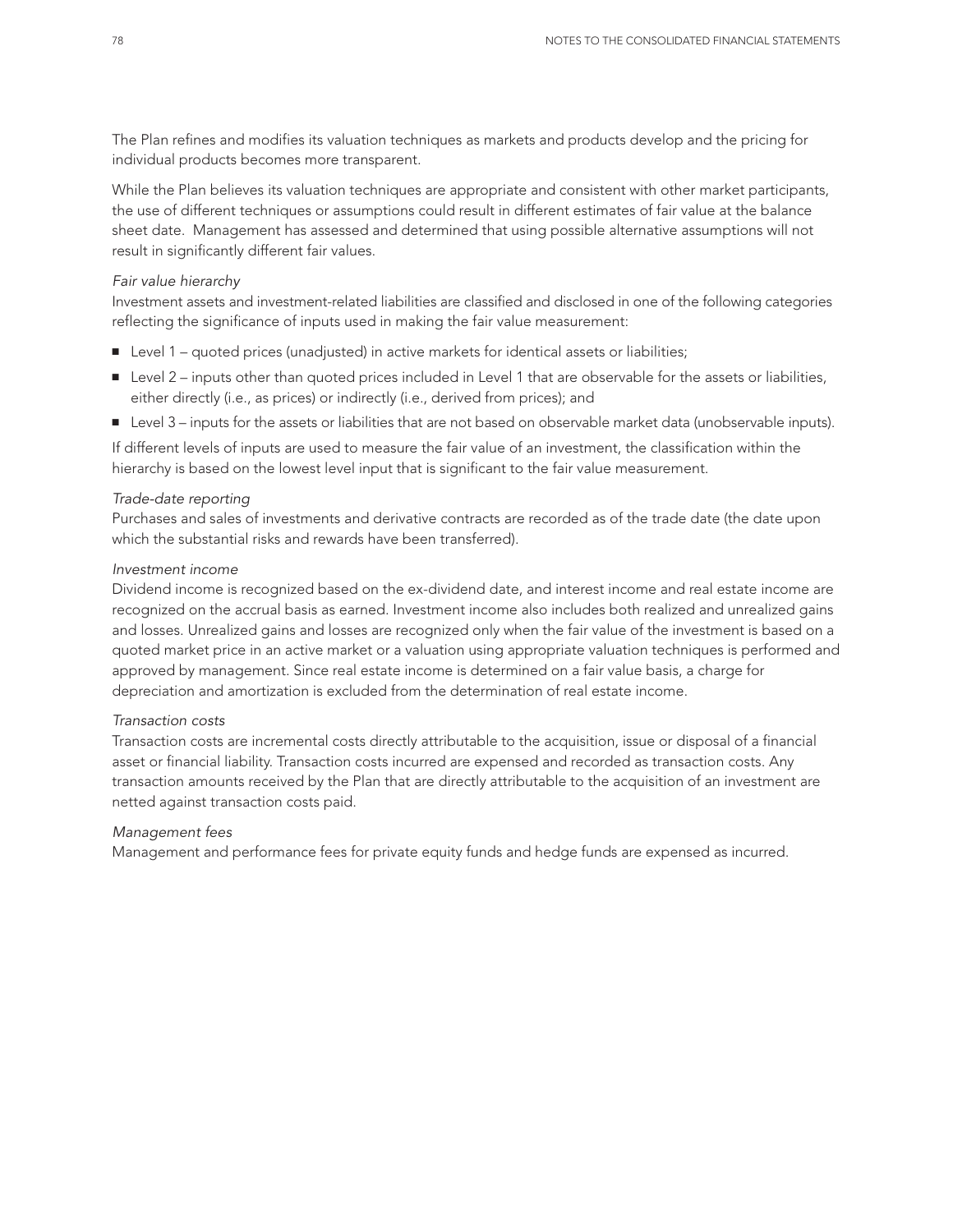#### (d) Foreign currency translation

Assets and liabilities denominated in foreign currencies are translated into Canadian dollars at the exchange rates prevailing on the year-end date. Income and expenses are translated into Canadian dollars at the exchange rates prevailing on the dates of the transactions. The realized and unrealized gains and losses arising from these translations are included within net realized and unrealized gains on investments in investment income.

#### (e) Accrued pension benefits

The value of accrued pension benefits and changes therein during the year are based on an actuarial valuation prepared by an independent firm of actuaries. The valuation is made as at the beginning of the year and then extrapolated to year end. It uses the projected benefit method pro-rated on service and management's best estimate, as at the valuation date, of various economic and non-economic assumptions.

#### (f) Contributions

Contributions from the members, the Province and designated private schools and organizations are recorded on an accrual basis. Cash received from members for credited service and cash transfers from other pension plans are recorded when received.

#### (g) Benefits

Benefit payments to members and others, commuted value payments and refunds to former members, and transfer payments to other plans are recorded in the period in which they are paid. Any benefit payment accruals not paid are reflected in accrued pension benefits.

#### (h) Use of estimates

In preparing these consolidated financial statements, management uses estimates and assumptions that primarily affect the reported values of assets and liabilities, and related income and expenses. Significant estimates are used primarily in the determination of accrued pension benefits and the fair value of investments and investment-related receivables and liabilities. Note 5 explains how estimates are used in determining accrued pension benefits and note 1c explains how estimates are used to derive the fair value of investments and investment-related receivables and liabilities.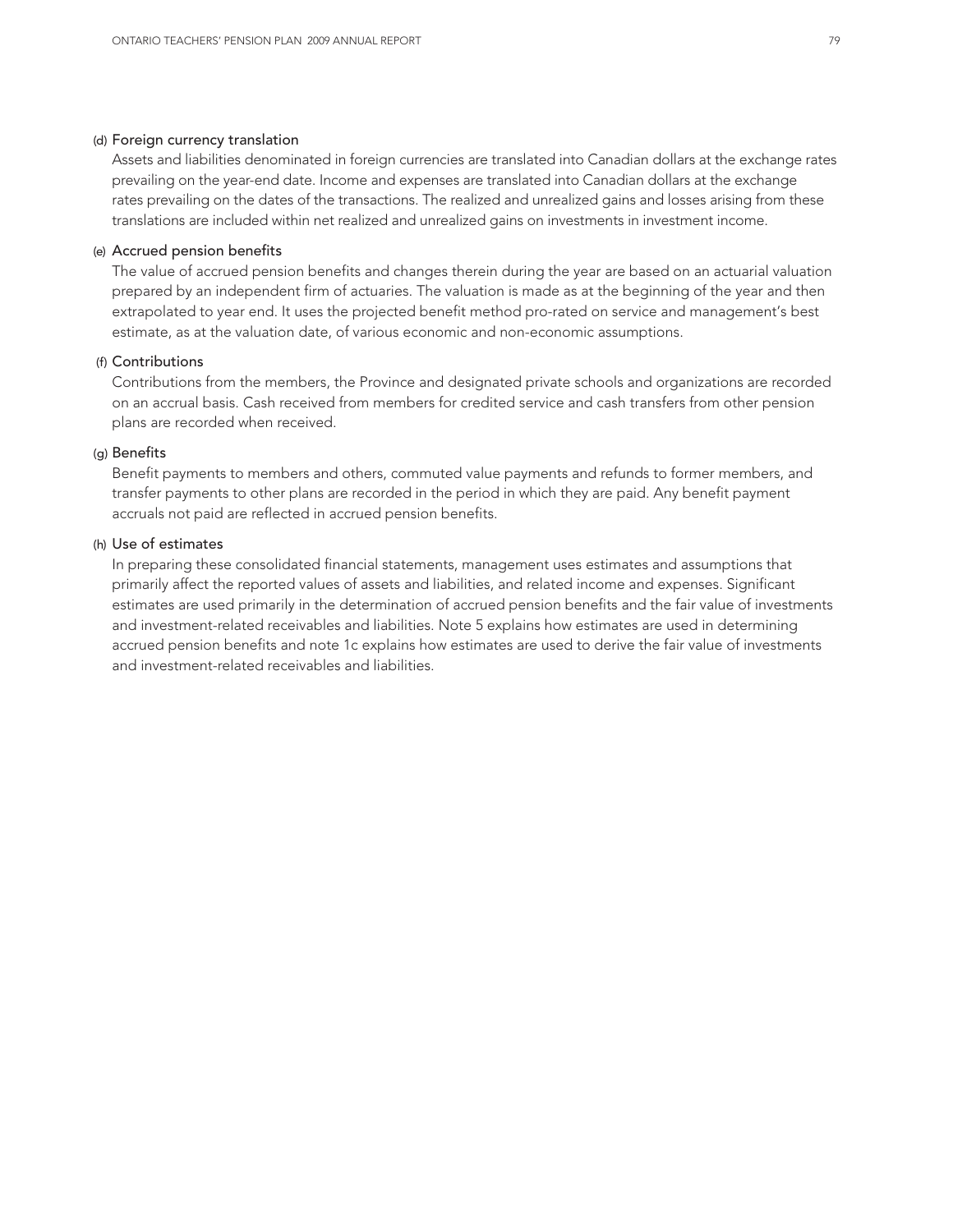## NOTE 2.

## Investments

The Plan invests, directly or through derivatives, in fixed income, equities and inflation-sensitive investments in accordance with the Board's policy of asset diversification.

### (a) Investments<sup>(1)</sup> before allocating the effect of derivative contracts

The schedule below summarizes the Plan's investments and investment-related liabilities, including net accrued interest and dividends of \$263 million (2008 – \$374 million), before allocating the effect of derivative contracts, as at December 31:

|                                                 |             | 2009        |             | 2008        |
|-------------------------------------------------|-------------|-------------|-------------|-------------|
| (\$ millions)                                   | Fair Value  | Cost        | Fair Value  | Cost        |
| Fixed income                                    |             |             |             |             |
| Debentures                                      | \$<br>2,499 | 2,258<br>\$ | \$<br>4,340 | 3,868<br>\$ |
| <b>Bonds</b>                                    | 18,089      | 19,547      | 21,202      | 21,947      |
| Money-market securities                         | 3,207       | 3,308       | 4,309       | 4,353       |
| Alternative investments <sup>(2)</sup>          | 7,204       | 7,507       | 9,659       | 9,542       |
|                                                 | 30,999      | 32,620      | 39,510      | 39,710      |
| Equity                                          |             |             |             |             |
| Publicly traded                                 |             |             |             |             |
| Canadian                                        | 1,761       | 1,373       | 3,302       | 3,881       |
| Non-Canadian                                    | 20,658      | 19,464      | 15,051      | 19,251      |
| Non-publicly traded                             |             |             |             |             |
| Canadian                                        | 2,611       | 2,707       | 2,776       | 2,836       |
| Non-Canadian                                    | 8,931       | 10,282      | 9,529       | 11,731      |
|                                                 | 33,961      | 33,826      | 30,658      | 37,699      |
| Inflation-sensitive investments                 |             |             |             |             |
| Real estate (note 8)                            | 17,772      | 13,924      | 16,680      | 12,915      |
| Real-rate products                              |             |             |             |             |
| Canadian                                        | 13,031      | 10,159      | 10,325      | 9,053       |
| Non-Canadian                                    | 6,518       | 6,621       | 7,625       | 6,913       |
| Infrastructure and timber                       | 15,868      | 15,528      | 16,916      | 16,853      |
|                                                 | 53,189      | 46,232      | 51,546      | 45,734      |
|                                                 | 118,149     | 112,678     | 121,714     | 123,143     |
| Investment-related receivables                  |             |             |             |             |
| Securities purchased under agreements to resell | 2,453       | 2,455       | 3,002       | 3,000       |
| Cash collateral deposited under securities      |             |             |             |             |
| borrowing arrangements                          | 983         | 1,005       | 155         | 151         |
| Derivative-related, net                         | 2,315       | 1,208       | 7,174       | 3,882       |
|                                                 | 5,751       | 4,668       | 10,331      | 7,033       |
| Investments                                     | \$123,900   | \$117,346   | \$132,045   | \$130,176   |

(1)For additional details, refer to the schedule of Investments over \$100 million on page 105.

(2) Comprised of hedge funds and managed futures accounts.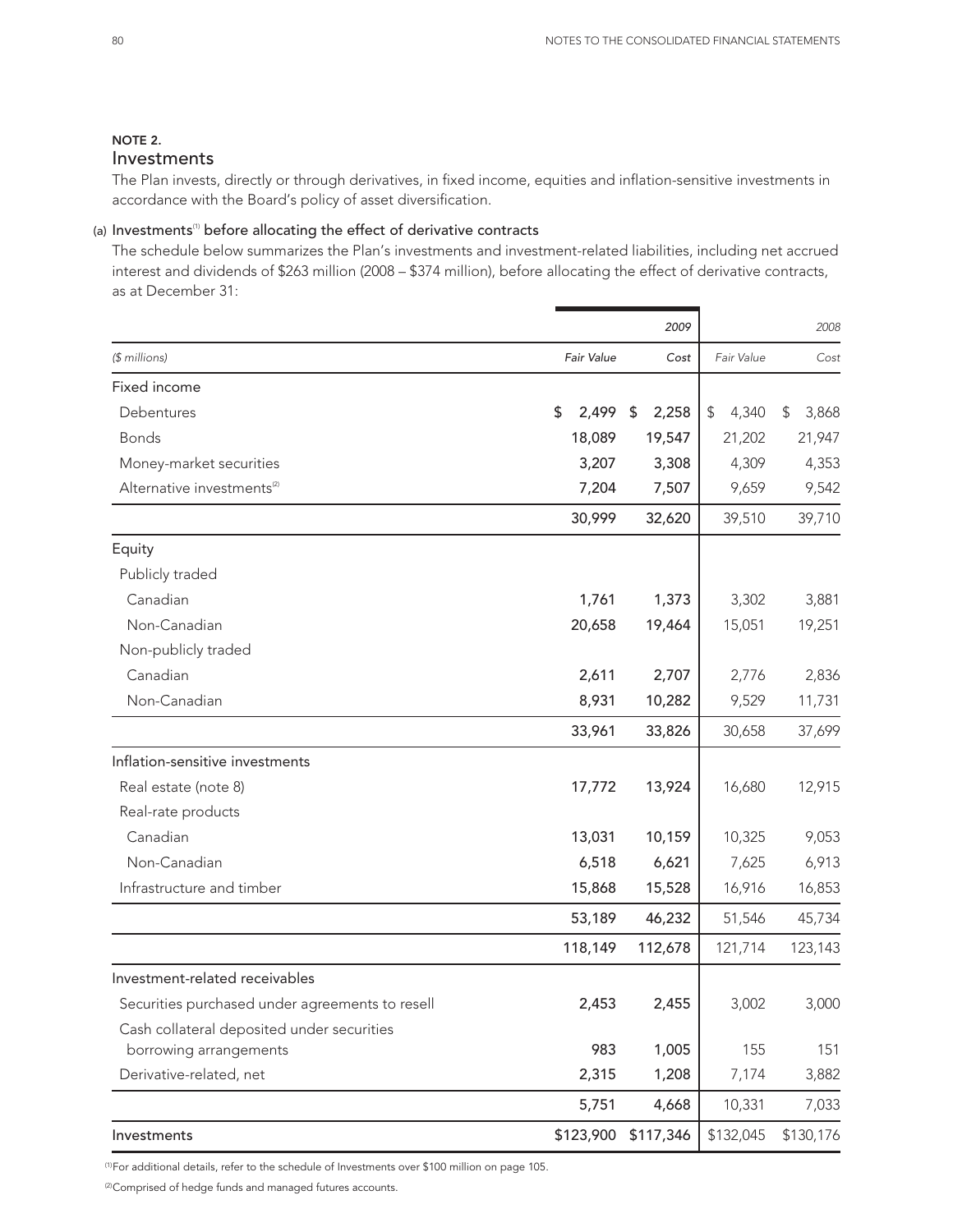|                                                       |            | 2009       |            | 2008       |
|-------------------------------------------------------|------------|------------|------------|------------|
| $$$ millions)                                         | Fair Value | Cost       | Fair Value | Cost       |
| Investment-related liabilities                        |            |            |            |            |
| Securities sold under agreements to repurchase        | \$ (9,684) | \$ (9,701) | \$(20,569) | \$(20,539) |
| Securities sold but not yet purchased                 |            |            |            |            |
| Fixed income                                          | (1, 429)   | (1, 467)   | (1,808)    | (1,771)    |
| Equities                                              | (983)      | (911)      | (155)      | (152)      |
| Joint ventures (note 6)                               | (4,933)    | (5, 453)   | (4,944)    | (6, 262)   |
| Subsidiaries and VIEs (note 7)                        | (7, 318)   | (8,029)    | (6, 872)   | (7,629)    |
| Real estate (note 8)                                  | (3,563)    | (3,468)    | (3,200)    | (3, 151)   |
| Cash collateral received under credit support annexes | (268)      | (268)      | (142)      | (142)      |
| Derivative-related, net                               | (2, 213)   | (1, 512)   | (9,254)    | (1,855)    |
|                                                       | (30,391)   | (30, 809)  | (46, 944)  | (41, 501)  |
| Net investments (note 2d)                             | \$93,509   | \$86,537   | \$85,101   | \$88,675   |

## (b) Fair value hierarchy

The schedule below presents the Plan's investments and investment-related liabilities within the fair value hierarchy:

|                                                  |          |            |           | 2009      |  |
|--------------------------------------------------|----------|------------|-----------|-----------|--|
| $$$ millions)                                    | Level 1  | Level 2    | Level 3   | Total     |  |
| Fixed income                                     | \$14,144 | \$5,426    | \$11,429  | \$30,999  |  |
| Equity                                           | 20,893   | 351        | 12.717    | 33,961    |  |
| Inflation-sensitive investments                  | 19,190   | 71         | 33,928    | 53,189    |  |
| Net investment-related receivables/(liabilities) | (1,617)  | (8,048)    | (14, 975) | (24, 640) |  |
| Net investments                                  | \$52,610 | \$ (2,200) | \$43,099  | \$93,509  |  |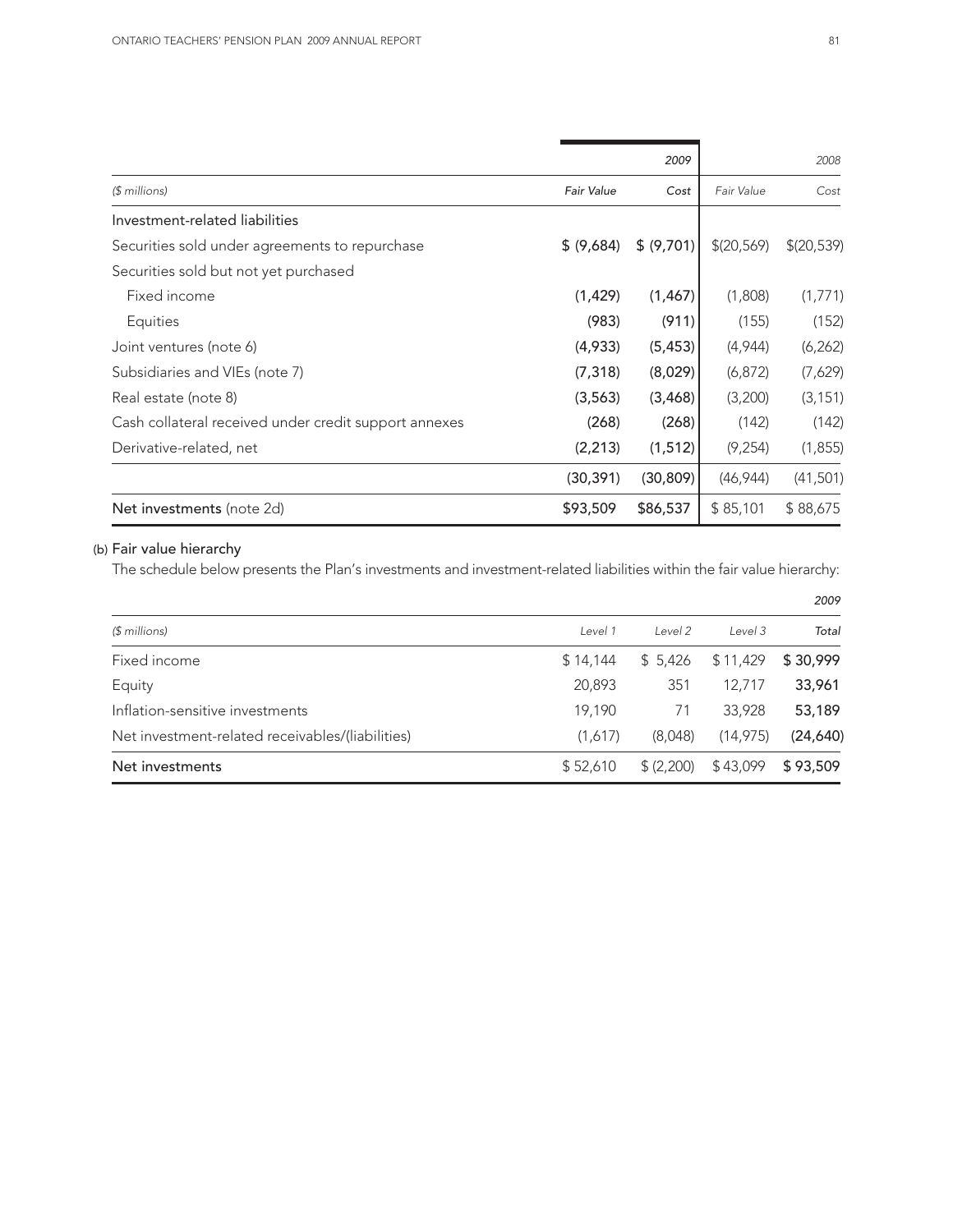*2009*

The schedule below presents a reconciliation of investments and investment-related liabilities measured at fair value using significant unobservable inputs (Level 3) during the year. Realized and unrealized gains (losses) are included in investment income.

|                                                       |                 |          |                                        |                                                                | <b>ZUU7</b> |
|-------------------------------------------------------|-----------------|----------|----------------------------------------|----------------------------------------------------------------|-------------|
| $$$ millions)                                         | Fixed<br>Income | Equity   | Inflation-<br>sensitive<br>Investments | Net<br>Investment-<br>related<br>Receivables/<br>(Liabilities) | Total       |
| Balance, beginning of year                            | \$14,459        | \$14,235 | \$32,650                               | \$(15,002)                                                     | \$46,342    |
| Purchases                                             | 10,629          | 2,490    | 6,504                                  | 17,633                                                         | 37,256      |
| Sales                                                 | (13, 239)       | (3,044)  | (5,236)                                | (18, 204)                                                      | (39, 723)   |
| Transfers in <sup>(3)</sup>                           | 50              |          |                                        |                                                                | 50          |
| Transfers out <sup>(3)</sup>                          | (5)             |          |                                        | (103)                                                          | (108)       |
| Gains/(losses) included in investment income (note 9) |                 |          |                                        |                                                                |             |
| Realized                                              | (541)           | (2,614)  | 828                                    | 555                                                            | (1,772)     |
| Unrealized                                            | 76              | 1,650    | (818)                                  | 146                                                            | 1,054       |
| Balance, end of year                                  | \$11,429        | \$12,717 | \$33,928                               | \$(14,975)                                                     | \$43,099    |

 $^{(3)}$ Transfers in and transfers out of level 3 are due to the change in the availability of data in underlying securities.

#### (c) Derivative contracts

Derivative contracts are financial contracts, the value of which is derived from the value of underlying assets, commodities, indices, interest rates or currency rates. Derivative contracts are transacted either in the overthe-counter (OTC) market or on regulated exchanges.

Notional amounts of derivative contracts represent the contractual amount to which a rate or price is applied for computing the cash to be paid or received. Notional amounts are the basis upon which the returns from, and the fair value of, the contracts are determined. They do not necessarily indicate the amounts of future cash flow involved or the current fair value of the derivative contracts and, therefore, do not indicate the Plan's exposure to credit or market risks. The derivative contracts become favourable (assets) or unfavourable (liabilities) as a result of fluctuations in market rates or prices relative to their terms. The aggregate notional amounts and fair values of derivative contracts can fluctuate significantly.

Derivative contracts, transacted either in the OTC market or on regulated exchanges, include:

#### *Swaps*

Swaps are OTC contracts in which two counterparties exchange a series of cash flows based on agreed upon rates to a notional amount. The various swap agreements that the Plan enters into are as follows:

Equity and commodity swaps are contracts in which one counterparty agrees to pay or receive from the other cash flows based on changes in the value of an equity or commodity index, a basket of stocks, a single stock or commodities.

Interest rate swaps are agreements where two counterparties exchange a series of payments based on different interest rates applied to a notional amount.

Currency swaps involve the exchange of fixed payments in one currency for the receipt of fixed payments in another currency.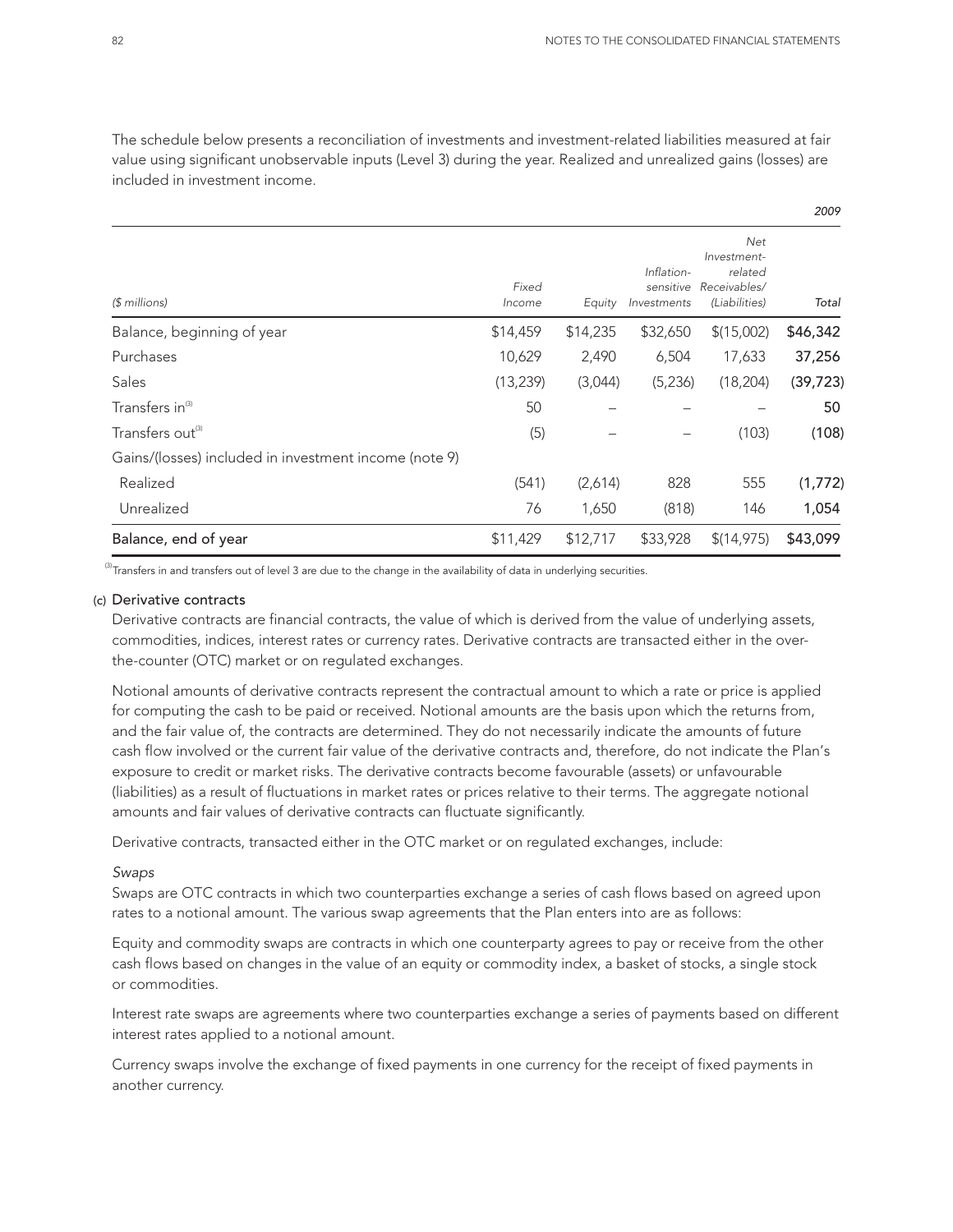#### *Forwards and futures*

Futures are standardized contracts traded on regulated future exchanges, whereas forward contracts are negotiated agreements that are transacted between counterparties in the OTC market. Examples of futures and forwards are described below:

Equity and commodity futures are contractual obligations to buy or sell at a fixed value (the contracted price) of an equity or commodity index, a basket of stocks, a single stock or commodities at a predetermined future date.

Interest rate futures are contractual obligations to buy or sell an interest-rate sensitive financial instrument on a predetermined future date at a specified price.

Currency forwards and futures are contractual obligations to exchange one currency for another at a specified price or settlement at a predetermined future date.

#### *Options*

Options may be acquired in standardized amounts on regulated exchanges or may be customized and acquired in the OTC market. They are contractual agreements under which the seller (writer) grants the purchaser the right, but not the obligation, either to buy (call option) or sell (put option), a security, exchange rate, interest rate, or other financial instrument or commodity at a predetermined price, at or by a specified future date. The seller (writer) of an option can also settle the contract by paying the cash settlement value of the purchaser's right. The seller (writer) receives a premium from the purchaser for this right. The various option agreements that the Plan enters into include equity and commodity options, interest rate options, and foreign currency options.

#### *Credit derivatives*

Credit derivatives are OTC contracts that transfer credit risk related to an underlying financial instrument (referenced asset) from one counterparty to another. Examples of credit derivatives include credit default swaps, equity default swaps, total return swaps, and loan participations.

Credit default swaps and equity default swaps provide protection against the decline in value of the referenced asset as a result of specified events such as payment default or insolvency. These swaps are similar in structure to an option whereby the purchaser pays a premium to the seller of the credit default swap or an equity default swap in return for payment related to the deterioration in the value of the referenced asset. The referenced asset for credit default swaps is a debt instrument while the referenced asset for equity default swap is an equity instrument.

Total return swaps are contracts in which one counterparty agrees to pay or receive from the other cash flows based on changes in the value of the referenced asset.

Loan participations are contracts in which one counterparty provides funding to the other party in exchange for participation interests in sharing the risks and profits of the loans originated by the other party.

#### *Other derivative products*

The Plan also transacts in other derivative products including statistic swaps and dividend swaps in the OTC market. An investor may trade the statistic swaps with the objective of adding value or hedging for risks associated with the magnitude of movement, i.e. volatility, variance, correlation, covariance of some underlying products, such as exchange rates, or stock indexes. Dividend swaps are an over-the-counter contract where an investor agrees to match all dividends paid out by an underlying stock or index over a specified time period. In return, the dividend payer receives a fixed amount at expiry called the dividend swap rate.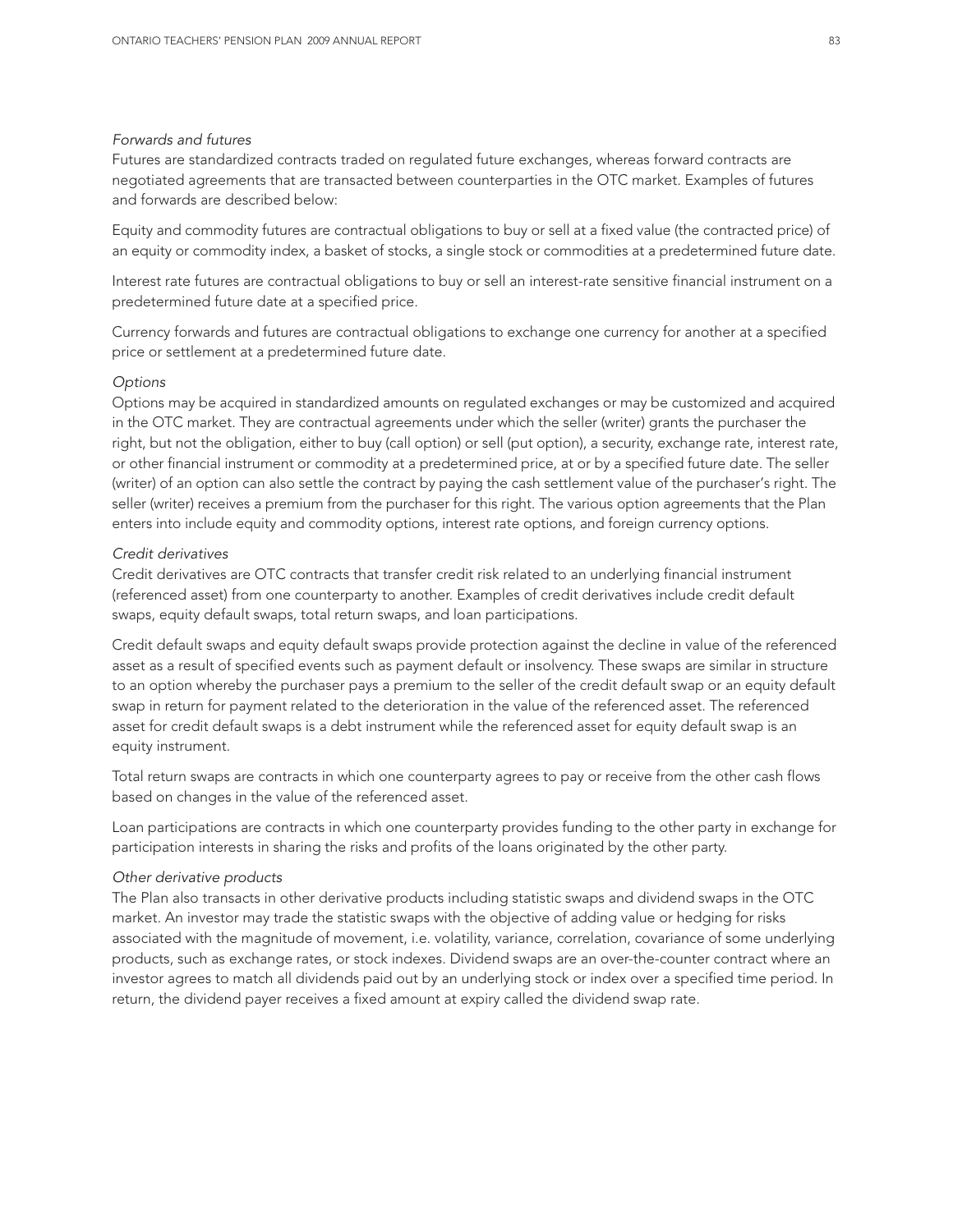|                                  |                                                                |           | 2009       |                         | 2008           |
|----------------------------------|----------------------------------------------------------------|-----------|------------|-------------------------|----------------|
| (\$ millions)                    |                                                                | Notional  | Fair Value | Notional                | Fair Value     |
| Equity and commodity derivatives |                                                                |           |            |                         |                |
| Swaps                            |                                                                | \$15,102  | \$<br>977  | $\frac{1}{2}$<br>14,827 | \$(3,023)      |
| Futures                          |                                                                | 6,920     | 3          | 2,509                   | 18             |
| Options: Listed                  | - purchased                                                    | 136       | 4          | 44                      | 3              |
|                                  | $-$ written                                                    | 213       | (6)        | 688                     | (11)           |
| <b>OTC</b>                       | - purchased                                                    | 4,563     | 324        | 10,641                  | 425            |
|                                  | - written                                                      | 2,924     | (216)      | 1,688                   | (118)          |
|                                  |                                                                | 29,858    | 1,086      | 30,397                  | (2,706)        |
| Interest rate derivatives        |                                                                |           |            |                         |                |
| Swaps                            |                                                                | 5,146     | 7          | 15,945                  | (253)          |
| Futures                          |                                                                | 29,669    | (8)        | 42,037                  | 4              |
| Options: Listed                  | - purchased                                                    |           |            | 760                     | 4              |
|                                  | - written                                                      | 73        | (1)        | 968                     | (3)            |
| <b>OTC</b>                       | - purchased                                                    | 5,739     | 37         | 3,843                   | 106            |
|                                  | - written                                                      | 1,098     | (20)       | 809                     | (83)           |
|                                  |                                                                | 41,725    | 15         | 64,362                  | (225)          |
| Currency derivatives             |                                                                |           |            |                         |                |
| Swaps                            |                                                                | 44        | 2          | 162                     | 1              |
| Forwards <sup>(4)</sup>          |                                                                | 31,004    | 138        | 43,536                  | 6              |
| Futures                          |                                                                | 16        |            | 4                       |                |
| Options: OTC                     | - purchased                                                    | 10,431    | 180        | 18,722                  | 847            |
|                                  | - written                                                      | 8,877     | (145)      | 18,461                  | (852)          |
|                                  |                                                                | 50,372    | 175        | 80,885                  | $\overline{2}$ |
| Credit derivatives               |                                                                |           |            |                         |                |
| Loan participations              |                                                                | 189       | 101        | 207                     | 84             |
| Credit default swaps - purchased |                                                                | 10,825    | 209        | 14,708                  | 1,512          |
|                                  | - written                                                      | 2,494     | (567)      | 7,898                   | (2, 257)       |
| Total return swaps               |                                                                | 37        | (16)       | 829                     | (264)          |
|                                  |                                                                | 13,545    | (273)      | 23,642                  | (925)          |
| Other derivatives                |                                                                |           |            |                         |                |
| Statistic swaps                  |                                                                | 15,481    | (246)      | 22,609                  | (322)          |
| Dividend swaps                   |                                                                | 263       | (28)       | 299                     | (23)           |
|                                  |                                                                | 15,744    | (274)      | 22,908                  | (345)          |
|                                  |                                                                | 151,244   | 729        | 222,194                 | (4, 199)       |
|                                  | Net cash collateral (received)/paid under derivative contracts |           | (627)      |                         | 2,119          |
|                                  | Notional and net fair value of derivative contracts            | \$151,244 | \$102      | \$222,194               | \$(2,080)      |

The following schedule summarizes the notional amounts and fair value of the Plan's derivative contracts held as at December 31:

 $^{(4)}$ Excludes currency forwards related to Real Estate assets as disclosed in note 8.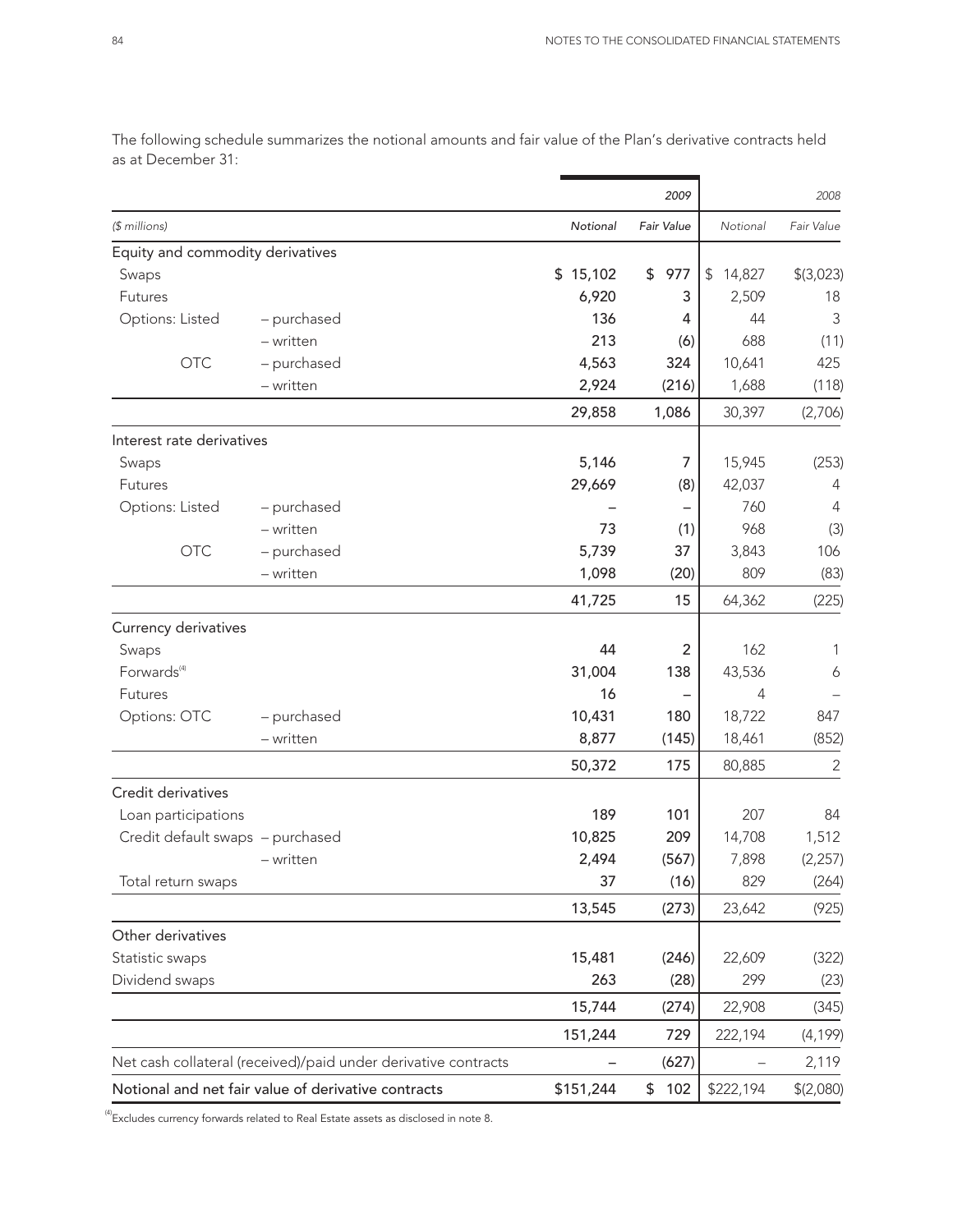The net fair value of derivative contracts as at December 31 on the previous page is represented by:

| $$$ millions)                                       | 2009    | 2008      |
|-----------------------------------------------------|---------|-----------|
| Derivative-related receivables                      | \$3,004 | \$7,059   |
| Cash collateral paid under derivative contracts     | 132     | 2,236     |
| Derivative-related liabilities                      | (2,275) | (11, 258) |
| Cash collateral received under derivative contracts | (759)   | (117)     |
|                                                     | 102     | \$(2,080) |

#### (d) Investment asset mix

The Plan had a policy asset mix of 40% equities, 15% fixed income and 45% inflation-sensitive investments at December 31, 2009. The Plan had a policy asset mix of 45% equities, 22% fixed income and 33% inflationsensitive investments at December 31, 2008.

Direct investments, derivative contracts, and investment-related receivables and liabilities are classified by asset-mix category based on the intent of the investment strategies of the underlying portfolios of the Plan. The Plan's net investments as at December 31 are summarized below:

|                                         |                                                                       | 2009                  |                                                                       | 2008           |
|-----------------------------------------|-----------------------------------------------------------------------|-----------------------|-----------------------------------------------------------------------|----------------|
|                                         | <b>Effective Net</b><br>Investments<br>at Fair Value<br>$$$ millions) | <b>Asset Mix</b><br>% | <b>Effective Net</b><br>Investments<br>at Fair Value<br>(\$ millions) | Asset Mix<br>% |
| Equity                                  |                                                                       |                       |                                                                       |                |
| Canadian                                | \$8,427                                                               | 9%                    | \$6,212                                                               | 7%             |
| Non-Canadian                            | 32,755                                                                | 35                    | 28,719                                                                | 34             |
|                                         | 41,182                                                                | 44                    | 34,931                                                                | 41             |
| Fixed income                            |                                                                       |                       |                                                                       |                |
| <b>Bonds</b>                            | 16,456                                                                | 18                    | 14,217                                                                | 17             |
| Alternative investments                 | 5,300                                                                 | 6                     | 7,795                                                                 | 9              |
| Absolute return strategies              | 3,121                                                                 | 3                     | 6,956                                                                 | 8              |
| Money market                            | (15, 492)                                                             | (17)                  | (20, 975)                                                             | (25)           |
| Debt on real estate properties (note 8) | (2,947)                                                               | (3)                   | (2,676)                                                               | (3)            |
|                                         | 6,438                                                                 | 7                     | 5,317                                                                 | 6              |
| Inflation-sensitive                     |                                                                       |                       |                                                                       |                |
| Real estate, net (note 8)               | 17,156                                                                | 18                    | 16,156                                                                | 19             |
| Real-rate products                      | 18,888                                                                | 20                    | 17,415                                                                | 20             |
| Infrastructure and timber               | 7,906                                                                 | 9                     | 10,029                                                                | 12             |
| Commodities                             | 1,939                                                                 | $\overline{2}$        | 1,253                                                                 | $\overline{2}$ |
|                                         | 45,889                                                                | 49                    | 44,853                                                                | 53             |
| Net investments                         | \$93,509                                                              | 100%                  | \$85,101                                                              | 100%           |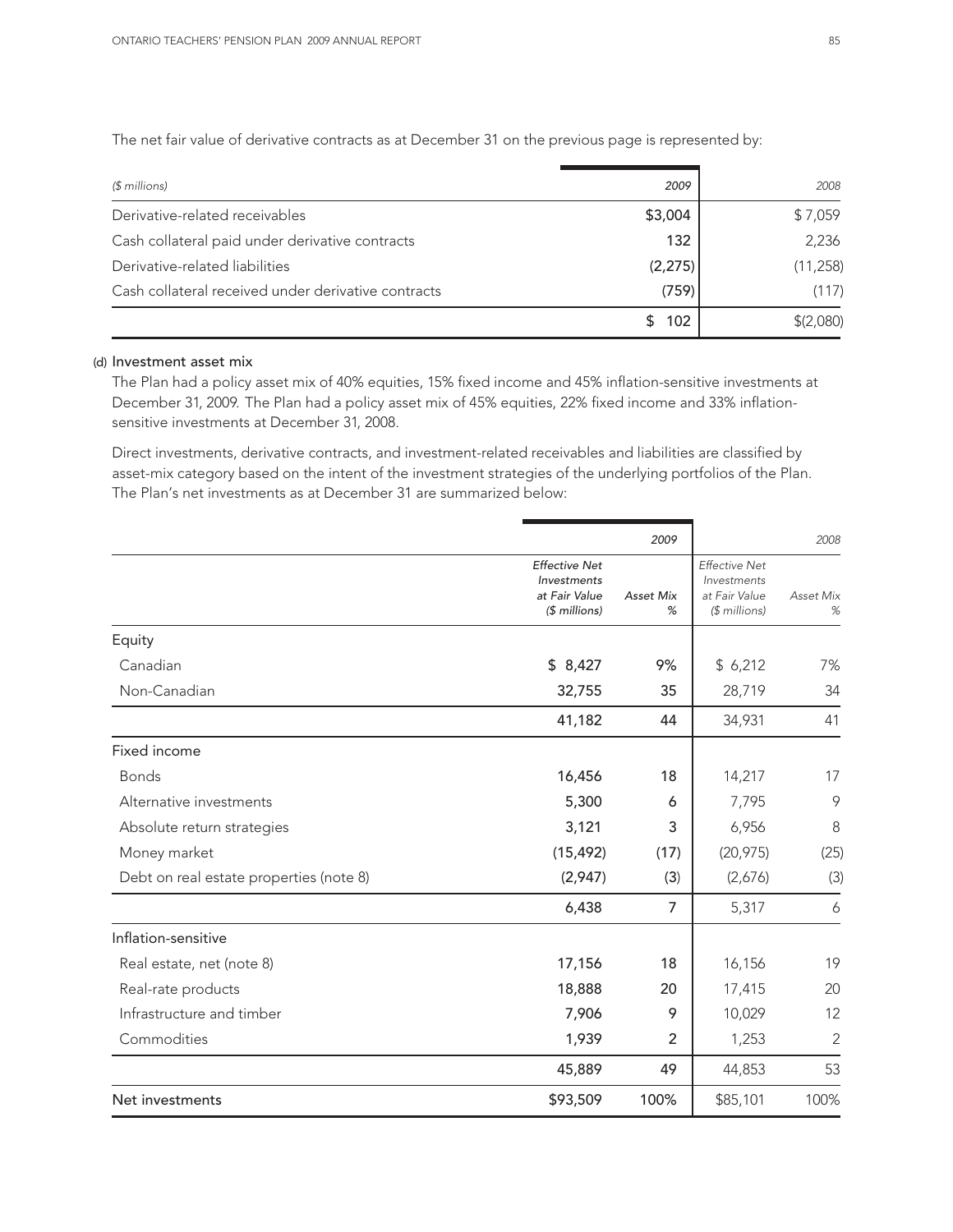#### (e) Risk management

#### *Objectives*

The Plan's primary long-term risk is that the Plan's assets will fall short of its liabilities (i.e., benefits owed to members). Therefore, the objective of investment risk management is to achieve a diversifying of risks and returns in a fashion that minimizes the likelihood of an overall reduction in total fund value and maximizes the opportunity for gains over the entire portfolio. This is achieved through asset diversification so that the market and credit exposure to any single issuer and to any single component of the capital markets is reduced to an acceptable level.

The Plan also manages its liquidity risk so that there is sufficient liquidity to meet short-term marked-to-market payments resulting from the Plan's derivative exposure and to give the Plan the ability to adjust the asset mix in response to the changes in the market conditions.

#### *Policies*

The Plan does not manage market and credit risk separately. To apply risk management to investments in a consistent manner, the Plan has a number of policies and guidelines, for example:

- Statement of Investment Policies and Procedures The statement addresses the manner in which the fund shall be invested. Investments shall be selected and held in accordance with the criteria and limitations set forth in the statement and in accordance with all relevant legislation. The Board approves the policies in the statement and reviews them at least annually.
- Total Fund Guidelines and Objectives They are developed to apply to the total fund and aggregate asset classes. They address the risks that are relevant and material at the total fund level. It includes guidelines on asset mix and risk budget allocation. They list the investment constraints, for example, the maximum exposures permitted for a single issuer, the liquidity requirements, and currency management. The Board approves these guidelines and reviews them regularly.
- Portfolio guidelines for each investment department They are developed to apply to the individual portfolios within each asset class managed by the Investment Division. All portfolio guidelines include the departments' investment strategies, operating procedures, trading limits and approval requirements, risk factors and a description of how the risks will be managed and reporting requirements for each portfolio manager, particularly relating to reporting deviations from the approved portfolio guideline. All portfolio guidelines are reviewed annually and approved by the Executive Vice-President of the Investment Division and the Vice-President or Senior Vice-President responsible for the department.
- Trade Authorization and Execution Operation Guidelines They include guidelines on trading with authorized counterparties and the procedures for obtaining authorization to trade with a new counterparty.
- Pre-Trade Clearance Policy It formalizes the procedures to ensure the data needed for trade capture, pricing, risk management, and accounting is accurate, complete, and can be entered into the Plan's systems of record on a timely basis prior to commencement of trading.

#### *Processes*

Each investment department is responsible for managing the investment risks associated with the investments they manage. Each department is subject to compliance with the Statement of Investment Policies and Procedures, the Total Fund Guidelines and Objectives, Trade Authorization and Execution Operation Guidelines, Pre-trade Clearance Policy and the applicable portfolio guidelines, and the risk budget allocated to them. In addition, the Fixed Income Department is responsible to maintain the liquidity positions in accordance with the Plan's guidelines on liquidity. The Finance Division independently measures the investment risk exposure and the liquidity position of the Plan and provides the information to the Investment Division and the Investment Committee of the Board.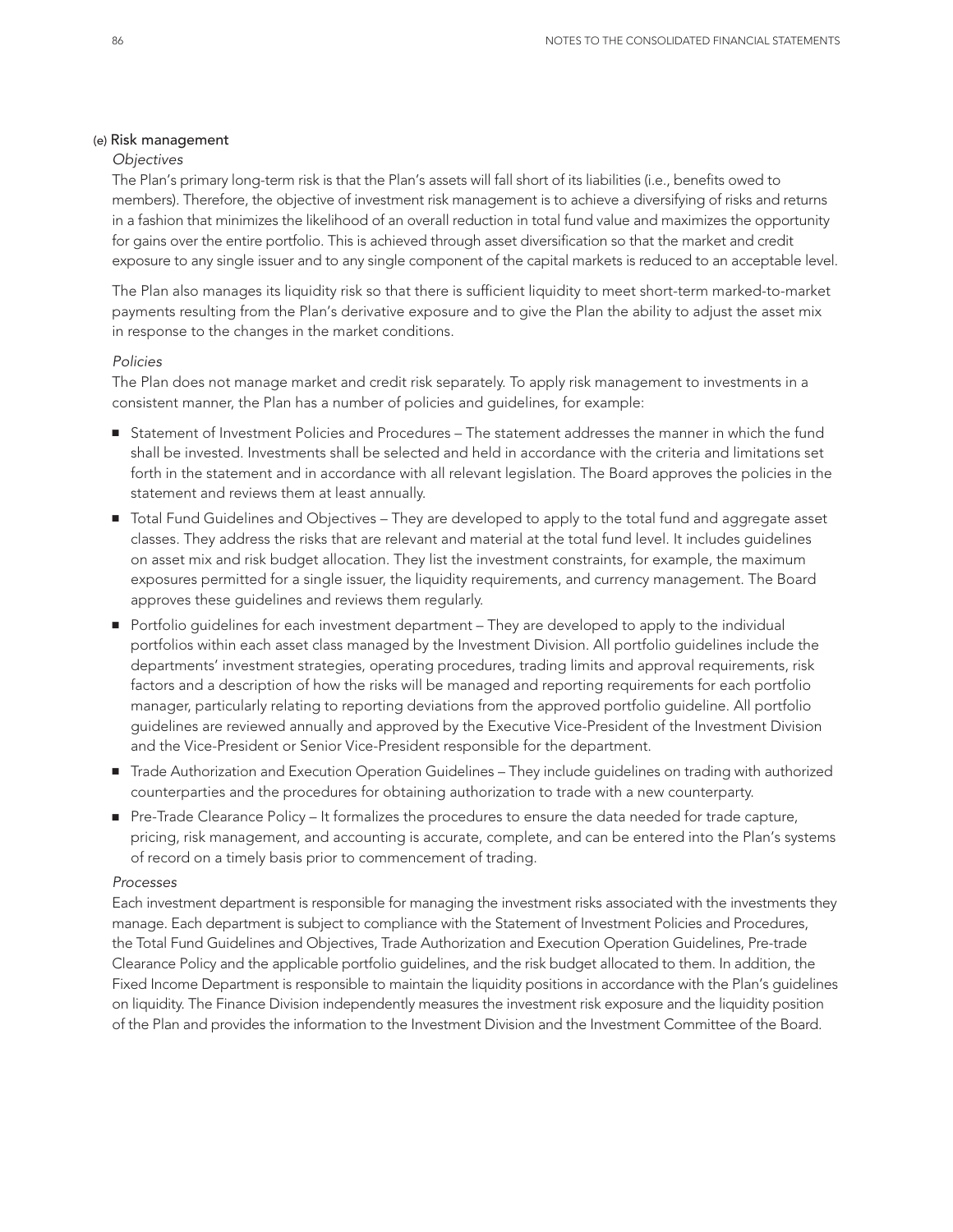Each investment department has an investment committee, or an equivalent, which meets regularly to assess the investment risks associated with the portfolios it manages and determines action plans, if required. Individual managers in each investment department receive limited authority to invest from the Board by subdelegation from senior management. Trading limits and approval requirements are set out in the portfolio guidelines for the department. For investments not traded on exchanges, such as alternative investments and private equity investments, the investment departments conduct due diligence before acquisition and use it as a tool to monitor the investments after acquisition. The objective is to obtain as much transparency as possible for the departments to assess the risk exposure arising from these private and alternative investments.

The senior representatives from each investment department form the Investment Planning and Risk Committee which focuses on managing investment risks at a total fund level. The Chief Financial Officer attends all meetings of the committee as an observer. This committee brings together the experience, investment and operational business judgment required for assessing and managing market, credit and liquidity risks on a regular basis. It monitors and manages the currency positions, interest rate risk and liquidity risk at the total fund level. The committee meets every other week, or more frequently as required.

The Enterprise Risk Management Committee oversees and manages investment and non-investment risks faced by the Plan. The committee is chaired by the Chief Executive Officer and includes senior representatives from all divisions. The Enterprise Risk Management Committee meets regularly and reports to the Board semiannually and more frequently as necessary.

The shaded section on pages 28 and 29 of the Management's Discussion and Analysis section provides further information on the risk budgeting process. The shaded section is an integral part of the Consolidated Financial Statements.

#### (f) Credit risk

The Plan is exposed to the risk that a counterparty defaults or becomes insolvent (credit risk). Credit risk is the risk of loss associated with a counterparty's inability to fulfill its payment obligations. A credit risk may arise directly from an obligor, an issuer of securities, or indirectly from a guarantor of a credit obligation.

#### *Credit risk management*

The Plan actively manages its credit exposures. When over exposures are detected – either in individual exposures or in groups of exposures – the Plan takes action to mitigate the risks. Such actions may include reducing the exposures and using credit derivatives.

Except for debt issued or guaranteed without significant conditions by the Government of Canada, by the government of a province or territory of Canada (with a minimum DBRS credit rating of "AA"), or by the Government of the United States of America, the Plan's total investment in securities of a single issuer across all asset classes shall not exceed 3% of the market value of the total fund without the approval of the Board. Further, not more than 20% of the market value of all bonds, debentures, real return debt products, mezzanine debt and other debt investments (excluding the market value of the non-marketable Ontario Debentures, debt owed by affiliated third parties in relation to real estate properties, and debt associated with an investment strategy approved by the Board) shall be made up of investments rated below a DBRS credit rating of "BBB" or its equivalent or that are unrated.

The Plan has a credit risk assessment process to determine authorized counterparties for repurchase agreements, reverse repurchase agreements, and derivative contracts. The Plan deals primarily with counterparties that have a credit rating of "A" or higher for derivative contracts. Guidelines are also in place to limit the maximum exposures to any individual counterparty for derivative contracts.

Collateral is an important mitigator of counterparty credit risk. The Plan routinely obtains collateral, such as in the case of reverse repurchase agreements and OTC derivative contracts. Note 2i provides further details on securities collateral.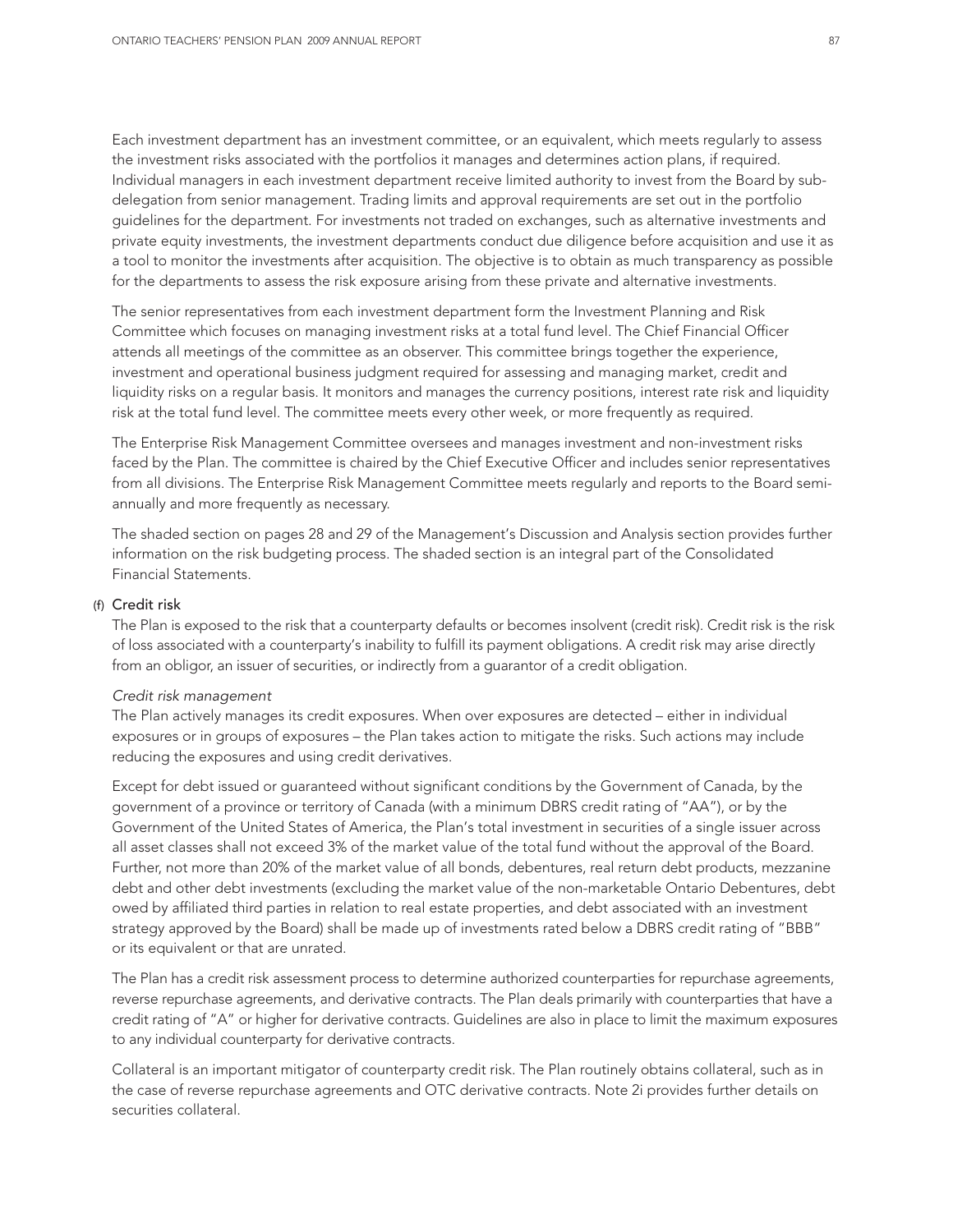The Plan enters into agreements with counterparties to limit its exposure to credit losses. An International Swaps and Derivatives Association (ISDA) Master Agreement is executed with all OTC derivative counterparties, which allows both parties to settle obligations on a net basis when termination or other pre-determined events occur. The Plan also negotiates a collateral agreement known as Credit Support Annex (CSA) with its key counterparties to further mitigate counterparty credit risk. A CSA gives the Plan the power to realize collateral posted by counterparties in the event of a default by such counterparties.

#### *Maximum exposure to credit risk before collateral held*

The following table presents the maximum exposure at December 31 to credit risk of balance sheet and off-balance sheet financial instruments before taking account of any collateral held. The analysis includes financial assets subject to credit risk only; other financial assets, mainly equity securities, as well as non-financial assets are excluded. For guarantees and loan commitments, the maximum exposure to credit risk is the maximum amount that the Plan would have to pay if the guarantees were to be called upon and the full amount of the loan commitments.

| (\$ millions)                                   | 2009     | 2008     |
|-------------------------------------------------|----------|----------|
| On balance sheet:                               |          |          |
| Receivable from the Province of Ontario         | \$2,524  | \$2,187  |
| Receivable from brokers                         | 93       | 182      |
| Cash                                            | 493      | 186      |
| Fixed income                                    |          |          |
| Debentures                                      | 2,499    | 4,340    |
| <b>Bonds</b>                                    | 18,089   | 21,202   |
| Money-market securities                         | 3,207    | 4,309    |
| Inflation-sensitive investments                 |          |          |
| Real-rate products                              |          |          |
| Canadian                                        | 13,031   | 10,325   |
| Non-Canadian                                    | 6,518    | 7,625    |
| Securities purchased under agreements to resell | 2,453    | 3,002    |
| Derivative-related receivables                  | 3,004    | 7,174    |
| Total on balance sheet                          | \$51,911 | \$60,532 |
| Off balance sheet:                              |          |          |
| Guarantees                                      | \$3,002  | \$8,521  |
| Loan commitments                                | 611      | 975      |
| Total off balance sheet                         | 3,613    | 9,496    |
| Total maximum exposure at December 31           | \$55,524 | \$70,028 |

While the Plan's maximum exposure to credit risk is the carrying value of the assets, or, in the case of off-balance sheet items, the amount guaranteed or committed, in most cases the likely exposure is far less due to collateral, credit enhancements (e.g. guarantees in favour of the Plan) and other actions taken to mitigate the Plan's exposure, as described previously.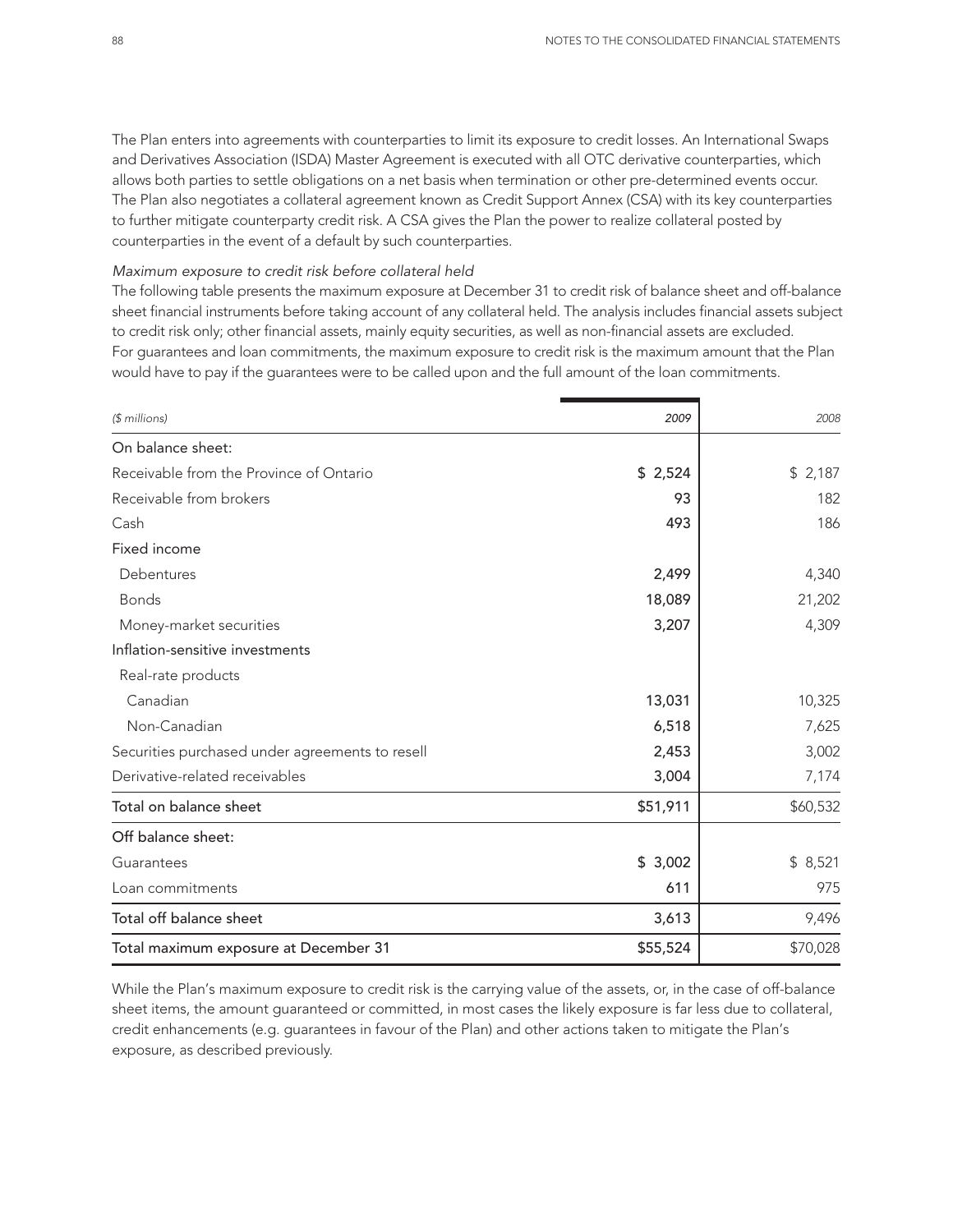#### *Credit risk concentrations*

As at December 31, 2009, the Plan has a significant concentration of credit risk with the Government of Canada and the Province. This concentration relates primarily to the holding of \$22.0 billion (2008 – \$21.2 billion) of Government of Canada issued securities, \$2.5 billion (2008 – \$4.3 billion) of non-marketable Province of Ontario debentures, \$0.8 billion (2008 – \$0.7 billion) in Province of Ontario bonds, \$2.5 billion (2008 – \$2.2 billion) receivable from the Province (see note 3), and future provincial funding requirements of the Plan.

#### (g) Market risk

Market risk is the risk of loss that results from fluctuations in equity and commodity prices, interest and foreign exchange rates, and credit spreads. The Plan is exposed to market risk from its investing activities. The level of market risk to which the Plan is exposed varies depending on market conditions, expectations of future price and yield movements and the composition of the asset-mix.

#### *Market risk management*

The Plan manages market risk primarily through diversifying the investments across industry sectors, investment strategies and on a global basis. A variety of derivative contracts are also utilized to manage the Plan's market risk exposures.

#### *Market and credit risk measurement*

The Plan uses a statistical Value-at-Risk (VaR)-type approach, the expected tail loss (ETL) methodology, to measure investment risk comprising of market and credit risk over a one-year horizon at a 99% confidence level. The ETL methodology captures the effect of more extreme loss events than VaR for the same confidence level as it is the average of all the losses in the tail.

The Asset Class Risk Report, reviewed by the Investment Planning and Risk Committee, is prepared using the ETL methodology. The report captures the investment risk exposure by asset class reflecting the risk of potential losses in net assets due to both market and credit risk factors relative to the Plan's pension obligations. Statistically, the Plan would expect to see losses in excess of the risk exposure on the report only 1% of the time over a one year period, subject to certain assumptions and limitations discussed below.

The ETL methodology is a statistical approach that accounts for market volatility and credit risk as well as risk diversification achieved by investing in various products and markets. Risks are measured consistently across all markets and products and can be aggregated to arrive at a single risk number. The one-year 99% ETL number used by the Plan is generated using a historical simulation and bootstrap sampling approach that reflects the expected annual return on the portfolio in the worst 1% of the cases. The Plan currently uses the previous 23 years of market data. When sufficient historical data is not available, proxies and statistical methods are used to complete the data series.

There are limitations to the ETL methodology in use. For example, historical data may not provide the best estimate of future changes. It may fail to capture the correlation in asset returns in extreme adverse market movements which have not occurred in the historical window. The bootstrap sampling approach and long historical window, however, mitigate this limitation to some extent by enabling the generation of a set of scenarios that include extreme adverse events. Another limitation is that the Plan computes the risk relative to pension obligations at the close of the business day. Positions may change substantially during the course of a trading day. These limitations and the nature of the ETL measure mean that the Plan's losses may exceed the risk exposure amounts indicated in any risk reports.

The Plan continuously monitors and enhances the risk calculation methodology, striving for better estimation of risk exposure. The Plan also has a number of initiatives that are underway to enhance the process of collecting the risk system data, particularly for the complex financial instruments that the Plan trades. The new initiatives will focus on the accuracy and completeness of risk system data such as the relevant market information and the data related to the terms and conditions of the financial instruments.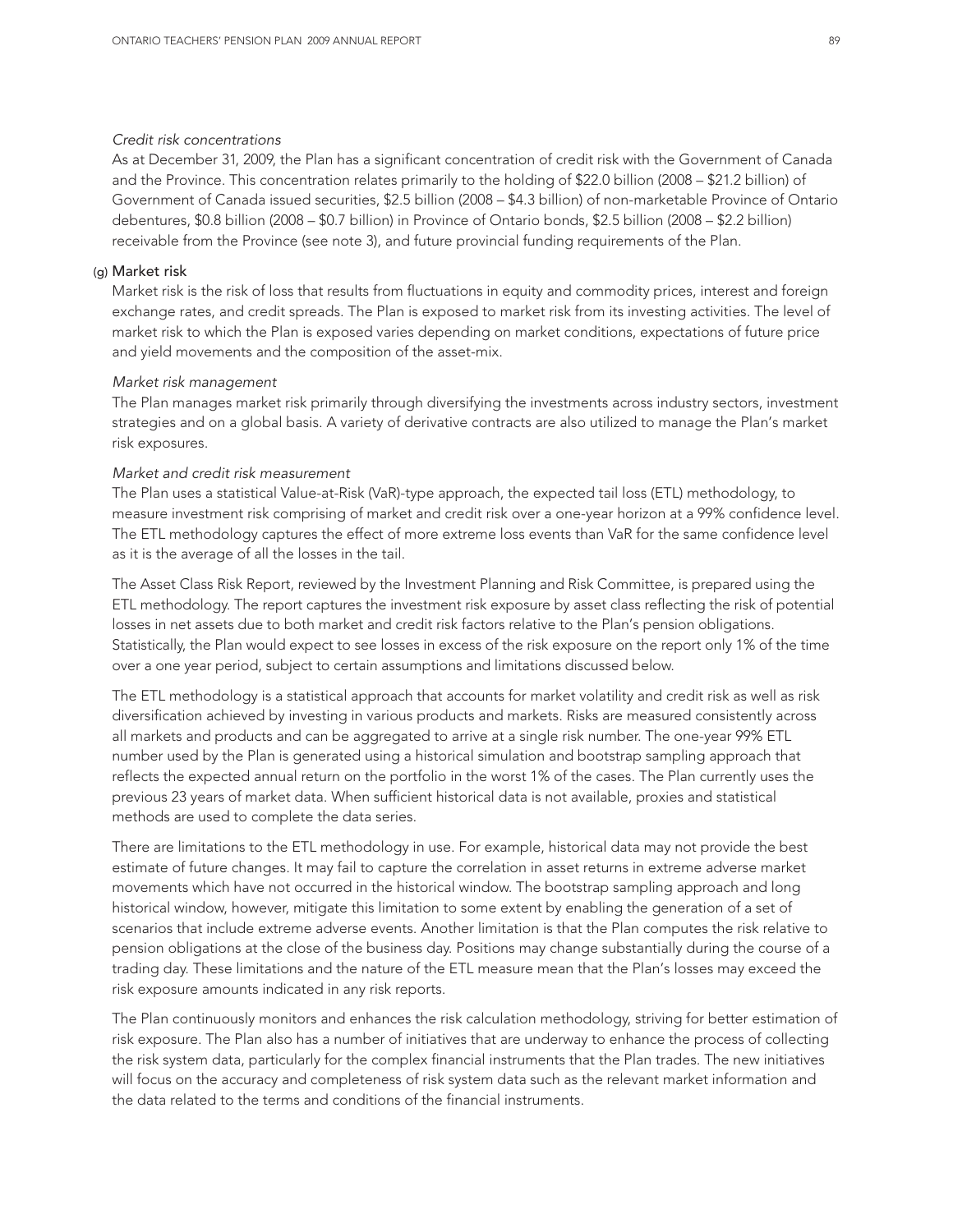| $$$ billions) <sup>(1)</sup>      | 2009   | 2008   |
|-----------------------------------|--------|--------|
| Equity                            |        |        |
| Canadian                          | \$3.5  | \$3.0  |
| Non-Canadian                      | 15.5   | 15.0   |
| Fixed income                      |        |        |
| <b>Bonds</b>                      | 4.5    | 4.5    |
| Debt on real estate properties    | 1.0    | 1.0    |
| Money market                      | 5.5    | 8.5    |
| Other                             | 3.0    | 5.0    |
| Inflation-sensitive               |        |        |
| Real estate, net                  | 6.0    | 6.0    |
| Real-rate products                | 3.5    | 4.0    |
| Infrastructure and timber         | 2.5    | 3.5    |
| Commodities                       | 1.0    | 1.0    |
| Total ETL exposure <sup>(2)</sup> | \$29.0 | \$29.0 |

The Plan's risk exposure by asset class as at December 31 is as follows:

(1)Rounded to the nearest \$0.5 billion.

 $^{(2)}$ Total ETL Exposure does not equal the sum of ETL exposure for each asset class because diversification reduces total risk exposure.

#### *Interest rate risk*

Interest rate risk refers to the effect on the market value of the Plan's assets and liabilities due to fluctuations in interest rates. The value of the Plan's assets is affected by short-term changes in nominal and real interest rates. Pension liabilities are exposed to fluctuations in long-term interest rates as well as expectations for salary escalation.

The Plan manages the interest rate risk by using interest rate derivatives as detailed in note 2c to the financial statements. After giving effect to the derivative contracts and investment-related receivables and liabilities discussed in note 2c, a 1% increase in nominal interest rates would result in a decline in the value of the Plan's investments in fixed-income securities of 6% (2008 – 7%). Similarly, a 1% increase in real interest rates would result in a decline in the value of the Plan's investments in real-rate products of 14% (2008 – 14%).

As at December 31, 2009, holding the inflation and salary escalation assumptions constant, a 1% decrease in the assumed long-term real rates of return would result in an increase in the pension liabilities of approximately 18% (2008 – 17%).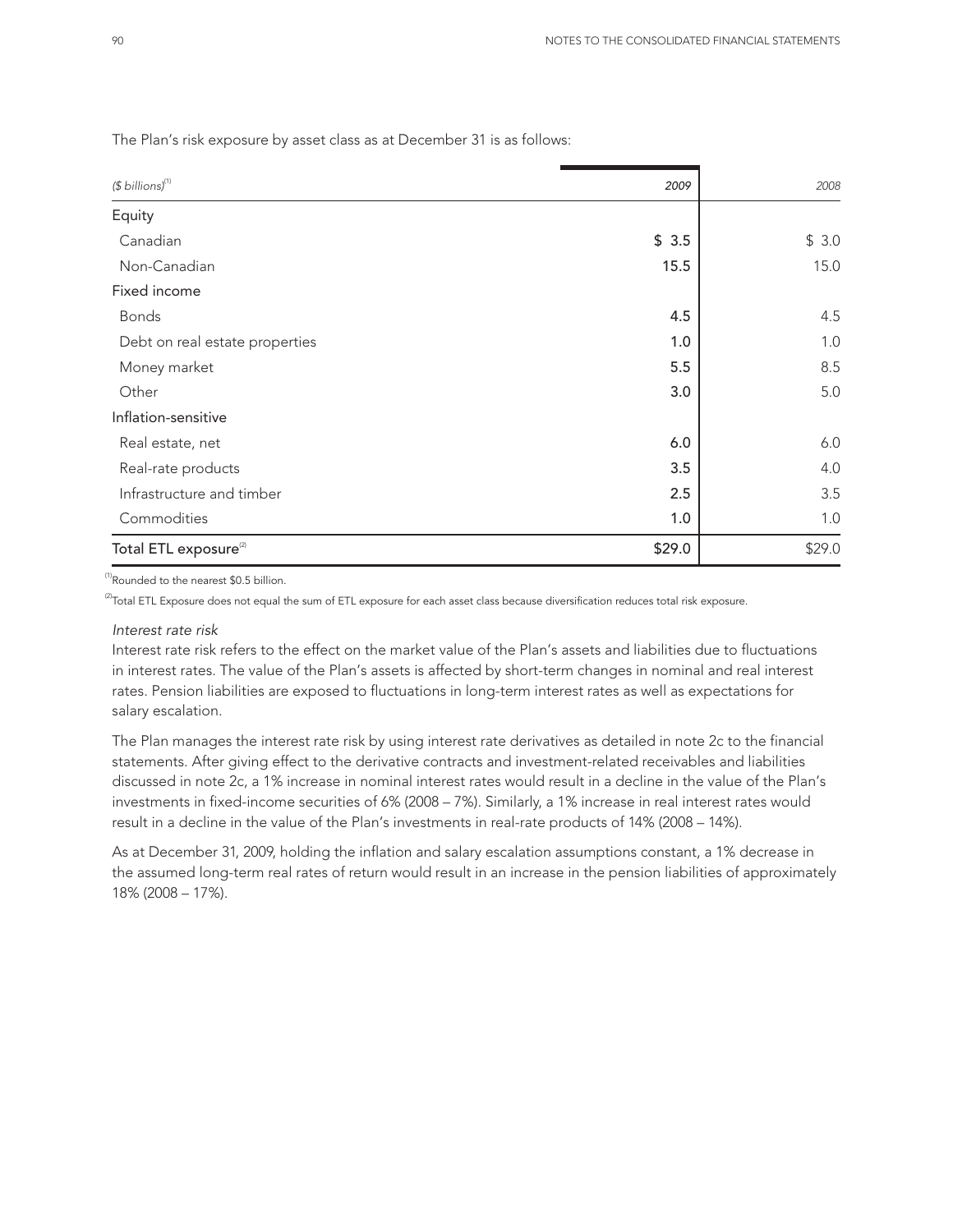#### *Foreign currency risk*

Foreign currency exposure arises from the Plan's holdings of foreign currency-denominated investments and related derivative contracts.

As at December 31, the Plan had investments exposed to foreign currency. In Canadian dollars this exposure is as follows:

|                               | 2009         | 2008         |
|-------------------------------|--------------|--------------|
| Currency (\$ millions)        | Net Exposure | Net Exposure |
| United States Dollar          | \$19,978     | \$22,077     |
| Euro                          | 5,358        | 4,941        |
| <b>British Pound Sterling</b> | 4,673        | 4,133        |
| Brazilian Real                | 4,237        | 2,494        |
| Japanese Yen                  | 2,155        | 2,304        |
| Australian Dollar             | 1,935        | 2,471        |
| Chilean Peso                  | 1,279        | 1,120        |
| Swiss Franc                   | 842          | 850          |
| Hong Kong Dollar              | 518          | 287          |
| South Korean Won              | 391          | 422          |
| Other                         | 2,014        | 561          |
|                               | \$43,380     | \$41,660     |

The impact of a change in the exchange rate between Canadian dollars and any of the major currencies would be:

- A higher or lower value of investments denominated in the foreign currency
- A higher or lower investment income, arising from changes in the exchange rates used to translate items in the consolidated financial statements

#### (h) Liquidity risk

Liquidity risk refers to the risk that the Plan does not have sufficient cash to meet its current payment liabilities and acquire investments in a timely and cost-effective manner. Liquidity risk is inherent in the Plan's operations and can be impacted by a range of situation specific and market-wide events including, but not limited to, credit events and significant movements in the market.

#### *Liquidity risk management*

The liquidity position of the Plan is analyzed daily to ensure the Plan maintains at least 1% of its assets in unencumbered Canadian treasury bills. The Plan also manages its liquidity by holding additional unencumbered Government of Canada securities (bonds, treasury bills and real-rate bonds) and U.S. Government securities that are available for repurchase agreements so that the Plan is able to withstand the liquidity effects of an equity market downturn that have 1-in-10 and 1-in-100 chance of occurring over a three-month time horizon. The Plan's liquidity position is periodically tested by simulations of major events such as significant movements in the market.

#### *Liquid assets*

The Plan maintains a portfolio of highly marketable assets including Canada and U.S. government bonds that can be sold or funded on a secured basis as protection against any unforeseen interruption to cash flow. The fair value of the Canada and U.S. government bonds is \$28,495 million as at December 31, 2009 (2008 – \$28,816 million). The Plan also has publicly traded equities of \$22,419 million (2008 – \$18,353 million) which are listed on major recognized stock exchanges. These securities are readily realizable and convertible to cash.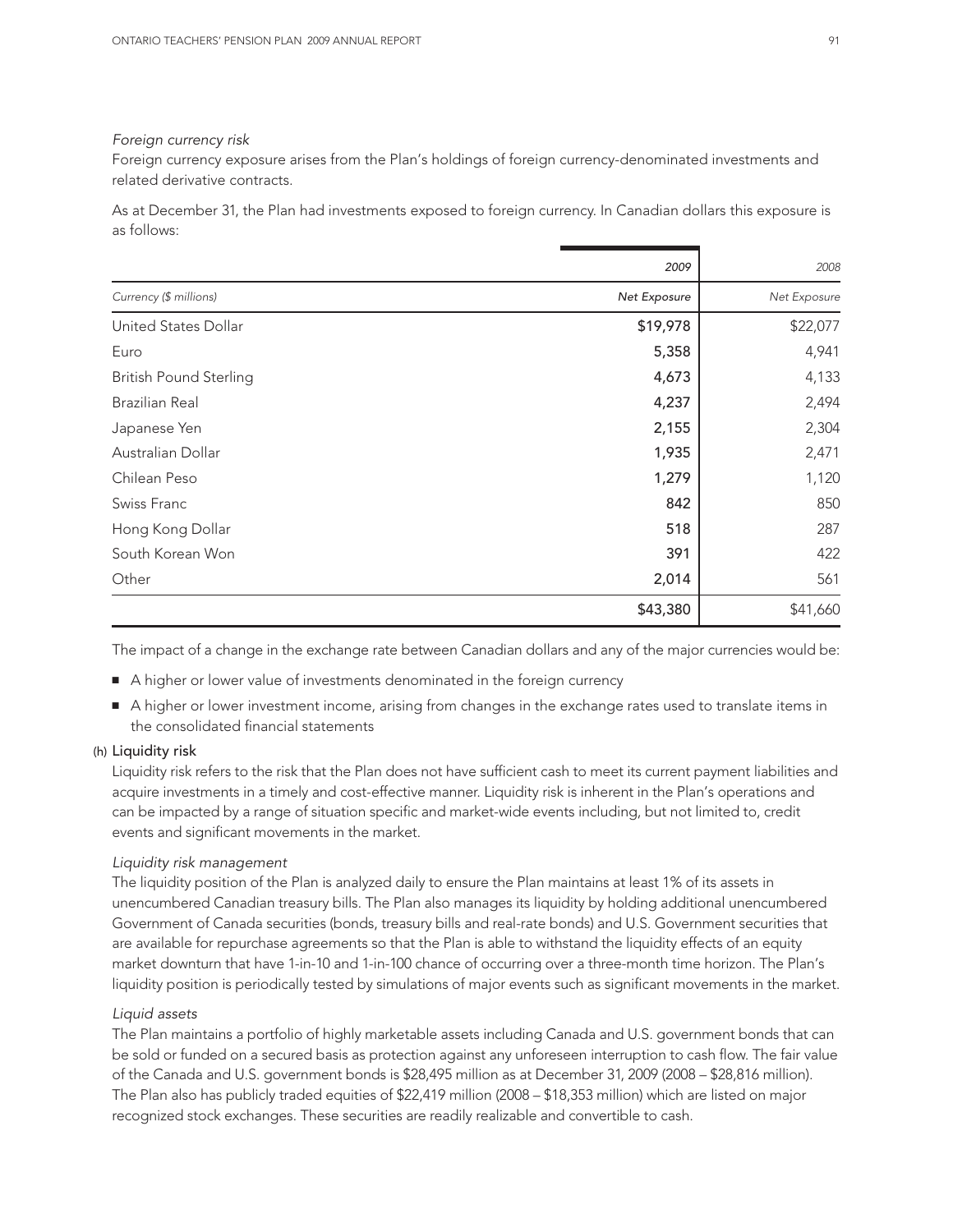*2009*

#### *Contractual maturity*

The Plan does not manage its liquidity based on the contractual maturity of the investment-related liabilities, including derivatives. It may settle the investment-related liabilities, including derivatives, before contractual maturity at fair value. Therefore all investments and investment-related liabilities (other than the consolidated liabilities from subsidiaries, VIEs and joint ventures) are considered to mature within one year. The Plan's other liabilities include due to brokers, accounts payable and accrued liabilities that are also due within one year.

The Plan also has consolidated liabilities from subsidiaries, VIEs and joint ventures as it consolidates subsidiaries and VIEs and proportionately consolidates joint ventures in accordance with Canadian Generally Accepted Accounting Principles. However, the Plan does not have any contractual obligation related to the consolidated liabilities to deliver cash or other financial assets to another party or to exchange any financial instruments with another party under conditions that are potentially unfavorable to the Plan. The Plan's investment-related liabilities by maturity as at December 31 are as follows:

| $$$ millions)                                         | Within<br>One Year | One to<br><b>Five Years</b> | Over<br>Five Years        | Total         |
|-------------------------------------------------------|--------------------|-----------------------------|---------------------------|---------------|
| Securities sold under agreements to repurchase        | \$ (9,684)         | \$                          | \$                        | \$<br>(9,684) |
| Securities sold but not yet purchased                 |                    |                             |                           |               |
| Fixed income                                          | (1, 429)           |                             |                           | (1, 429)      |
| Equities                                              | (983)              |                             |                           | (983)         |
| Joint ventures                                        | (775)              | (1, 817)                    | (2, 341)                  | (4,933)       |
| Subsidiaries and VIEs                                 | (1,679)            | (3,000)                     | (2,639)                   | (7, 318)      |
| Real estate                                           | (617)              | (2,302)                     | (644)                     | (3, 563)      |
| Cash collateral received under credit support annexes | (268)              |                             |                           | (268)         |
| Derivative-related, net                               | (2, 213)           |                             | -                         | (2, 213)      |
| Total                                                 | \$(17,648)         | \$(7, 119)                  | \$(5,624)                 | \$(30, 391)   |
|                                                       |                    |                             |                           | 2008          |
| $$$ millions)                                         | Within<br>One Year | One to<br><b>Five Years</b> | Over<br><b>Five Years</b> | Total         |
| Securities sold under agreements to repurchase        | \$(20, 569)        | \$                          | \$                        | \$(20, 569)   |
| Securities sold but not yet purchased                 |                    |                             |                           |               |
| Fixed income                                          | (1,808)            |                             |                           | (1,808)       |
| Equities                                              | (155)              |                             |                           | (155)         |
| Joint ventures                                        | (753)              | (1,609)                     | (2,582)                   | (4,944)       |
| Subsidiaries and VIEs                                 | (1,768)            | (1,070)                     | (4,034)                   | (6, 872)      |
| Real estate                                           | (487)              | (1,907)                     | (806)                     | (3,200)       |
| Cash collateral received under credit support annexes | (142)              |                             |                           | (142)         |
| Derivative-related, net                               | (9, 254)           |                             | -                         | (9, 254)      |
| Total                                                 | $$$ (34,936)       | \$(4,586)                   | \$(7, 422)                | \$(46, 944)   |

#### (i) Securities collateral

Canadian and U.S. government securities with a fair value of \$2,378 million (2008 – \$2,331 million) have been deposited or pledged with various financial institutions as collateral or margin. The Plan is not allowed to pledge the same securities with other financial institutions or sell them to another entity unless the Plan could substitute such securities with other securities that the counterparties accept.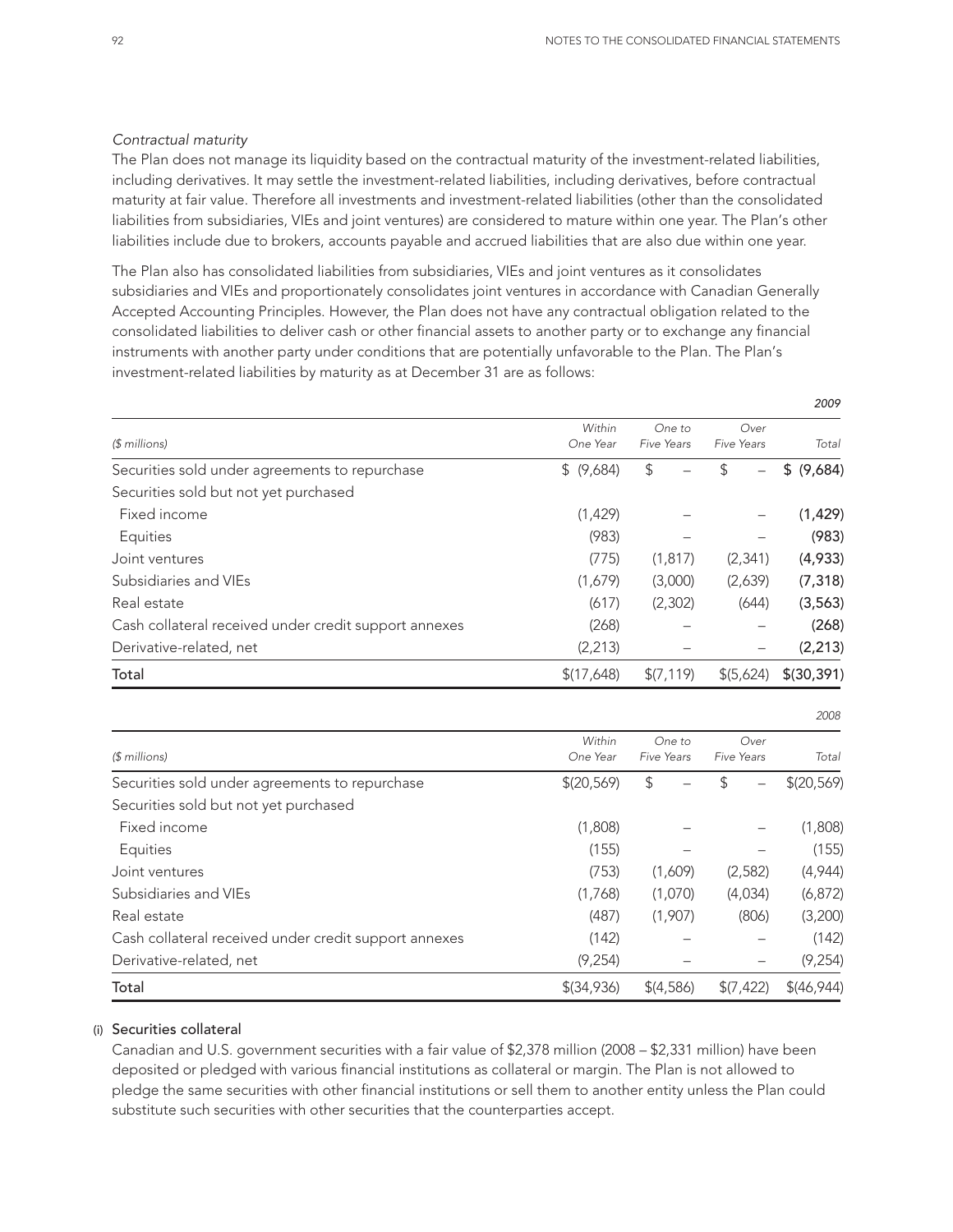Canadian and U.S. government securities with a fair value of \$269 million (2008 – \$712 million) have been received from various financial institutions as collateral. The Plan holds the collateral received as long as the Plan is not a defaulting party or an affected party in connection with a specified condition listed on the contractual agreements and there is no early termination of the contractual agreement. The Plan is permitted to sell or repledge the collateral in the absence of default by the owner of the collateral but it has not sold or repledged any collateral as of December 31, 2009 and 2008.

#### NOTE 3.

## Receivable from the Province of Ontario

The receivable from the Province consists of required matching contributions and interest thereon.

| (\$ millions)               | 2009    | 2008    |
|-----------------------------|---------|---------|
| Contributions receivable    | \$2,445 | \$2,120 |
| Accrued interest receivable | 79      | 67      |
|                             | \$2,524 | \$2,187 |

The receivable as at December 31, 2009, from the Province consists of \$1,245 million, which was received in January 2010, and an estimated \$1,279 million to be received with interest in 2011. The receivable as at December 31, 2008, from the Province consisted of \$1,070 million, which was received in January 2009, and an initial estimate of \$1,117 million to be received in January 2010.

## NOTE 4.

### Actuarial asset value adjustment

The actuarial value of net assets available for benefits is determined by reference to market rates consistent with assumptions underlying the valuation of accrued pension benefits. The adjustment represents accumulated deferred net loss/(gains), being the unamortized difference between the actual, and management's best estimate of, return on the Plan's equity investments (including real estate, commodities, alternative investments, and infrastructure and timber). Annual returns that are in excess of (gains) or below (losses) management's best estimate of returns are amortized over five years. The decrease in actuarial asset value adjustment for the year was \$6,820 million (2008 – \$23,153 million increase).

Fixed income securities are valued at fair value on a basis consistent with the discount rate used to value the Plan's accrued pension benefits, and therefore do not give rise to the need for an adjustment to net assets.

|               | Unamortized<br>(Gains)/Losses | Unamortized (Gains)/Losses<br>To Be Recognized In |         |         | Unamortized<br>(Gains)/Losses |           |
|---------------|-------------------------------|---------------------------------------------------|---------|---------|-------------------------------|-----------|
| $$$ millions) | 2009                          | 2010                                              | 2011    | 2012    | 2013                          | 2008      |
| 2005          | \$                            | \$                                                | \$      | \$      | \$<br>-                       | \$(1,186) |
| 2006          | (1, 268)                      | (1,268)                                           |         |         | -                             | (2,536)   |
| 2007          | 1,637                         | 819                                               | 818     |         | -                             | 2,456     |
| 2008          | 15,593                        | 5,198                                             | 5,198   | 5,197   | $\overline{\phantom{0}}$      | 20,790    |
| 2009          | (3, 258)                      | (815)                                             | (815)   | (814)   | (814)                         |           |
|               | \$12,704                      | \$3,934                                           | \$5,201 | \$4,383 | \$(814)                       | \$19,524  |

The following schedule summarizes the composition of the actuarial asset value adjustment as at December 31: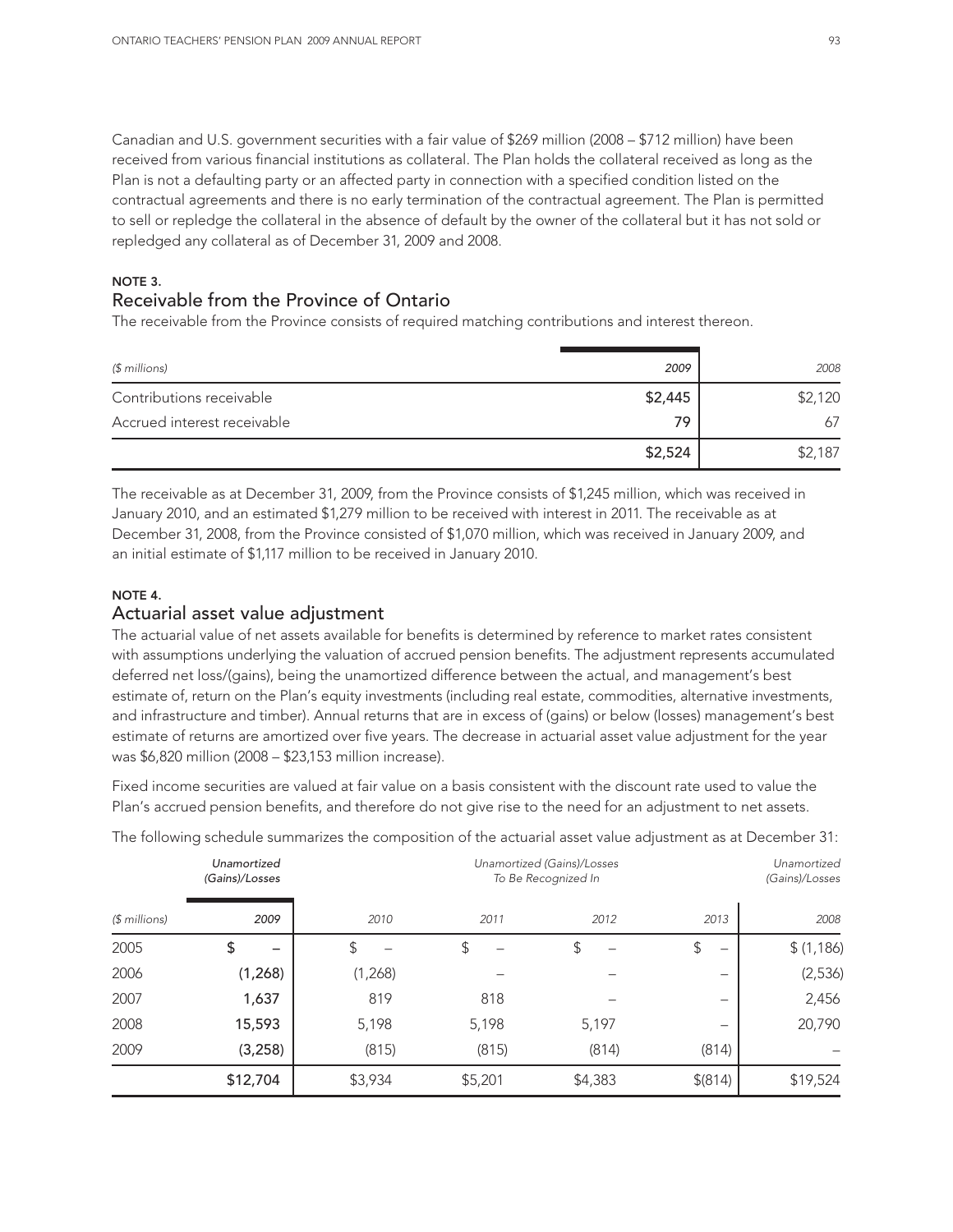## NOTE 5. Accrued pension benefits

#### (a) Actuarial assumptions

The actuarial assumptions used in determining the value of accrued pension benefits of \$131,858 million (2008 – \$118,141 million) reflect management's best estimate of future economic events and involve both economic and non-economic assumptions. The non-economic assumptions include considerations such as mortality as well as withdrawal and retirement rates. The primary economic assumptions include the discount rate, salary escalation rate and the inflation rate. The discount rate is based on the market rate, as at the valuation date, of long-term Government of Canada real-return bonds, which have characteristics similar to the Plan's liabilities, plus 50 basis points to reflect the credit risk of the Province of Ontario. The inflation rate is the difference between the yield on Government of Canada long-term nominal bonds and Government of Canada real-return bonds. The salary escalation rate incorporates the inflation rate assumption and long-term expectation of growth in real wages. A summary of the primary economic assumptions, as at December 31, is as follows:

|                        | 2009  | 2008  |
|------------------------|-------|-------|
| Discount rate          | 4.60% | 4.00% |
| Salary escalation rate | 3.55% | 2.35% |
| Inflation rate         | 2.55% | 1.35% |
| Real rate              | 2.05% | 2.65% |

The primary economic assumptions were changed as a result of changes in capital markets during 2009. These changes resulted in a net increase in the value of accrued pension benefits of \$9,941 million (2008 – \$2,319 million decrease). There were no changes to the non-economic assumptions in 2008 and 2009. The changes in all assumptions resulted in a net increase in the value of accrued pension benefits of \$9,941 million (2008 – \$2,319 million decrease).

#### (b) Plan provisions

No material amendments were made to the Plan provisions in 2009. The Plan was amended in 2008 to introduce conditional inflation protection for credit accrued after 2009 as described in paragraph (f) of the Description of Plan note and to alter the re-employment provisions for pensioners.

#### (c) Experience gains and losses

Experience gains of \$111 million (2008 – \$386 million losses) arose from differences between the actuarial assumptions and actual results.

#### NOTE 6.

#### Investments in joint ventures

The Plan's proportionate share of the fair value of assets and liabilities in joint ventures as at December 31, 2009 (excluding joint ventures related to real estate which are disclosed in note 8) is \$7,996 million (2008 – \$7,783 million) and \$4,933 million (2008 – \$4,944 million), respectively.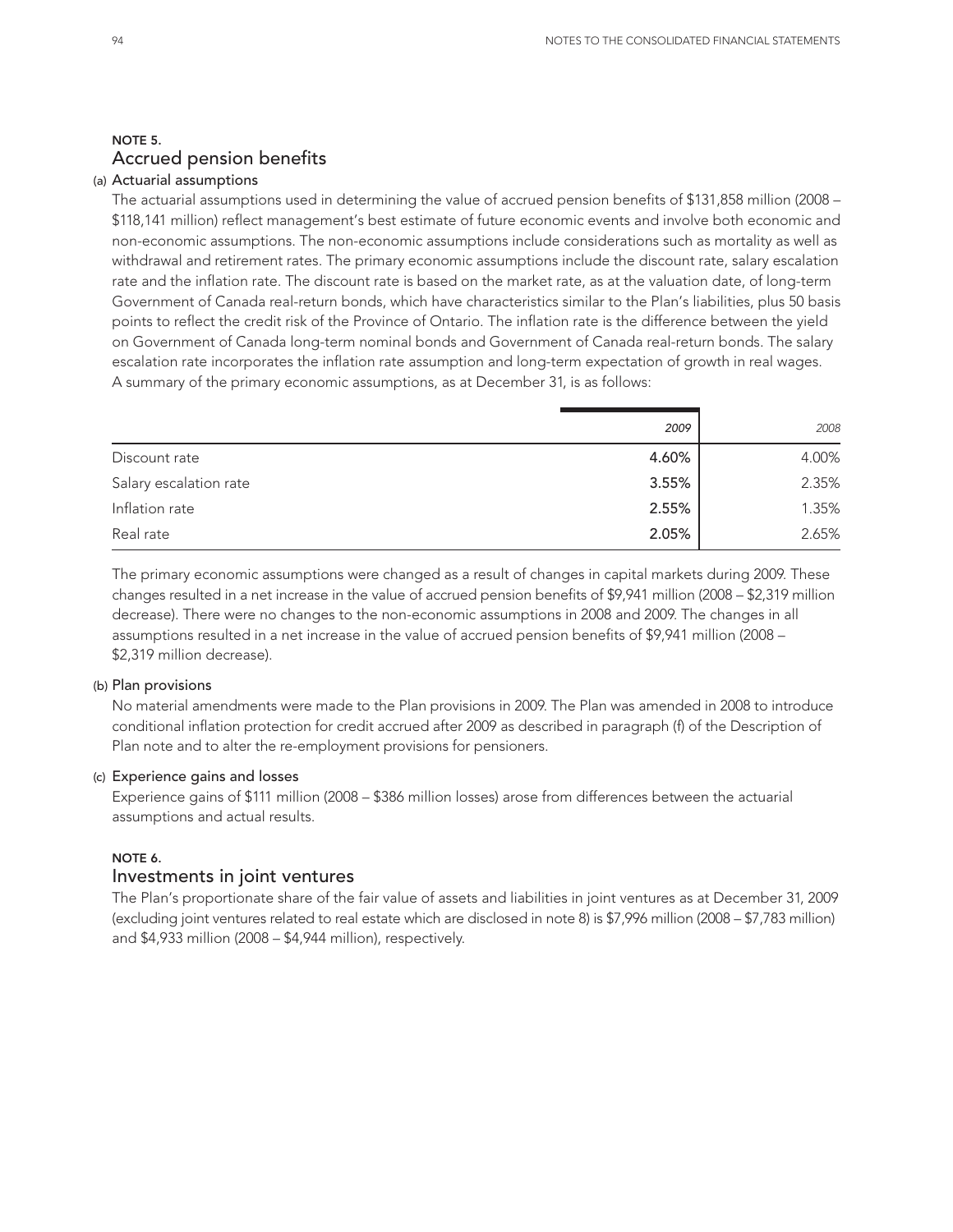#### NOTE 7. Consolidation of subsidiaries and variable interest entities Subsidiaries and variable interest entities

The Plan's fair value of assets and liabilities of subsidiaries (excluding the real estate subsidiaries included in note 8) and VIEs at December 31, 2009, is \$11,665 million (2008 – \$11,198 million) and \$7,318 million (2008 – \$6,872 million), respectively.

## NOTE 8. Investment in real estate

### (a) Investment in real estate

The Plan's investment in real estate, which is comprised of real estate-related investments that are either owned or managed on behalf of the Plan by The Cadillac Fairview Corporation Limited, a wholly-owned subsidiary, as at December 31, is as follows:

|                                               |            | 2009     |            | 2008     |
|-----------------------------------------------|------------|----------|------------|----------|
| $$$ millions)                                 | Fair Value | Cost     | Fair Value | Cost     |
| Assets <sup>(1)</sup>                         |            |          |            |          |
| Real estate properties <sup>(2)</sup>         | \$15,461   | \$12,167 | \$15,391   | \$11,317 |
| Investments <sup>(3)</sup>                    | 1,992      | 1,509    | 1,089      | 1,384    |
| Other assets <sup>(2)</sup>                   | 319        | 248      | 200        | 214      |
| Total assets                                  | 17,772     | 13,924   | 16,680     | 12,915   |
| Liabilities <sup>(1)</sup>                    |            |          |            |          |
| Debt on real estate properties <sup>(2)</sup> | 2,947      | 2,984    | 2,676      | 2,658    |
| Other liabilities <sup>(2)</sup>              | 616        | 484      | 524        | 493      |
| <b>Total liabilities</b>                      | 3,563      | 3,468    | 3,200      | 3,151    |
| Net investment in real estate                 | \$14,209   | \$10,456 | \$13,480   | \$9,764  |

(1)As at December 31, 2009, U.S. Dollar and British Pound Sterling net assets have been hedged by way of foreign currency forward contracts for a notional amount of \$1,698 million (2008 – \$2,276 million) with a combined fair value of \$71 million (2008 – \$(13) million).

(2)Includes the proportionate share of assets and liabilities in real estate joint ventures of \$3,489 million (2008 – \$3,435 million) and \$1,371 million (2008 – \$1,030 million), respectively.

(3)As at December 31, 2008, investments include a total return equity swap with a notional value of \$191 million and a fair value of \$2 million.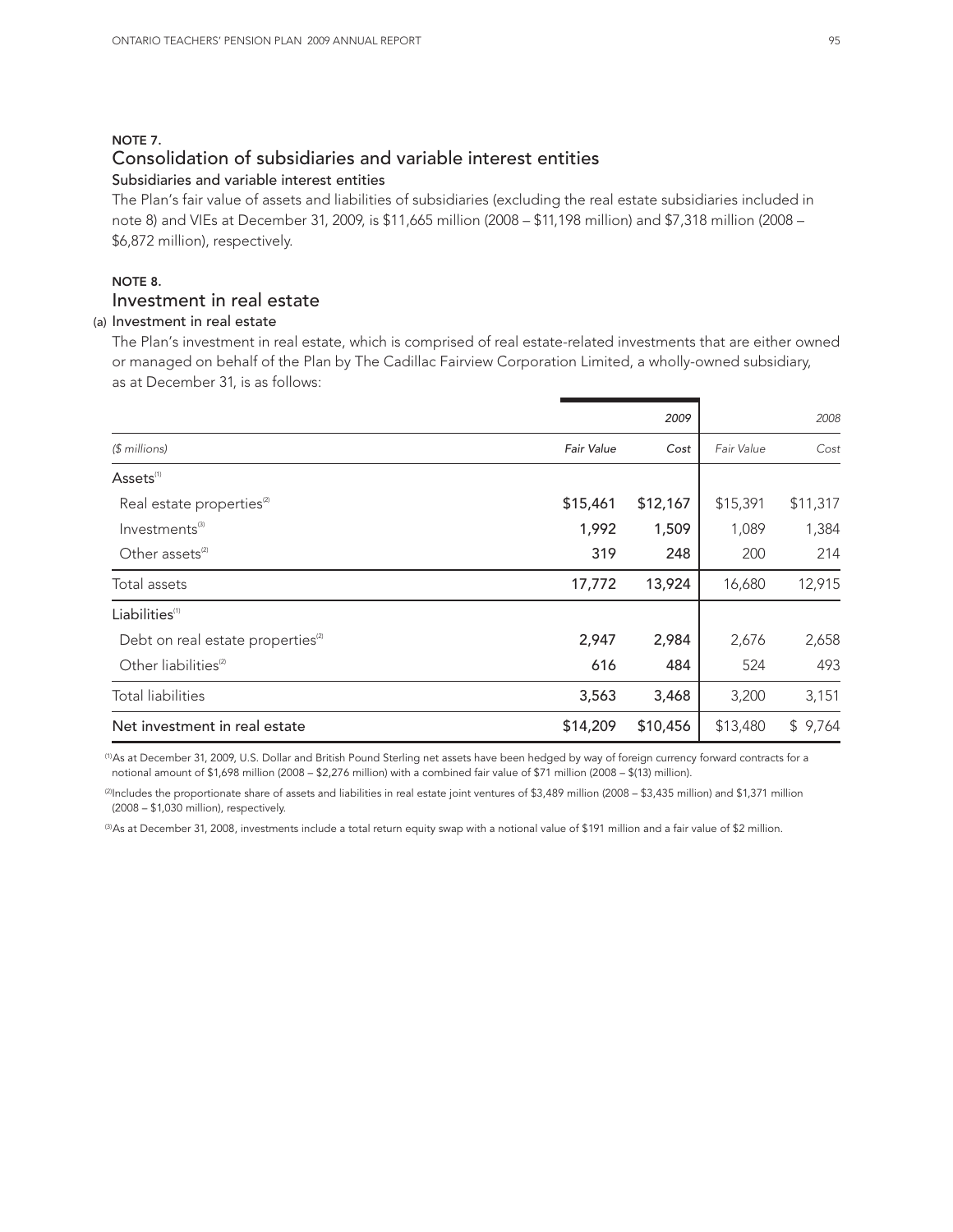#### (b) Real estate income/(loss)

The Plan's real estate income/(loss) for the year ended December 31, is as follows:

| $$$ millions)                                                                            | 2009    | 2008     |
|------------------------------------------------------------------------------------------|---------|----------|
| Revenue                                                                                  |         |          |
| Rental                                                                                   | \$1,698 | \$1,631  |
| Investment and other                                                                     | 106     | 87       |
|                                                                                          | 1,804   | 1,718    |
| Expenses                                                                                 |         |          |
| Property operating                                                                       | 724     | 722      |
| General and administrative                                                               | 28      | 23       |
| Other <sup>(7)</sup>                                                                     | 11      | 17       |
|                                                                                          | 763     | 762      |
| Operating income (note 9)                                                                | 1,041   | 956      |
| Interest expense (note 9)                                                                | (158)   | (158)    |
|                                                                                          | 883     | 798      |
| Net investment gain/(loss) on real estate assets and other liabilities <sup>(4)(6)</sup> | 95      | (1,685)  |
| Net investment gain/(loss) on debt on real estate properties <sup>(5)(6)</sup>           | 75      | (68)     |
| Net real estate income/(loss)                                                            | \$1,053 | \$ (955) |

 $^{(4)}$ Includes unrealized net loss on real estate assets and other liabilities, of \$18 million (2008 – \$1,201 million).

<sup>(5)</sup>Includes unrealized net gain on debt on real estate properties of \$55 million (2008 – losses of \$69 million).

 $^{(6)}$ This amount is included in net realized and unrealized gain/(loss) on investments shown in note 9.

 $^{(7)}$ Includes transaction costs of \$3 million in 2009 (2008 – \$10 million).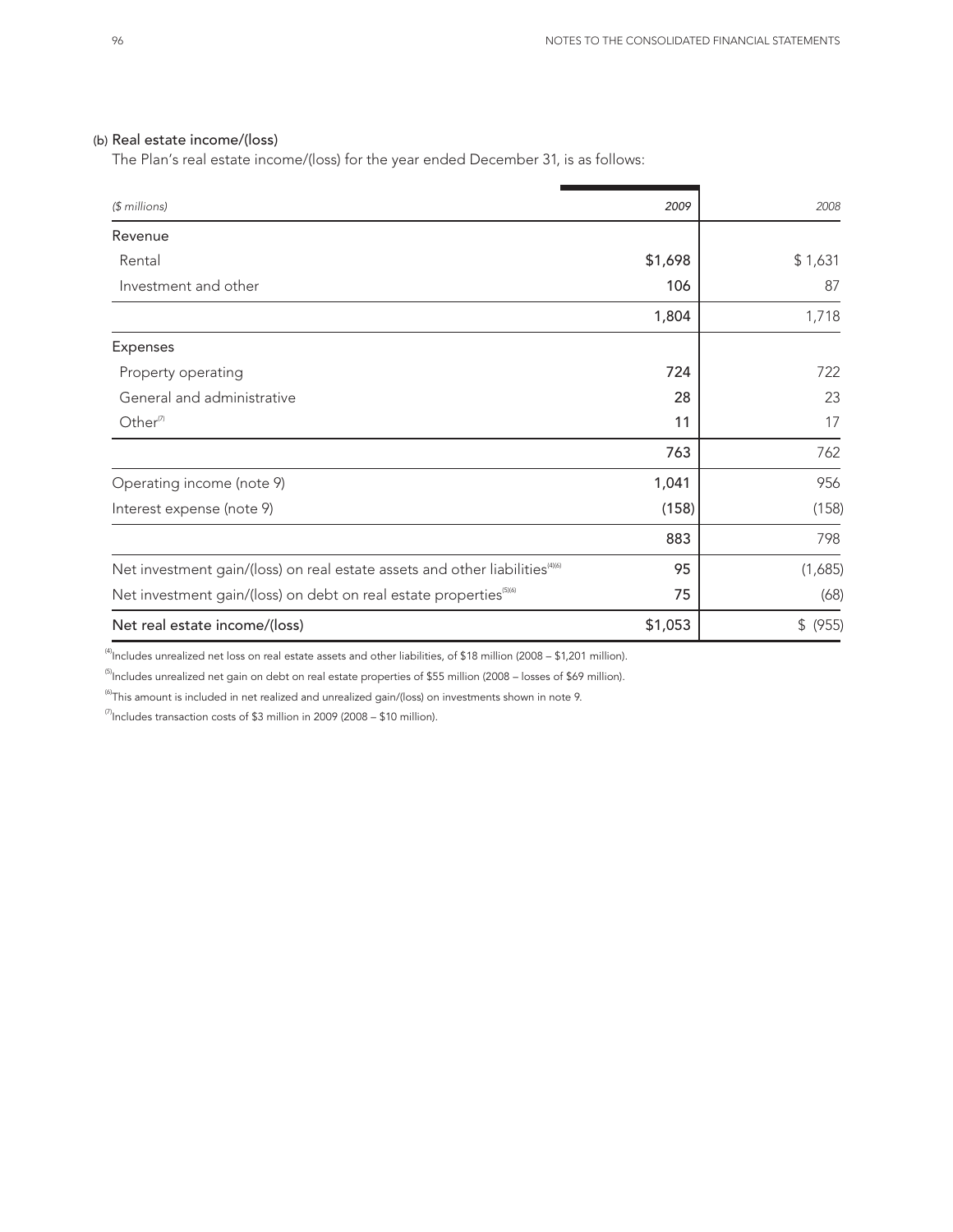## NOTE 9. Investment income/(loss)

(a) Investment income/(loss) before allocating net realized and unrealized gains/(losses) on investments, direct management fees and transaction costs to asset classes

Investment income, before allocating the net realized and unrealized gains on investments and transaction costs to asset classes, for the year ended December 31, is as follows:

| $$$ millions)                                                            | 2009      | 2008       |
|--------------------------------------------------------------------------|-----------|------------|
| Fixed income interest                                                    |           |            |
| Debentures                                                               | \$<br>306 | \$<br>476  |
| Money-market securities                                                  | 9         | 104        |
| <b>Bonds</b>                                                             | 923       | 1,409      |
| Net repo interest expense                                                | (41)      | (557)      |
| Net swap interest expense                                                | (171)     | (440)      |
| Real estate interest expense (note 8b)                                   | (158)     | (158)      |
|                                                                          | 868       | 834        |
| Equity dividend income                                                   |           |            |
| Canadian equity                                                          | 137       | 204        |
| Non-Canadian equity                                                      | 662       | 1,042      |
|                                                                          | 799       | 1,246      |
| Inflation-sensitive investment income                                    |           |            |
| Real estate operating income (note 8b)                                   | 1,041     | 956        |
| Real-rate products                                                       |           |            |
| Canadian                                                                 | 330       | 220        |
| Non-Canadian                                                             | 173       | 111        |
| Infrastructure and timber                                                | 221       | 385        |
|                                                                          | 1,765     | 1,672      |
|                                                                          | 3,432     | 3,752      |
| Net realized and unrealized gain/(loss) on investments <sup>(1)(2)</sup> | 7,669     | (22, 519)  |
| Direct management fees                                                   | (190)     | (168)      |
| <b>Transaction costs</b>                                                 | (20)      | (104)      |
| Investment income/(loss)                                                 | \$10,891  | \$(19,039) |

 $^{(1)}$ Includes unrealized net gains of \$10,546 million (2008 – net losses of \$16,330 million).

 $^{(2)}$ Includes net foreign currency gains of \$1,607 million (2008 – losses of \$3,066 million).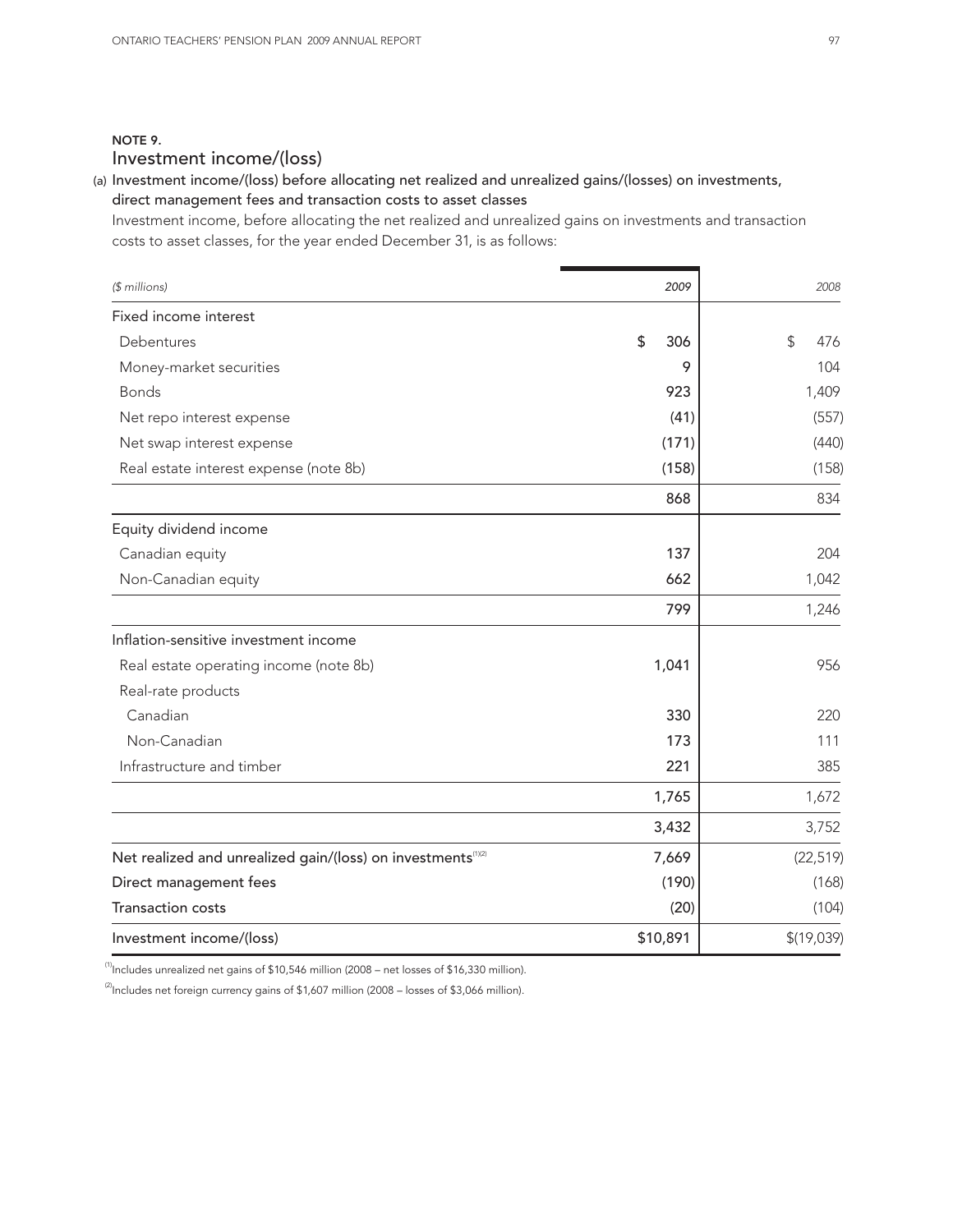#### (b) Investment income/(loss)

Investment income/(loss) by asset class, after allocating net realized and unrealized gains and losses on investments, direct management fees, and transaction costs for the year ended December 31, is as follows:

| $$$ millions)                   | 2009     | 2008       |
|---------------------------------|----------|------------|
| Fixed income                    | \$1,799  | \$ (6,004) |
| Canadian equity                 | 1,140    | (3,792)    |
| Non-Canadian equity             | 6,087    | (9,589)    |
| Inflation-sensitive investments | 1,865    | 346        |
|                                 | \$10,891 | \$(19,039) |

#### NOTE 10.

## Investment returns and related benchmark returns

Investment returns and related benchmark returns by investment asset class for the year ended December 31 are as follows:

|                                 |                       | 2009                               |                       | 2008                               |
|---------------------------------|-----------------------|------------------------------------|-----------------------|------------------------------------|
| (percent)                       | Investment<br>Returns | Investment<br>Benchmark<br>Returns | Investment<br>Returns | Investment<br>Benchmark<br>Returns |
| Fixed income <sup>(1)</sup>     | 23.6%                 | (4.8)%                             | $(46.0)\%$            | 8.2%                               |
| Canadian equity                 | 23.5                  | 31.9                               | (32.3)                | (31.2)                             |
| Non-Canadian equity             | 21.2                  | 13.6                               | (24.2)                | (26.6)                             |
| Inflation-sensitive investments | 4.0                   | 5.4                                | 0.5                   | 4.0                                |
| Total Plan <sup>(2)</sup>       | 13.0%                 | 8.8%                               | $(18.0)\%$            | $(9.6)$ %                          |

<sup>(1)</sup>Includes currency policy hedge trading, internal absolute return strategy investments and alternative investments. The currency policy hedge trading was eliminated effective April 1, 2008.

 ${}^{(2)}$ Starting January 1, 2009, asset returns generated by the Investment Planning and Risk Committee (IPRC) are attributed to the respective investment asset classes and aggregated to the Total Plan return based on asset-mix weightings. 2008 comparative returns have been reclassified to reflect this change. This change had no impact on Total Plan returns.

Investment returns have been calculated in accordance with the acceptable methods set forth by the CFA Institute and the Pension Investment Association of Canada.

The Plan identifies benchmarks to evaluate the investment management performance. The performance of each asset class is measured against benchmarks that simulate the results based on the investment strategies employed by the investment managers identified for the asset class.

The Total Plan return is measured against a Canadian dollar-denominated composite benchmark produced by aggregating returns from each of the policy asset class benchmarks, using the Plan's asset-mix policy weights.

Effective April 1, 2009 and March 1, 2008, certain benchmarks have been revised to reflect changes in investment strategy and objectives.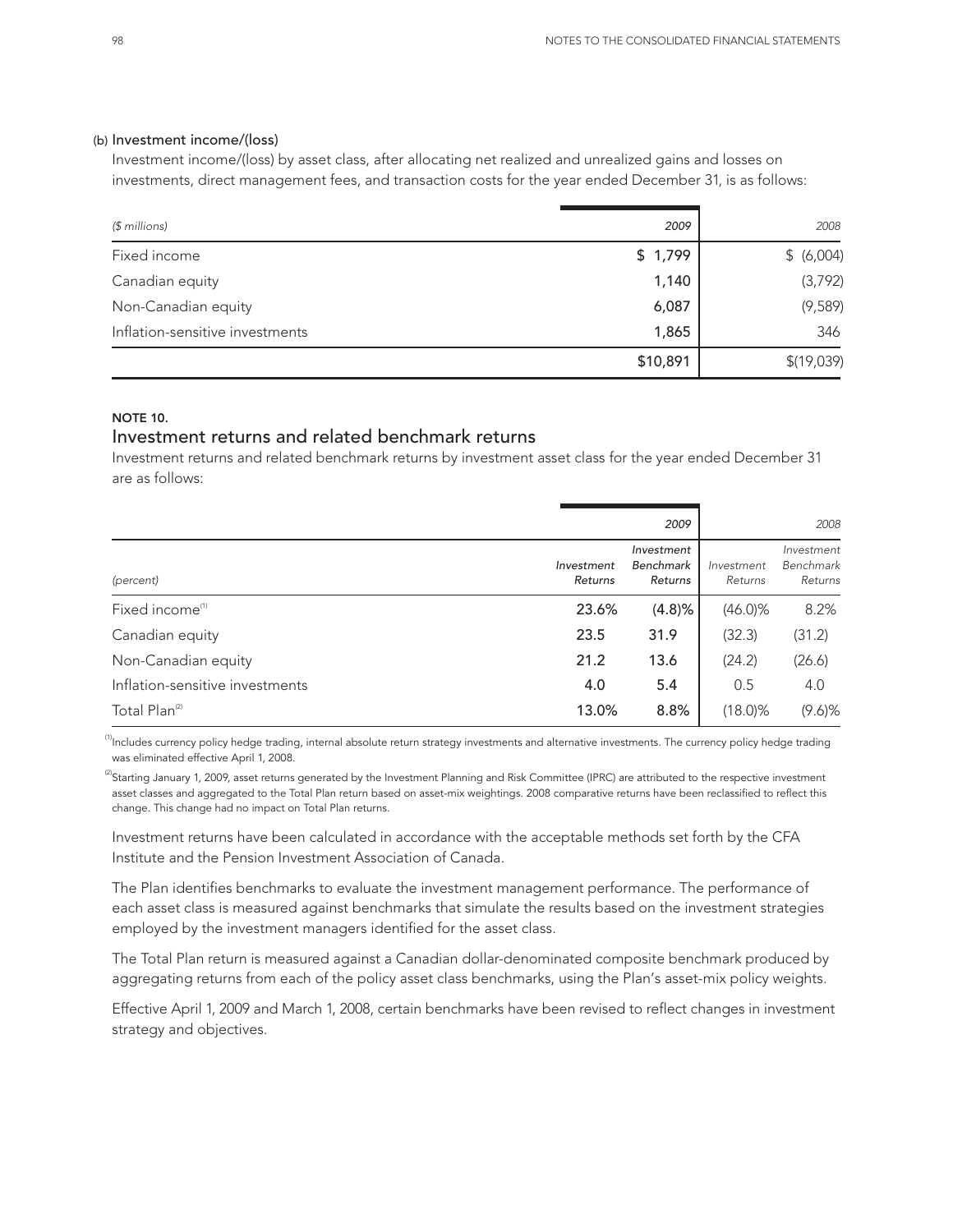## NOTE 11. Statutory actuarial valuations

Statutory actuarial valuations are prepared periodically to determine the funding requirements of the Plan. Active members are currently required to contribute 10.4% of the portion of their salaries covered by the CPP and 12.0% of salaries above this level. Member contributions are matched by the Province and other employers. In addition, the Funding Management Policy established by the co-sponsors provides procedures for the co-sponsors to determine contributions and benefits.

The actuarial methods used to prepare statutory actuarial valuations are different than those used to prepare a financial statement actuarial valuation and the amounts disclosed in these consolidated financial statements. The statutory actuarial valuations use a valuation method which takes into account future benefits to be earned and future contributions to be made by members of the Plan as at the valuation date.

The most recent statutory actuarial valuation that has been filed with regulatory authorities was prepared as at January 1, 2009, by Mercer (Canada) Limited and disclosed a funding surplus of \$765 million.

Using the assumptions prescribed by the Funding Management Policy, the estimate of the funding deficit is approximately \$17,086 million as at January 1, 2010, assuming no change to the contribution rates, and that conditional indexing for post-2009 service will be at the 100% level. A funding valuation is not required to be filed with FSCO until 2012.

#### NOTE 12. **Contributions**

| $$$ millions)                      | 2009    | 2008    |
|------------------------------------|---------|---------|
| Members                            |         |         |
| Current service                    | \$1,259 | \$1,098 |
| Optional credit                    | 19      | 19      |
|                                    | 1,278   | 1,117   |
| Province of Ontario                |         |         |
| Current service                    | 1,332   | 1,089   |
| Interest                           | 60      | 50      |
| Optional credit                    | 16      | 17      |
|                                    | 1,408   | 1,156   |
| Other employers                    | 24      | 21      |
| Transfers from other pension plans | 13      | 17      |
|                                    | 37      | 38      |
|                                    | \$2,723 | \$2,311 |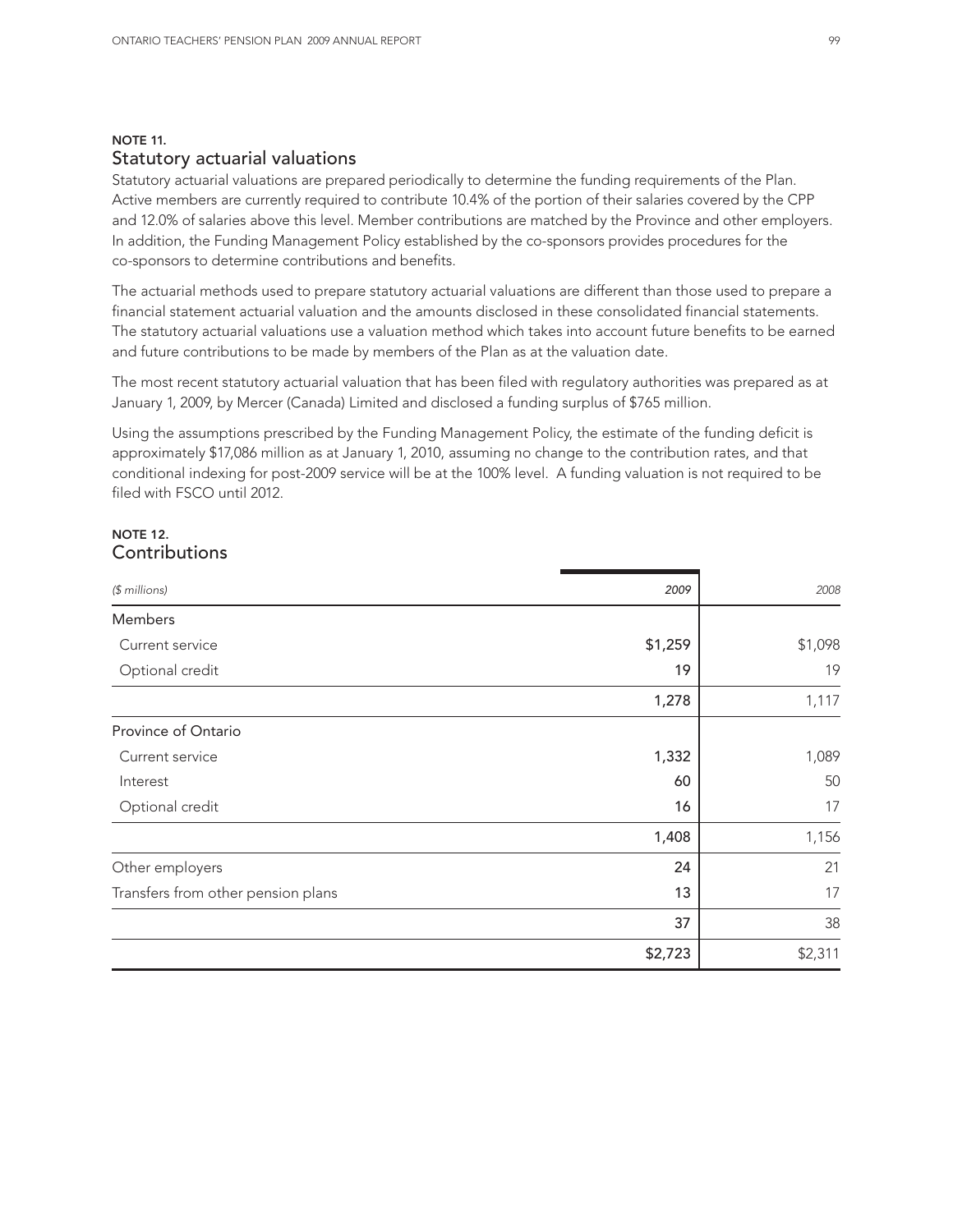## NOTE 13. Benefits paid

| $$$ millions)            | 2009    | 2008    |
|--------------------------|---------|---------|
| Retirement pensions      | \$4,086 | \$3,898 |
| Death benefits           | 234     | 228     |
| Disability pensions      | 31      | 32      |
| Commuted value transfers | 28      | 22      |
| Refunds                  | 8       | 7       |
| Transfers to other plans | 6       | 8       |
|                          | \$4,393 | \$4,195 |

## NOTE 14. Administrative expenses

| (a) Investment expenses              |         |         |
|--------------------------------------|---------|---------|
| $$$ millions)                        | 2009    | 2008    |
| Salaries, incentives and benefits    | \$133.4 | \$79.2  |
| Premises and equipment               | 23.7    | 21.1    |
| Professional and consulting services | 20.8    | 18.4    |
| Information services                 | 12.6    | 11.6    |
| Custodial fees                       | 10.3    | 12.2    |
| Communication and travel             | 9.3     | 8.4     |
| Statutory audit fees                 | 1.2     | 0.9     |
| Board and committee remuneration     | 0.7     | 0.6     |
| Other                                | 2.2     | 2.1     |
|                                      | \$214.2 | \$154.5 |

## (b) Member Services expenses

| $$$ millions)                        | 2009   | 2008   |
|--------------------------------------|--------|--------|
| Salaries, incentives and benefits    | \$24.8 | \$23.9 |
| Premises and equipment               | 7.9    | 6.9    |
| Professional and consulting services | 3.3    | 2.2    |
| Communication and travel             | 1.2    | 1.1    |
| Statutory audit fees                 | 0.4    | 0.3    |
| Board and committee remuneration     | 0.2    | 0.2    |
| Other                                | 0.8    | 0.9    |
|                                      | \$38.6 | \$35.5 |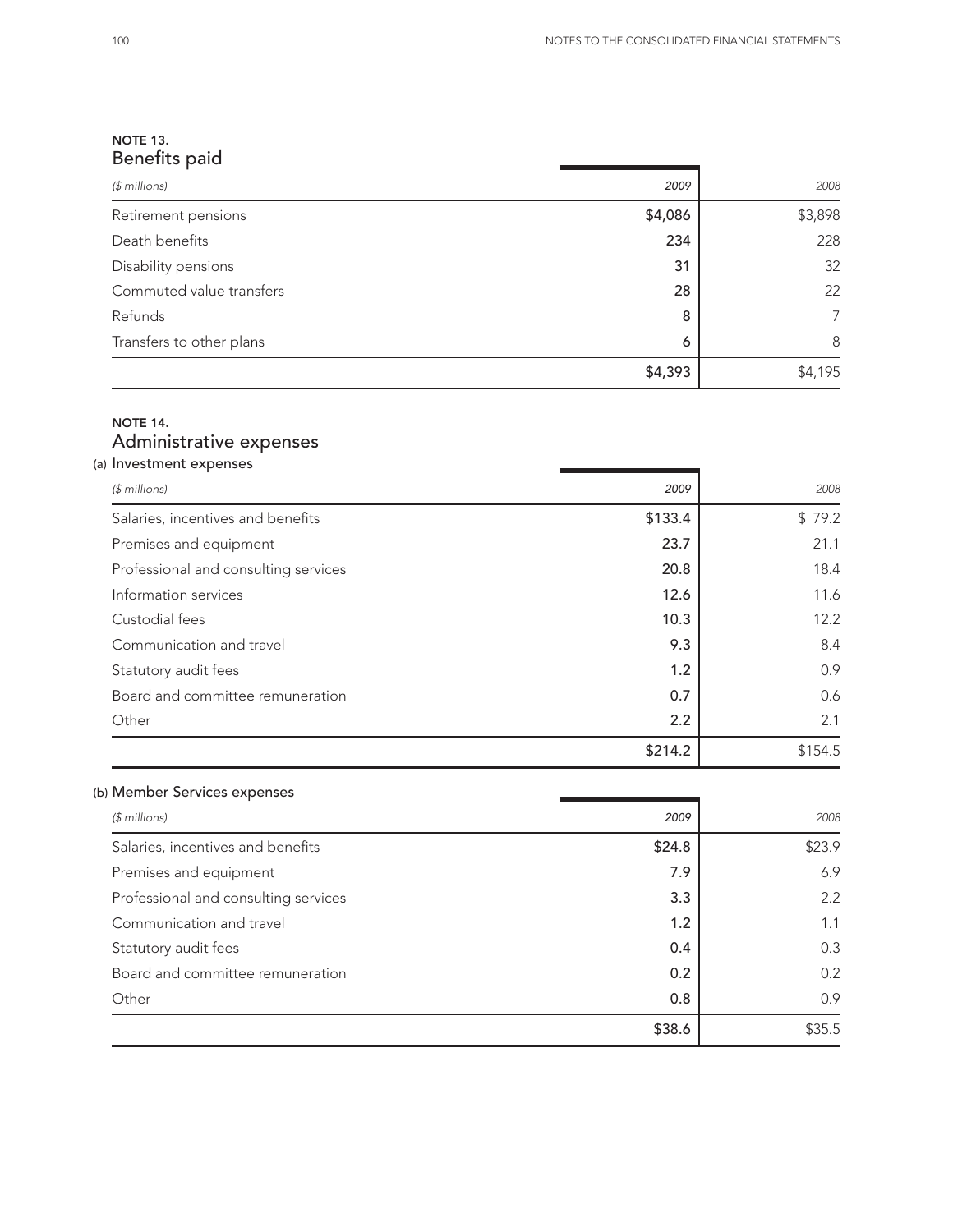#### NOTE 15. Capital

Under CICA Section 1535, Capital Disclosures, the Plan is required to disclose the Plan's capital and how it is managed. For disclosure purposes under this requirement, the funding surpluses or deficits determined regularly in the funding valuations prepared by an independent actuary are described as the Plan's capital in the consolidated financial statements. The actuary's funding valuation is used to measure the long-term health of the Plan. The actuary tests the Plan's ability to meet its obligations to all current Plan members and their survivors. Using an assumed rate of return, the actuary projects the Plan's benefits to estimate the current value of the liability (see note 5), which is compared to the sum of the Plan assets, the future contributions for all current Plan members and the present value of the contribution increases for future members. The result of the comparison is either a surplus or a deficit.

The objective of managing the Plan's capital is to ensure the Plan is fully funded to pay the plan benefits over the long term. The co-sponsors change the benefit and contribution levels to eliminate any deficits. The Funding Management Policy set by the co-sponsors in the Partners' Agreement provides guidance on how the co-sponsors manage the Plan's capital.

A funding valuation including a plan to eliminate any deficit is required to be filed with the pension regulator at least every three years. A preliminary funding valuation is performed by the actuary when the valuation is not filed with the regulator assisting the co-sponsors in managing the Plan's capital.

The most recent funding valuation filed and preliminary funding status are disclosed in note 11.

#### NOTE 16.

#### Retirement Compensation Arrangement (RCA)

Restrictions in the ITA on the payment of certain benefits from a registered plan for periods of service after 1991 may impact some Plan members. To address affected members, the RCA was established by agreement between the co-sponsors as a supplementary plan to provide these benefits.

The RCA is administered under a trust separate from the assets of the Plan. The Board has been appointed by the co-sponsors to act as the trustee of the RCA.

Because the RCA is a separate trust and the Plan does not hold any variable interest in the RCA, the net assets available for benefits and the value of accrued benefits and deficit, referred to below, have not been included in the consolidated financial statements of the Plan.

The RCA is funded on a pay-as-you-go basis from a portion of the contributions made to the Plan by teachers, the Province and designated private schools and organizations. The portion is based on a limit on contributions to the Plan with contributions above the limit being remitted to the RCA. The limit is determined annually by the Plan's independent actuary such that the RCA contributions are expected to be sufficient to pay the benefits over the next 12 months. At the beginning of 2010, the actuary determined that the limit should decrease from \$14,800 to \$14,000. Due to the funding policy adopted by the co-sponsors, the net assets available for benefits will continue to be substantially less than the accrued benefits.

In addition, because it is difficult to predict the benefits expected to be paid over the next 12 months, it is possible that the assets may be insufficient to pay the benefits. In such a case, the payment of benefits will be temporarily suspended and contributions raised in order to fund the payments that are due under the RCA.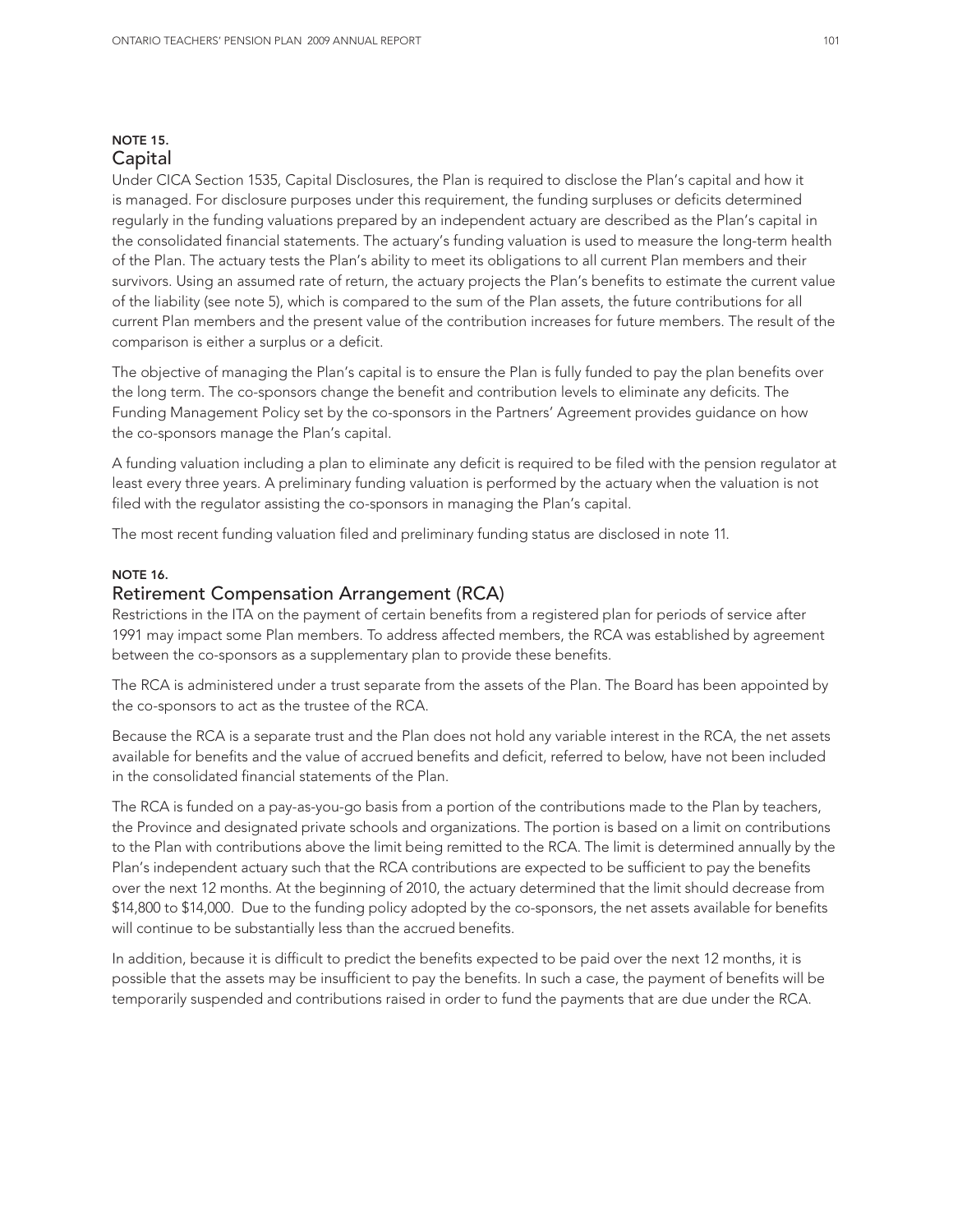| (\$ thousands)                                                                     | 2009        | 2008        |
|------------------------------------------------------------------------------------|-------------|-------------|
| Statement of net assets available for benefits and<br>accrued benefits and deficit |             |             |
| Net assets available for benefits                                                  |             |             |
| Assets                                                                             | \$14,931    | \$15,594    |
| Liabilities                                                                        | (1,206)     | (1, 854)    |
|                                                                                    | \$13,725    | \$13,740    |
| Accrued benefits and deficit                                                       |             |             |
| Accrued benefits                                                                   | \$295,992   | \$227,294   |
| Deficit                                                                            | (282, 267)  | (213, 554)  |
|                                                                                    | \$13,725    | \$13,740    |
| Statement of changes in net assets available for benefits                          |             |             |
| Contributions                                                                      | \$<br>4,446 | 6,788<br>\$ |
| Investment income                                                                  | 27          | 165         |
|                                                                                    | 4,473       | 6,953       |
| Benefits paid                                                                      | 4,425       | 3,712       |
| Expenses                                                                           | 63          | 78          |
|                                                                                    | 4,488       | 3,790       |
| (Decrease)/increase in net assets                                                  | \$<br>(15)  | \$<br>3,163 |

#### A summary of the financial statements for the RCA as at December 31 is as follows:

The actuarial assumptions used in determining the value of accrued benefits are consistent with the assumptions used in the Plan except that the assumed discount rate has been adjusted to reflect the effect of the 50% refundable tax under the RCA.

The estimate of the value of accrued benefits is highly sensitive to salary increases, both actual and assumed. Any changes to the salary assumptions will have a significant effect on the liabilities for future benefits. In addition, significant uncertainty exists in projecting the liabilities of the RCA due to changes in the number of future participants as well as changes to the income tax regulations relating to pensions.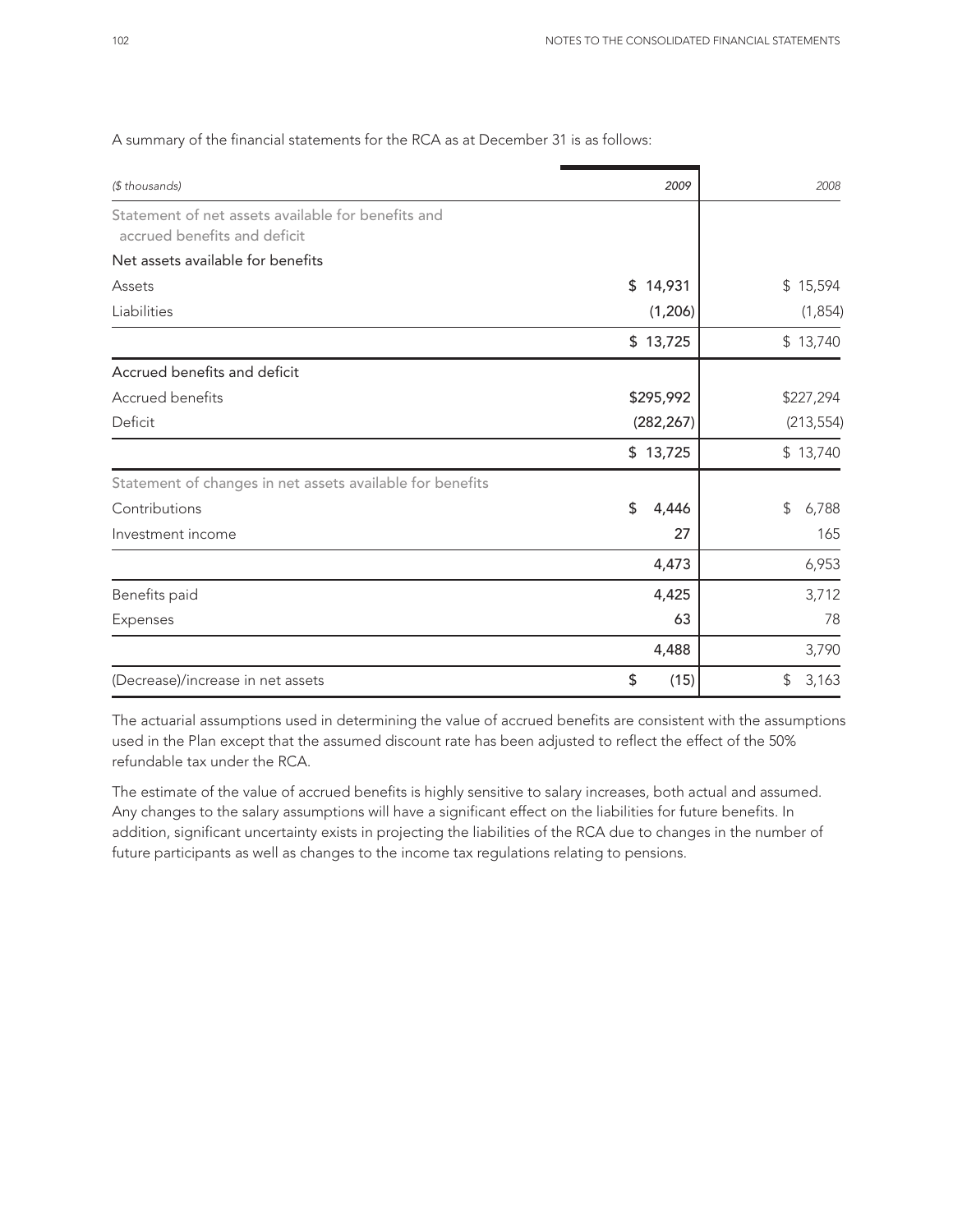## NOTE 17. **Commitments**

The Plan has committed to enter into investment and other transactions, which may be funded over the next several years in accordance with the terms and conditions agreed to. As at December 31, 2009, these commitments totalled \$8,831 million (2008 – \$11,439 million).

#### NOTE 18.

## Guarantees and indemnifications

### Guarantees

In 2004, as part of an investment transaction, the Plan agreed to guarantee a letter of credit facility of a counterparty. In the event that the counterparty defaults on the letter of credit, the Plan would assume 50% of the line of credit facility amount up to US\$25 million as at December 31, 2009 (2008 – US\$25 million) plus interest and transaction costs. These letters of credit facilities have a term of two years and are renewable. As at December 31, 2009, the counterparty has issued US\$18 million in letters of credit which are guaranteed by the Plan (2008 – US\$18 million).

In 2006, as part of an investment transaction, the Plan agreed to guarantee an equipment lease of a counterparty. In the event the counterparty defaults on the lease, the Plan would assume 25% of the lease amount up to \$28 million as at December 31, 2009 (2008 – \$28 million). The guarantee expires on December 1, 2013, upon termination of the lease agreement. No payments have been made by the Plan regarding this guarantee.

Certain joint ventures and subsidiaries have provided performance guarantees and/or letters of credit facilities during their normal course of business. The beneficiaries of these guarantees and/or letters of credit facilities have the ability to draw against these facilities to the extent the contractual obligations, as defined in the related agreements, are not met. The term of these guarantees and/or facilities can range from one year to twenty years. As at December 31, 2009, the maximum exposure is \$461 million (2008 – \$573 million).

The Plan also indirectly guarantees the underlying reference obligations when writing credit derivatives. The maximum potential exposure is the notional amount of written credit derivatives as shown in note 2c. In 2009, net payments related to written credit derivatives were made in the amount of \$239 million (2008 – \$6 million).

#### Indemnifications

The Plan provides that Board members, employees and certain others are to be indemnified against the expenses related to certain proceedings against them. In addition, in the normal course of operations, the Plan may, in certain circumstances, agree to indemnify a counterparty. Under these agreements, the Plan, its subsidiaries and joint ventures may be required to compensate counterparties for costs incurred as a result of various contingencies such as legal claims or changes in laws and regulations. The number of such agreements, the variety of indemnifications and their contingent character prevents the Plan from making a reasonable estimate of the maximum amount that would be required to pay all such counterparties.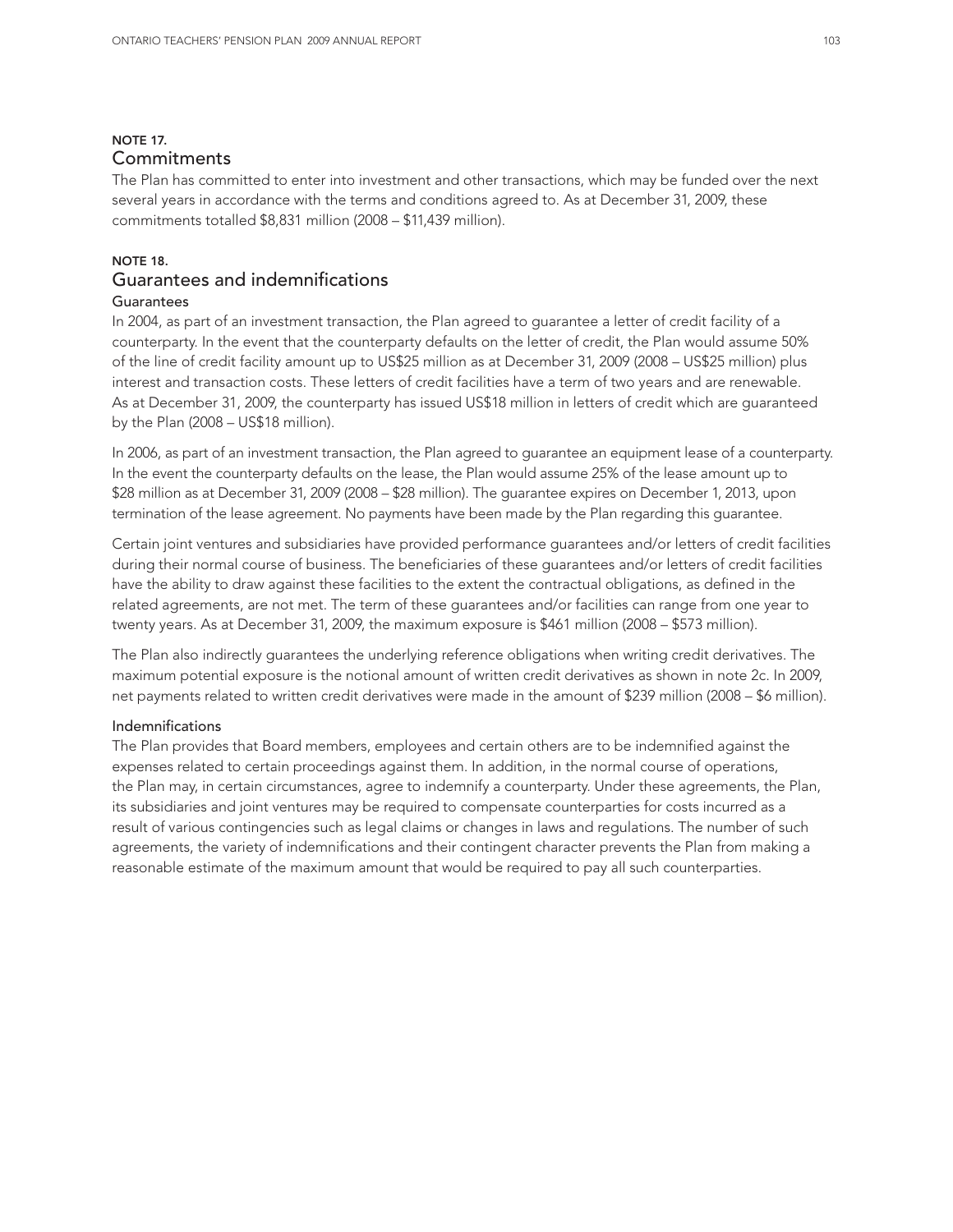## NOTE 19. BCE Litigation

In 2007, the Board on behalf of the Plan made an equity commitment in respect of a proposed transaction pursuant to which a corporation (the "Purchaser") organized by several investors was proposing to acquire BCE Inc. ("BCE"). Pursuant to the definitive agreement that was entered into between BCE and the Purchaser in respect of the proposed transaction, a break-up fee would have been payable by BCE in certain circumstances, and a reverse break-up fee would have been payable by the Purchaser in certain circumstances. Certain of the investors, including the Board, are parties to a limited guarantee of this reverse break-up fee. The transaction was terminated in 2008 because not all of the conditions required under the definitive agreement could be satisfied. In connection with the BCE transaction, the Board has been named as a defendant in the following cases:

#### BCE break fee litigation

BCE has made a claim in the Superior Court of Quebec for the reverse break-up fee of \$1.2 billion under the BCE acquisition agreement. The Board would be responsible for 58.7% of such fee if the claim is successful. This action is at a very early stage. At this time it is not possible to predict the outcome.

#### BCE proposed class action

A proposed class action lawsuit was commenced in the Province of Saskatchewan in October 2008 regarding the non-payment of second and third quarter common share dividends by BCE. This action is at a very early stage – no certification motion has yet been scheduled. At this time it is not possible to predict the outcome.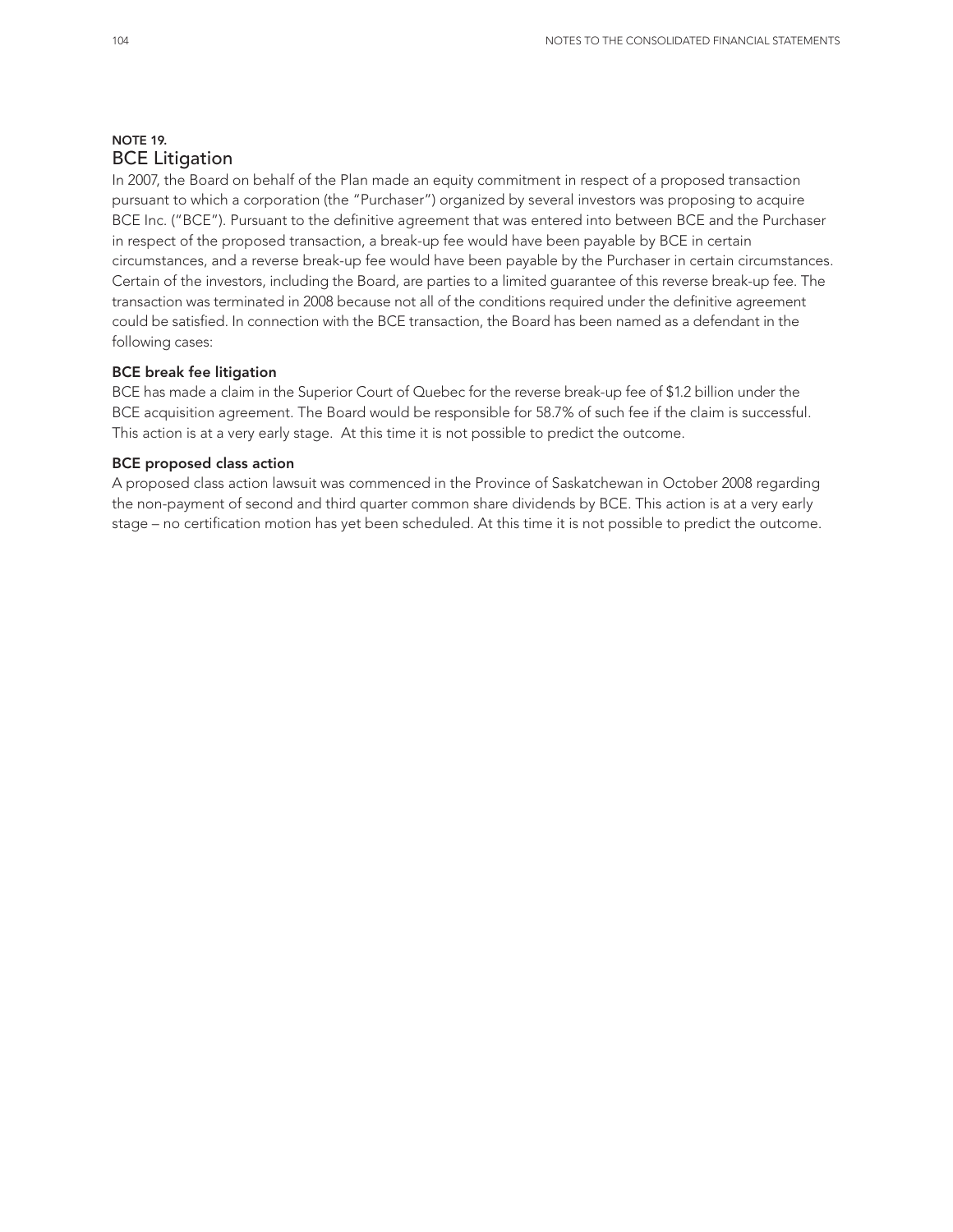# Major investments

*(as at December 31, 2009)*

## Fixed income and short-term investments over \$100 million

| Type (\$ millions)                              | Maturity  | Coupon (%)     | Fair Value | Cost     |
|-------------------------------------------------|-----------|----------------|------------|----------|
| Government of Canada bonds                      | 2010-2041 | 2.75-9.75      | \$10,762   | \$11,011 |
| Canadian corporate bonds                        | 2012-2085 | $0.00 - 16.00$ | 2.712      | 2,879    |
| Securities purchased under agreements to resell | 2010-2010 | $0.00 - 0.25$  | 2.453      | 2,455    |
| International corporate bonds                   | 2010-2049 | $0.00 - 16.57$ | 2,021      | 2,900    |
| Canada treasury bills                           | 2010-2010 | $0.00 - 0.00$  | 1.953      | 1,952    |
| Bank notes                                      | 2010-2010 | $0.00 - 5.43$  | 420        | 416      |
| Securities sold under agreements to repurchase  | 2010-2010 | $0.12 - 0.5$   | (9,684)    | (9,701)  |

## Inflation-sensitive investments over \$100 million

| Type (\$ millions)                          | Maturity  | Coupon (%)    | Fair Value | Cost    |  |
|---------------------------------------------|-----------|---------------|------------|---------|--|
| Real-return Canada bonds                    | 2021-2041 | $2.00 - 4.25$ | \$9,279    | \$7,768 |  |
| United States treasury inflation protection | 2025-2032 | 1.75 - 3.88   | 6.518      | 6,621   |  |
| Real-return Canada corporate bonds          | 2016-2046 | $0.00 - 5.33$ | 1.758      | 849     |  |
| Real-return provincial bonds                | 2013-2036 | $2.00 - 4.50$ | 1.754      | 1,333   |  |
| Index-linked mortgages                      | 2022-2030 | $4.63 - 5.53$ | 240        | 210     |  |

## Province of Ontario debentures over \$100 million

| Maturity Date (\$ millions) | Coupon (%)  | Fair Value | Cost    |
|-----------------------------|-------------|------------|---------|
| 2010-2012                   | 10.11–11.40 | \$2,499    | \$2,258 |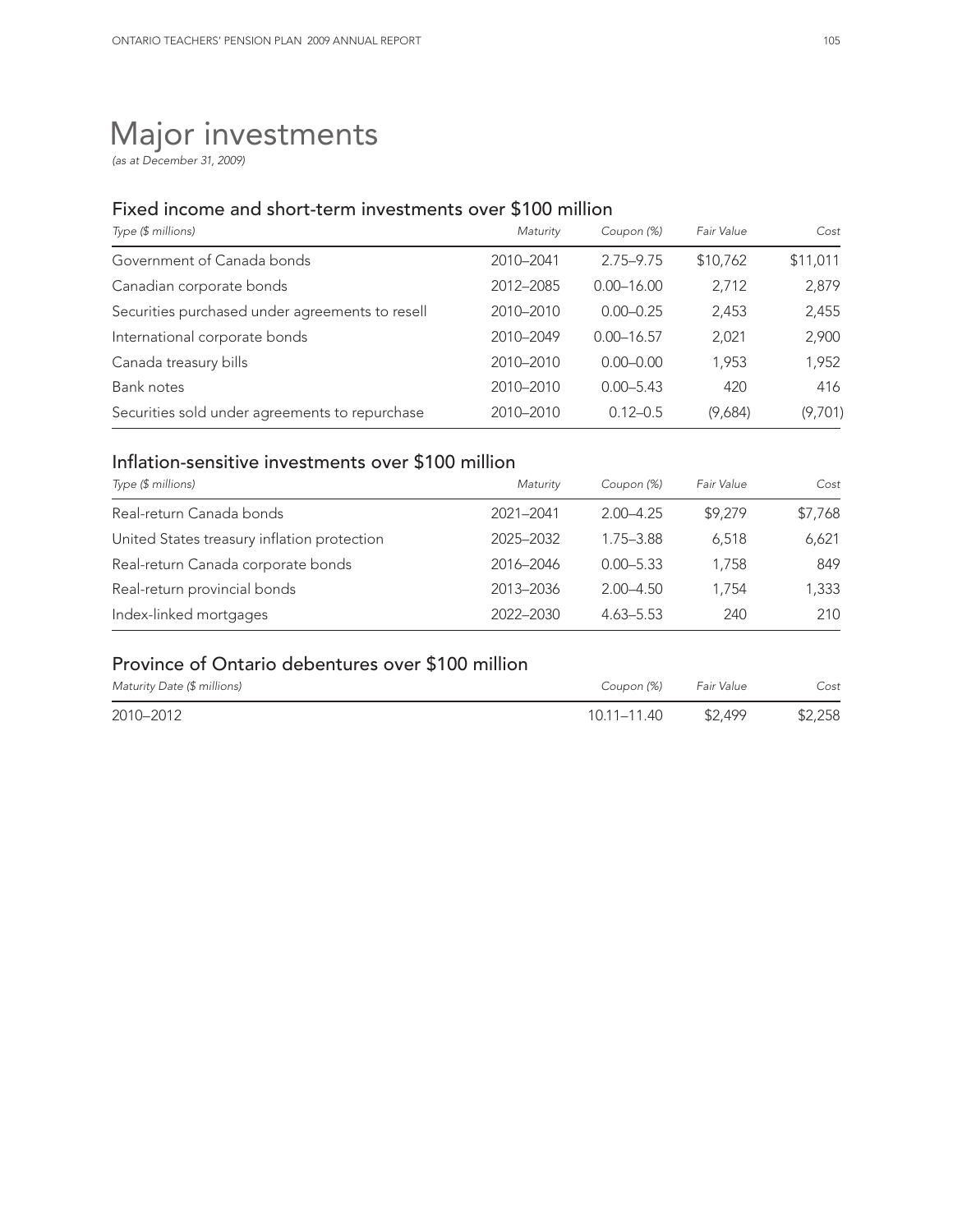### Corporate shares/units over \$50 million

*(as at December 31, 2009) (millions)*

| <b>Security Name</b>                          | Shares | Fair Value | <b>Security Name</b>                         | Shares | Fair Value |
|-----------------------------------------------|--------|------------|----------------------------------------------|--------|------------|
| OGX Petróleo e Gás Participações S.A.         | 283.4  | \$2,913.6  | Gazprom*                                     | 14.6   | \$97.3     |
| Multiplan Empreendimentos                     |        |            | <b>Barrick Gold Corporation</b>              | 2.3    | 95.4       |
| Imobiliários S.A.                             | 52.1   | 1,018.0    | Lockheed Martin Corporation                  | 1.2    | 93.9       |
| Transurban Group                              | 180.3  | 962.0      | <b>SAP AG</b>                                | 1.9    | 93.8       |
| LLX Logistica S.A.                            | 124.1  | 747.3      | Actividades de Construccion y                |        |            |
| Deutsche Telekom AG                           | 45.2   | 699.9      | Servicios, S.A.                              | 1.8    | 93.5       |
| Northumbrian Water Group plc                  | 138.6  | 644.5      | Chesapeake Energy Corporation                | 3.4    | 92.2       |
| Hammerson plc                                 | 82.2   | 590.0      | Novartis AG                                  | 1.6    | 90.1       |
| Maple Leaf Foods Inc.*                        | 50.4   | 569.0      | Siemens AG                                   | 0.9    | 89.2       |
| Vodafone Group Plc                            | 226.9  | 556.6      | Nokia Oyj                                    | 6.5    | 87.8       |
| Eni S.p.A.                                    | 15.0   | 401.2      | Samsung Electronics Co., Ltd.                | 0.1    | 86.6       |
| Akzo Nobel N.V.                               | 4.7    | 329.4      | Portugal Telecom, SGPS, SA                   | 6.5    | 83.5       |
| <b>UBS AG</b>                                 | 16.9   | 274.8      | THK CO., LTD.                                | 4.5    | 83.4       |
| MacDonald, Dettwiler and Associates Ltd.      | 6.1    | 258.0      | Koninklijke (Royal) Philips Electronics N.V. | 2.7    | 82.9       |
| Hitachi, Ltd.                                 | 74.0   | 236.7      | Lafarge SA                                   | 0.9    | 82.0       |
| Dell Inc.                                     | 13.6   | 205.3      | Rio Tinto plc                                | 1.4    | 81.8       |
| Canon Inc.                                    | 4.1    | 183.4      | Accor SA                                     | 1.4    | 80.7       |
| Total SA*                                     | 2.9    | 182.4      | Talisman Energy Inc.                         | 4.1    | 80.4       |
| NuVista Energy Ltd.                           | 14.3   | 178.5      | Johnson & Johnson                            | 1.2    | 80.1       |
| Cisco Systems, Inc.                           | 6.9    | 173.4      | E.ON AG                                      | 1.8    | 78.9       |
| The McGraw-Hill Companies, Inc.               | 4.7    | 164.1      | Idea Cellular Limited                        | 58.8   | 77.1       |
| Microsoft Corporation                         | 4.8    | 154.9      | Cheung Kong (Holdings) Limited               | 5.5    | 74.4       |
| <b>HSBC Holdings plc</b>                      | 12.6   | 152.6      | Publicis Groupe S.A.                         | 1.7    | 73.1       |
| BRF - Brasil Foods S.A.*                      | 5.6    | 152.5      | Fairfax Financial Holdings Limited           | 0.2    | 71.5       |
| JPMorgan Chase & Co.*                         | 3.4    | 146.8      | Daiwa Securities Group Inc.                  | 13.5   | 70.5       |
| The Walt Disney Company                       | 4.2    | 144.5      | Viacom Inc.                                  | 2.2    | 69.7       |
| CRH plc                                       | 4.9    | 140.2      | Lexmark International, Inc.                  | 2.6    | 69.6       |
| Pfizer Inc.                                   | 7.2    | 136.8      | Kroger Co., The                              | 3.1    | 65.7       |
| Mitsubishi UFJ Financial Group, Inc.          | 25.9   | 131.7      | Carnival Corporation                         | 1.9    | 63.2       |
| Unilever N.V.                                 | 3.8    | 131.2      | Illinois Tool Works Inc.                     | 1.2    | 63.0       |
| 3M Company                                    | 1.5    | 128.9      | China Mobile Limited                         | 6.2    | 61.2       |
| Safeway Inc.                                  | 5.7    | 127.4      | Bank of America Corporation*                 | 3.9    | 61.1       |
| DaimlerChrysler AG                            | 2.3    | 126.6      | International Business Machines              |        |            |
| Goldcorp Inc.                                 | 3.0    | 125.5      | Corporation                                  | 0.4    | 58.6       |
| <b>DIRECTV</b>                                | 3.5    | 123.1      | <b>BAE</b> Systems plc                       | 9.3    | 56.8       |
| XTO Energy Inc.                               | 2.5    | 120.7      | Deere & Company                              | 1.0    | 56.8       |
| Union Pacific Corporation                     | 1.7    | 115.2      | The Bank of New York Mellon                  |        |            |
| Hewlett-Packard Company                       | 2.1    | 114.4      | Corporation                                  | 1.9    | 56.5       |
| Nippon Telegraph and Telephone                |        |            | Applied Materials, Inc.                      | 3.8    | 55.8       |
| Corporation                                   | 2.8    | 113.5      | France Telecom SA                            | 2.1    | 55.7       |
| Norfolk Southern Corporation                  | 2.1    | 113.3      | Nestlé SA                                    | 1.1    | 54.3       |
| MMX Mineracao e Metalicos SA                  | 15.2   | 112.8      | InterContinental Hotels Group PLC            | 3.6    | 53.9       |
| Intel Corporation                             | 5.1    | 108.9      | <b>Qwest Communications</b>                  |        |            |
| <b>Comcast Corporation</b>                    | 6.0    | 106.4      | International, Inc.                          | 12.1   | 53.4       |
| Henkel AG & Co. KGaA                          | 1.9    | 105.8      | Woodside Petroleum Ltd.*                     | 1.3    | 52.8       |
| Starwood Hotels & Resorts Worldwide, Inc. 2.6 |        | 101.5      |                                              |        |            |

\* Includes fair market value of warrants and subscription receipts.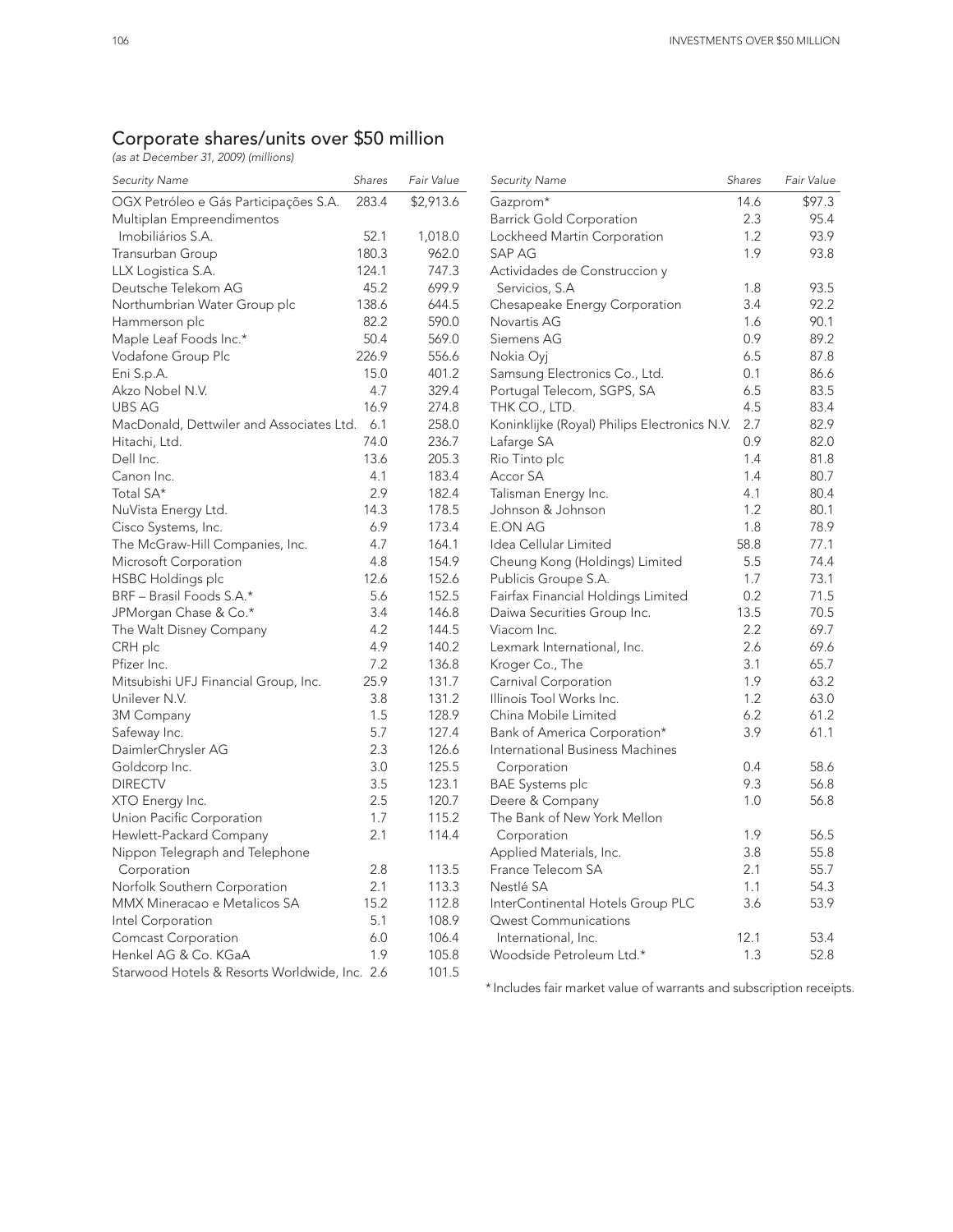## Real estate investments over \$100 million

*(as at December 31, 2009)*

|                                     |       | Total Square Footage Effective % |                |
|-------------------------------------|-------|----------------------------------|----------------|
| Property                            |       | (in thousands) Ownership         | Property       |
| Canadian regional shopping centres  |       |                                  | Canadia        |
| Champlain Place, Dieppe             | 812   | 100%                             | Granville      |
| Chinook Centre, Calgary             | 1,158 | 100%                             | <b>HSBC Bu</b> |
| Erin Mills Town Centre, Mississauga | 806   | 50%                              | Pacific C      |
| Fairview Mall, Toronto              | 878   | 50%                              | Vancou         |
| Fairview Park Mall, Kitchener       | 748   | 100%                             | <b>RBC Cer</b> |
| Fairview Pointe Claire, Montreal    | 1,028 | 50%                              | Toronto-       |
| Georgian Mall, Barrie               | 626   | 100%                             | Comple         |
| Hillcrest Mall, Richmond Hill       | 586   | 100%                             | Toronto I      |
| Le Carrefour Laval, Montreal        | 1,299 | 100%                             | Comple         |
| Les Galeries d'Anjou, Montreal      | 1,222 | 50%                              | Waterfro       |
| Les Promenades St. Bruno, Montreal  | 1,137 | 100%                             | Yonge C        |
| Lime Ridge Mall, Hamilton           | 814   | 100%                             | Canadia        |
| Market Mall, Calgary                | 971   | 50%                              | Maple Le       |
| Markville Shopping Centre, Markham  | 1,015 | 100%                             | The Resi       |
| Masonville Place, London            | 687   | 100%                             | Toronto        |
| Pacific Centre, Vancouver           | 1,440 | 100%                             |                |
| Polo Park Mall, Winnipeg            | 1,232 | 100%                             | U.S. regi      |
| Regent Mall, Fredericton            | 490   | 100%                             | Lakewoo        |
| Richmond Centre, Richmond           | 493   | 100%                             | Los Cerri      |
| Rideau Centre, Ottawa               | 695   | 69%                              | Queens (       |
| Sherway Gardens, Toronto            | 985   | 100%                             | Washing        |
| Shops at Don Mills, Toronto         | 467   | 100%                             | U.K. offi      |
| The Promenade, Toronto              | 704   | 100%                             | Thomas         |
| Toronto Eaton Centre, Toronto       | 1,724 | 100%                             |                |

|                                           | Total Square Footage Effective % |                |           |  |  |
|-------------------------------------------|----------------------------------|----------------|-----------|--|--|
| Property                                  |                                  | (in thousands) | Ownership |  |  |
| Canadian office properties                |                                  |                |           |  |  |
| Granville Square, Vancouver               |                                  | 407            | 100%      |  |  |
| <b>HSBC Building, Vancouver</b>           |                                  | 395            | 100%      |  |  |
| Pacific Centre Office Complex,            |                                  |                |           |  |  |
| Vancouver                                 |                                  | 1,549          | 100%      |  |  |
| RBC Centre, Toronto                       |                                  | 1,230          | 100%      |  |  |
| Toronto-Dominion Centre Office            |                                  |                |           |  |  |
| Complex, Toronto                          |                                  | 4,442          | 100%      |  |  |
| Toronto Eaton Centre Office               |                                  |                |           |  |  |
| Complex, Toronto                          |                                  | 1,895          | 100%      |  |  |
| Waterfront Centre, Vancouver              |                                  | 410            | 100%      |  |  |
| Yonge Corporate Centre, Toronto           |                                  | 669            | 100%      |  |  |
| Canadian properties under development     |                                  |                |           |  |  |
| Maple Leaf Square, Toronto                |                                  | N/A            | 37.5%     |  |  |
| The Residences at The Ritz-Carlton,       |                                  |                |           |  |  |
| Toronto                                   |                                  | N/A            | 40%       |  |  |
| U.S. regional shopping centres            |                                  |                |           |  |  |
| Lakewood Mall, Lakewood, California       |                                  | 2,080          | 49%       |  |  |
| Los Cerritos Center, Cerritos, California |                                  | 1,281          | 49%       |  |  |
| Queens Center, Queens, New York           |                                  | 967            | 49%       |  |  |
| Washington Square, Tigard, Oregon         |                                  | 1,327          | 49%       |  |  |
| U.K. office properties                    |                                  |                |           |  |  |
| Thomas More Square Estate, London         |                                  | 566            | 50%       |  |  |

#### Private companies and partnerships over \$100 million

AB Acquisitions Holdings Ltd. Aguas Nuevo Sur Maule, S.A. Alexander Forbes Limited Alliance Laundry Systems, LLC AOT Bedding Holding Corp. Apollo Overseas Partners (Delaware 892) VI, L.P. Aquilex Holdings, LLC Ares Corporate Opportunities Fund II, L.P. Ares Corporate Opportunities Fund III, L.P. Ashmore Global Special Situations Fund 4 Limited Partnership Avaya Inc. BC European Capital VII BC European Capital VIII BDCM Offshore Fund II Ltd. BDCM Offshore Opportunity Fund II Ltd. Birmingham International Airport Bridgewater Pure Alpha Fund II Ltd. Bristol Airport (Bermuda) Limited Canary Wharf Group plc Crestline Offshore Opportunity Fund, Ltd. CTVglobemedia Inc.

DaVinci Re Holdings Ltd. Donnet Participações S.A. Downsview Managed Account Platform Inc. Drawbridge Global Macro Fund Ltd. Easton-Bell Sports, LLC Education Management Corporation Empresa de Servicios Sanitarios del Bio-Bio S.A. Esval S.A. Express Pipeline Ltd. GCT Global Container Terminals Inc. Glenstone Capital Inc. GMO Mean Reversion Fund (Offshore) L.P. GNC Corporation, Inc. Hancock Timber Resource Group Hudson Catastrophe Fund, Ltd. IIG Trade Finance Partners Ltd. IntelSat, Ltd. InterGen N.V. International Finance Participation Trust (2004) Kabel Deutschland GmbH KKR Strategic Capital Overseas Fund, Ltd.

Maple Financial Group Inc.

Maple Leaf Sports & Entertainment Ltd. Marathon Special Opportunity Fund Ltd. MBK Partners, L.P. MBK Partners Fund II, L.P. Northern Star Generation LLC OLE Media Management, L.P. Orbis SICAV Global Equity Fund Park Square Capital, LLC Pershing Square International Ltd. Providence Equity Partners V L.P. Providence Equity Partners VI L.P. R3, Ltd Resource Management Service Inc. Rhône Offshore Partners III L.P. Scotia Gas Networks PLC Silver Creek Low Vol CO Cayman LP Silver Creek Special Opportunities Fund Cayman II, L.P. Silver Lake Partners III, L.P. Sociedad Austral de Electricidad S.A. Southern Cross Airports Corporation Holdings Inc. The Hillman Companies, Inc. York Street Capital Partners II, L.P.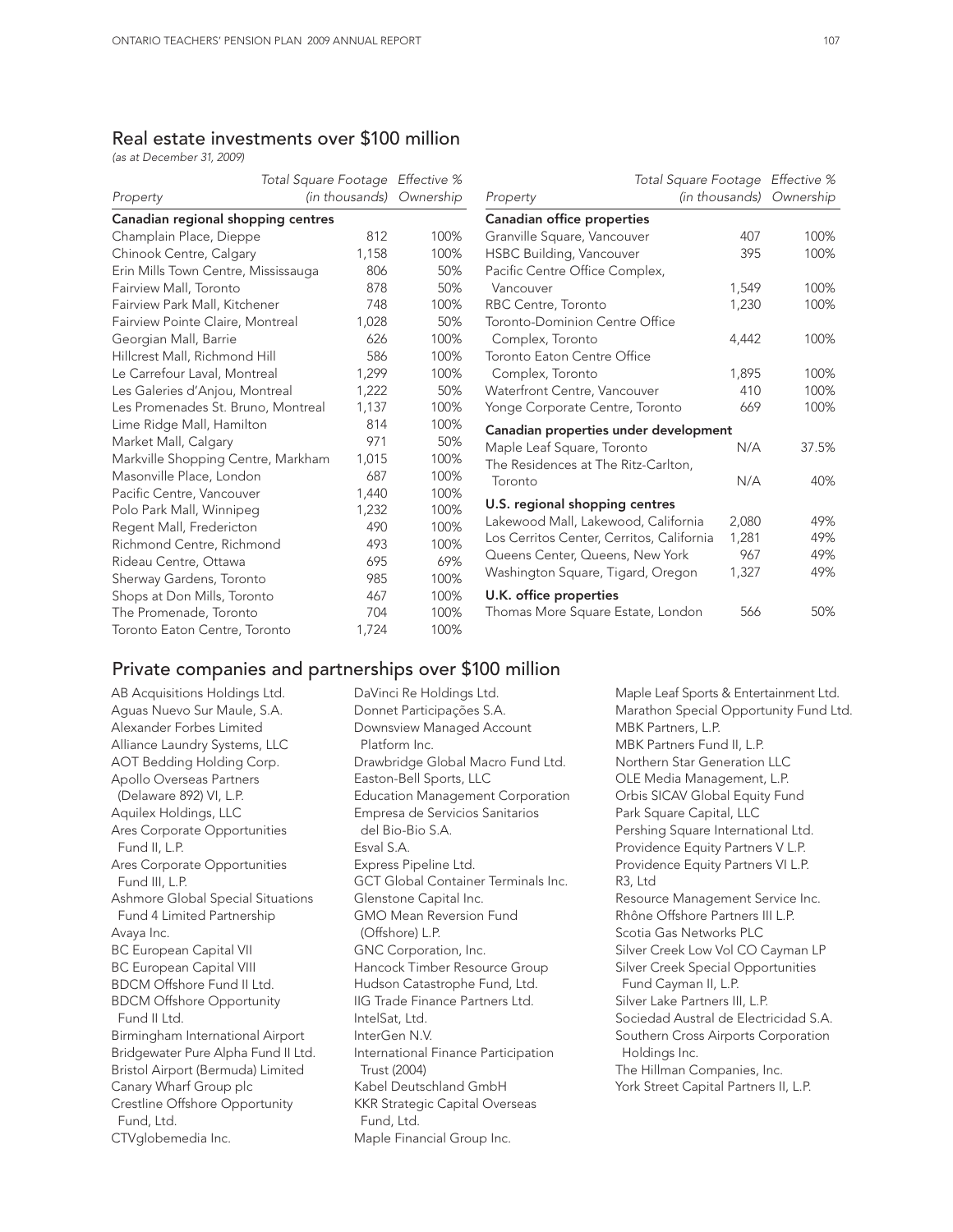| (\$ billions)                             | 2009                 | 2008                                              | 2007      | 2006    | 2005                                 | 2004                                                              | 2003    | 2002             | 2001                                             | 2000          | 1999    |
|-------------------------------------------|----------------------|---------------------------------------------------|-----------|---------|--------------------------------------|-------------------------------------------------------------------|---------|------------------|--------------------------------------------------|---------------|---------|
| <b>CHANGE IN NET ASSETS</b>               |                      |                                                   |           |         |                                      |                                                                   |         |                  |                                                  |               |         |
| Income                                    |                      |                                                   |           |         |                                      |                                                                   |         |                  |                                                  |               |         |
| Investment income                         |                      | \$10.89 \$ (19.03) \$4.68 \$12.31 \$14.09 \$10.80 |           |         |                                      |                                                                   |         |                  | $$11.42 \quad $(1.41) \quad $(1.74) \quad $6.21$ |               | \$10.12 |
| Contributions                             |                      |                                                   |           |         |                                      |                                                                   |         |                  |                                                  |               |         |
| Members/transfers                         | 1.29                 | 1.13                                              | 1.06      | 0.83    | 0.79                                 | 0.75                                                              | 0.71    | 0.68             | 0.64                                             | 0.62          | 0.63    |
| Province of Ontario                       | 1.43                 | 1.18                                              | 1.08      | 0.82    | 0.78                                 | 0.75                                                              | 0.72    | 0.70             | 0.68                                             | 0.66          | 0.66    |
| Province of Ontario -<br>special payments |                      |                                                   |           |         |                                      |                                                                   |         |                  |                                                  |               | 0.13    |
| Total income                              | 13.61                | (16.72)                                           | 6.82      | 13.96   | 15.66                                | 12.30                                                             | 12.85   | (0.03)           | (0.42)                                           | 7.49          | 11.54   |
| Expenditures                              |                      |                                                   |           |         |                                      |                                                                   |         |                  |                                                  |               |         |
| Benefits paid                             | 4.39                 | 4.20                                              | 4.02      | 3.82    | 3.62                                 | 3.43                                                              | 3.20    | 3.08             | 3.08                                             | 2.54          | 2.28    |
| Investment expenses                       | 0.21                 | 0.15                                              | 0.23      | 0.22    | 0.21                                 | 0.19                                                              | 0.16    | 0.10             | 0.12                                             | 0.10          | 0.09    |
| Client service expenses                   | 0.04                 | 0.04                                              | 0.04      | 0.03    | 0.03                                 | 0.03                                                              | 0.03    | 0.03             | 0.04                                             | 0.03          | 0.03    |
| Total expenditures                        | 4.64                 | 4.39                                              | 4.29      | 4.07    | 3.86                                 | 3.65                                                              | 3.39    | 3.21             | 3.24                                             | 2.67          | 2.40    |
| Increase/(decrease)                       |                      |                                                   |           |         |                                      |                                                                   |         |                  |                                                  |               |         |
| in net assets                             |                      | $$8.97 \$ (21.11) \$$                             | $2.53$ \$ |         | 9.89 \$11.80 \$8.65                  |                                                                   |         |                  | $$9.46 \$ (3.24) \$ (3.66) \$ 4.82$              |               | \$9.14  |
| <b>NET ASSETS</b>                         |                      |                                                   |           |         |                                      |                                                                   |         |                  |                                                  |               |         |
| Investments                               |                      |                                                   |           |         |                                      |                                                                   |         |                  |                                                  |               |         |
| Fixed income                              | $6.44~{\rm s}$<br>\$ |                                                   |           |         | 5.32 \$18.68 \$21.44 \$19.33 \$13.91 |                                                                   | \$19.38 | $$13.96$ \$ 7.09 |                                                  | \$13.32       | \$17.30 |
| Equities                                  |                      |                                                   |           |         |                                      |                                                                   |         |                  |                                                  |               |         |
| Canadian                                  | 8.43                 | 6.21                                              | 13.73     | 16.39   | 19.26                                | 16.80                                                             | 15.19   | 13.43            | 17.06                                            | 17.74         | 19.89   |
| Non-Canadian                              | 32.75                | 28.72                                             | 36.31     | 32.42   | 25.78                                | 23.09                                                             | 19.13   | 18.19            | 24.28                                            | 23.14         | 21.76   |
| Inflation-sensitive investments           |                      |                                                   |           |         |                                      |                                                                   |         |                  |                                                  |               |         |
| Commodities                               | 1.94                 | 1.25                                              | 3.02      | 2.32    | 2.65                                 | 2.13                                                              | 1.89    | 1.48             | 1.09                                             | 2.10          | 1.09    |
| Real estate                               | 17.16                | 16.16                                             | 16.36     | 14.53   | 12.45                                | 10.90                                                             | 9.87    | 11.49            | 11.59                                            | 6.20          | 2.82    |
| Infrastructure & timberland               | 7.90                 | 10.03                                             | 8.84      | 6.78    | 4.77                                 | 2.99                                                              | 1.90    | 0.97             | 0.03                                             | $\frac{1}{2}$ |         |
| Real-rate products                        | 18.89                | 17.41                                             | 11.06     | 11.80   | 10.56                                | 11.90                                                             | 7.07    | 5.92             | 6.98                                             | 9.55          | 4.24    |
| Net investments                           | 93.51                | 85.10                                             | 108.00    | 105.68  | 94.80                                | 81.72                                                             | 74.43   | 65.44            | 68.12                                            | 72.05         | 67.10   |
| Receivable from<br>Province of Ontario    | 2.52                 | 2.19                                              | 1.84      | 1.58    | 1.50                                 | 1.42                                                              | 1.36    | 1.32             | 1.28                                             | 1.25          | 1.25    |
| Other assets                              | 31.02                | 47.35                                             | 48.19     | 35.47   | 20.90                                | 23.17                                                             | 11.30   | 23.45            | 24.26                                            | 13.15         | 7.04    |
| Total assets                              | 127.05               | 134.64                                            | 158.03    | 142.73  | 117.20                               | 106.31                                                            | 87.09   | 90.21            | 93.66                                            | 86.45         | 75.39   |
| Liabilities                               | (30.65)              | (47.20)                                           | (49.48)   | (36.72) | (21.07)                              | (21.98)                                                           | (11.41) | (24.00)          | (24.20)                                          | (13.33)       | (7.08)  |
| Net assets                                | 96.40                | 87.44                                             | 108.55    | 106.01  | 96.13                                | 84.33                                                             | 75.68   | 66.21            | 69.46                                            | 73.12         | 68.31   |
| Smoothing reserve                         | 12.71                | 19.52                                             | (3.63)    | (11.16) | (7.44)                               | (1.54)                                                            | 3.48    | 9.65             | 2.97                                             | (4.34)        | (8.32)  |
| Actuarial value of net assets             | 109.11               | 106.96                                            | 104.92    | 94.85   | 88.69                                | 82.79                                                             | 79.16   | 75.86            | 72.43                                            | 68.78         | 59.99   |
| Accrued pension benefits                  | 131.86               | 118.14                                            | 115.46    | 110.50  | 110.53                               | 96.73                                                             | 83.12   | 73.67            | 65.43                                            | 58.56         | 52.11   |
| (Deficit)/surplus                         |                      |                                                   |           |         |                                      | $$(22.75)$ $$(11.18)$ $$(10.54)$ $$(15.65)$ $$(21.84)$ $$(13.94)$ |         | \$ (3.96) \$2.19 | \$7.00                                           | \$10.22       | \$7.88  |
| PERFORMANCE (%)                           |                      |                                                   |           |         |                                      |                                                                   |         |                  |                                                  |               |         |
| Rate of return                            | 13.0                 | (18.0)                                            | 4.5       | 13.2    | 17.2                                 | 14.7                                                              | 18.0    | (2.0)            | (2.3)                                            | 9.3           | 17.4    |
| Benchmark                                 | 8.8                  | (9.6)                                             | 2.3       | 9.4     | 12.7                                 | 10.6                                                              | 13.5    | (4.8)            | (5.3)                                            | 5.3           | 17.6    |

# Eleven-year review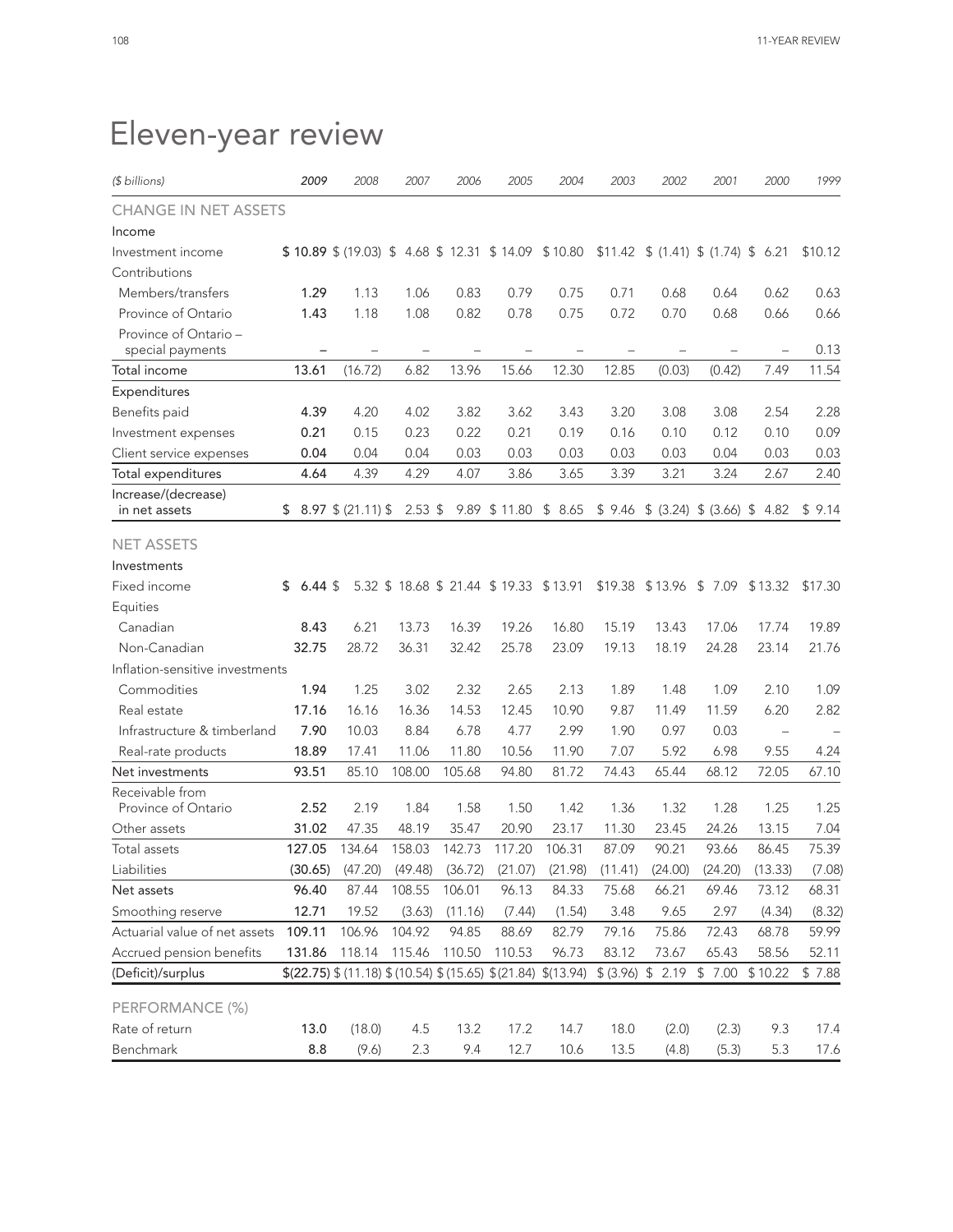# Funding valuation history

Funding valuations must be filed with the pension regulator at least every three years. Valuation dates and voluntary filings are determined by the OTF and the Ontario government. Filings must show the plan has sufficient assets to pay all future benefits to current plan members. For reference, all previously filed funding valuations and decisions made to use surplus or address shortfalls are detailed in this section. Assumptions used for each valuation are also reported below.

| FILED FUNDING VALUATIONS                       |            |                         |            |           |           |           |                       |           |           |           |
|------------------------------------------------|------------|-------------------------|------------|-----------|-----------|-----------|-----------------------|-----------|-----------|-----------|
| (as at January 1) (\$ billions)                | 2009       | 2008                    | 2005       | 2003      | 2002      | 2001      | 2000                  | 1999      | 1998      | 1996      |
| Net assets                                     | \$<br>87.4 | \$<br>108.5             | \$<br>84.3 | \$66.2    | \$69.5    | \$73.1    | \$68.3                | \$59.1    | \$54.5    | \$40.1    |
| Smoothing adjustment                           | 19.5       | (3.6)                   | (1.5)      | 9.7       | 3.0       | (4.3)     | (7.3)                 | (5.1)     | (6.0)     | (1.8)     |
| Value of assets                                | 106.9      | 104.9                   | 82.8       | 75.9      | 72.5      | 68.8      | 61.0                  | 54.0      | 48.5      | 38.3      |
| Future contributions                           |            |                         |            |           |           |           |                       |           |           |           |
| Current members                                | 25.9       | 23.6                    | 16.7       | 14.7      | 13.7      | 14.4      | 13.4                  | 12.0      | 12.6      | 14.5      |
| Special contribution<br>increases <sup>2</sup> |            |                         |            |           |           |           |                       |           |           |           |
| Current members                                | 4.0        | 4.2                     | 4.3        |           |           |           |                       |           |           |           |
| Future members                                 | 1.5        | 1.4                     | 1.9        |           |           |           |                       |           |           |           |
| Special payments <sup>3</sup>                  |            |                         |            |           |           |           |                       | 3.7       | 8.5       | 8.4       |
| Actuarial assets                               | 138.3      | 134.1                   | 105.7      | 90.6      | 86.2      | 83.2      | 74.4                  | 69.7      | 69.6      | 61.2      |
| Future benefits                                |            |                         |            |           |           |           |                       |           |           |           |
| Current members                                |            | $(137.5)^4$ $(134.1)^4$ | (105.6)    | (89.1)    | (84.3)    | (76.4)    | (69.8)                | (66.2)    | (62.8)    | (60.5)    |
| Surplus                                        | \$<br>0.8  | -\$<br>0.0              | \$<br>0.1  | \$<br>1.5 | \$<br>1.9 | \$<br>6.8 | $\mathfrak{L}$<br>4.6 | \$<br>3.5 | \$<br>6.8 | \$<br>0.7 |

 $<sup>1</sup>$  Valuation filing dates determined by the plan sponsors.</sup>

 $2$ The preliminary 2005 funding valuation showed a \$6.1 billion shortfall. The plan sponsors introduced special contribution increases to 2021 to address the shortfall, allowing a balanced funding valuation to be filed as required by the Ontario Pension Benefits Act.

<sup>3</sup> Owed by the Ontario government to pay off the plan's initial unfunded liability in 1990. The government used its portion of plan surpluses in the 1990s to eliminate the remaining payments.

4 Assumes 100% inflation protection.

| ASSUMPTIONS USED FOR FILED VALUATIONS |      |      |       |      |      |      |      |      |      |      |  |  |
|---------------------------------------|------|------|-------|------|------|------|------|------|------|------|--|--|
| (as at January 1) (percent)           | 2009 | 2008 | 2005  | 2003 | 2002 | 2001 | 2000 | 1999 | 1998 | 1996 |  |  |
| Rate of return                        | 5.00 | 5.65 | 6.475 | 6.40 | 6.30 | 6.25 | 6.50 | 7.50 | 7.50 | 8.0  |  |  |
| Inflation rate                        | 1.35 | 2.20 | 2.750 | 2.05 | 1.90 | 2.20 | 2.25 | 3.50 | 3.50 | 4.0  |  |  |
| Real rate of return                   | 3.65 | 3.45 | 3.725 | 4.35 | 4.40 | 4.05 | 4.25 | 4.00 | 4.00 | 4.0  |  |  |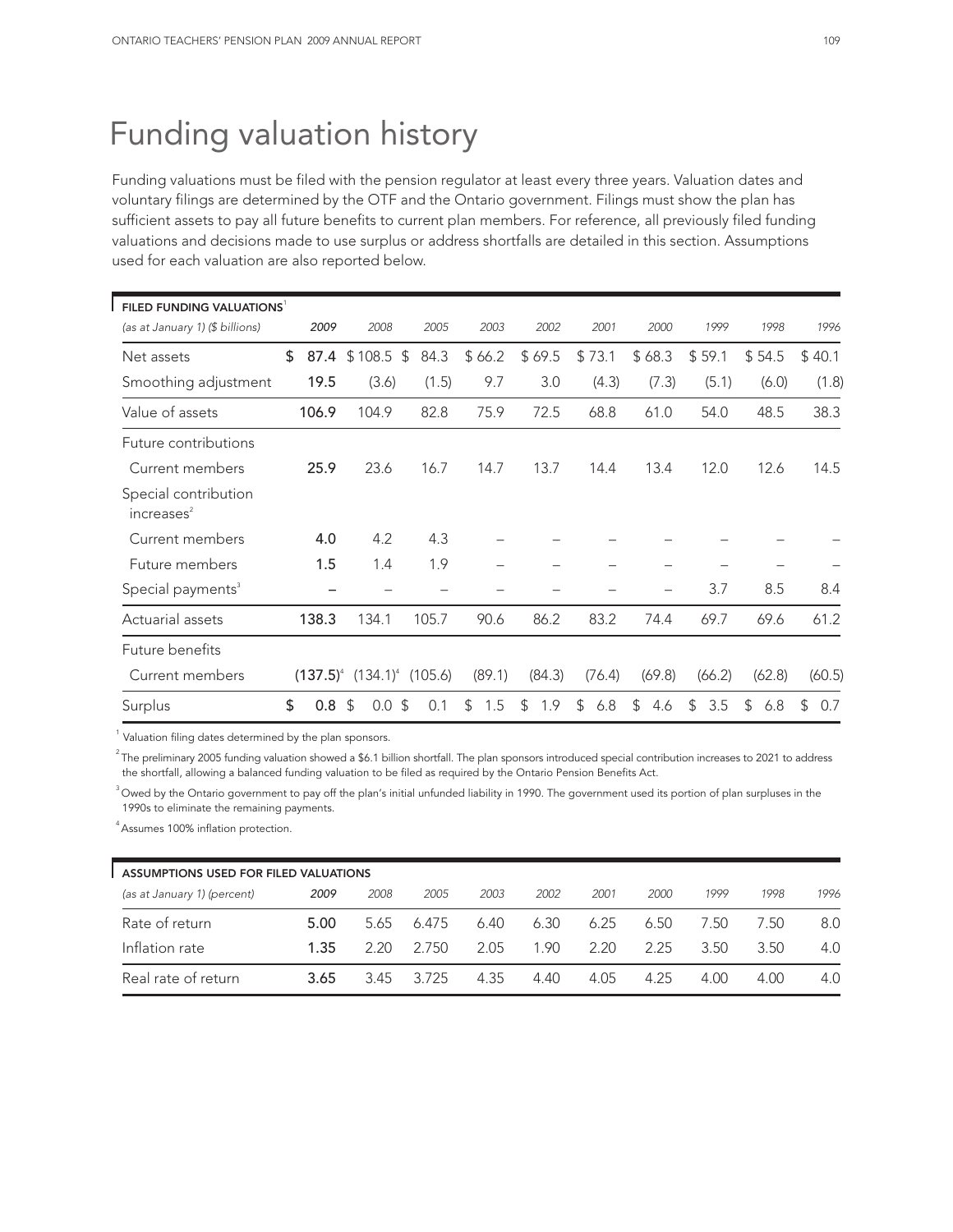#### Funding decisions

The plan sponsors jointly decide what benefits the plan will provide; the contribution rate paid by working members and matched by government and other designated employers; and how any funding shortfall is addressed and any surplus is used. A history of the sponsors' plan funding decisions follows:

1990: Unfunded liability of \$7.8 billion to be amortized over 40 years by special payments from the Ontario government; basic contribution rate increased to 8% from 7%.

1993: \$1.5 billion surplus; \$1.2 billion used to reduce government's special payments; \$0.3 billion used to offset government cost reductions in the education sector (social contract days).

1996: \$0.7 billion surplus; \$0.6 billion used to reduce early retirement penalty to 2.5% from 5% for each point short of 90 factor and lower the CPP reduction after age 65 (to 0.68% from 0.7%).

1998: \$6.8 billion surplus; \$2.2 billion to pay for the 85 factor window from 1998 to 2002 and further lower the CPP reduction to 0.6%; \$4.6 billion to reduce the value of special payments owed by the government; OTF and Ontario government agree future surplus would be used to eliminate the government's remaining special payments, and the next \$6.2 billion would be available to the OTF for benefit improvements.

1999: \$3.5 billion surplus; \$3.5 billion to eliminate government's remaining special payments.

2000: \$4.6 billion surplus; no changes to benefits or contribution levels.

2001: \$6.8 billion surplus; \$6.2 billion to pay for benefit improvements: permanent 85 factor; 10-year pension guarantee; reduced pension as early as age 50; lower CPP reduction (to 0.45%); 5-year average Year's Maximum Pensionable Earnings (YMPE) to calculate CPP reduction; pension recalculation based on approximate best-5 salary for older pensioners; and top-up waived for Long-Term Income Protection (LTIP) contributions; \$76 million was set aside in a contingency reserve to be used by the OTF at a later date.

2002: \$1.9 billion surplus; no changes to benefits or contribution levels.

2003: \$1.5 billion surplus; no changes to benefits or contribution levels; Funding Management Policy adopted by plan sponsors.

2005: \$6.1 billion preliminary funding shortfall resolved, leaving plan with a \$0.1 billion surplus; plan sponsors introduced special contribution rate increases to resolve the shortfall, totalling 3.1% of base earnings by 2009 for teachers, the Ontario government and other employers; the OTF used the \$76 million contingency reserve set aside in 2001 to reduce contribution rate increases for members in 2008.

2008: \$12.7 billion preliminary funding shortfall resolved, leaving the plan in a balanced position; plan sponsors introduced conditional inflation protection for pension benefits earned after 2009 and increased the basic contribution rate to 9% from 8%.

2009: \$2.5 billion preliminary funding shortfall resolved primarily by assuming a slightly higher long-term rate of return on investments: RRB yield plus 1.5% versus RRB plus 1.4%. Other minor changes made to assumptions to reflect recent plan experience.